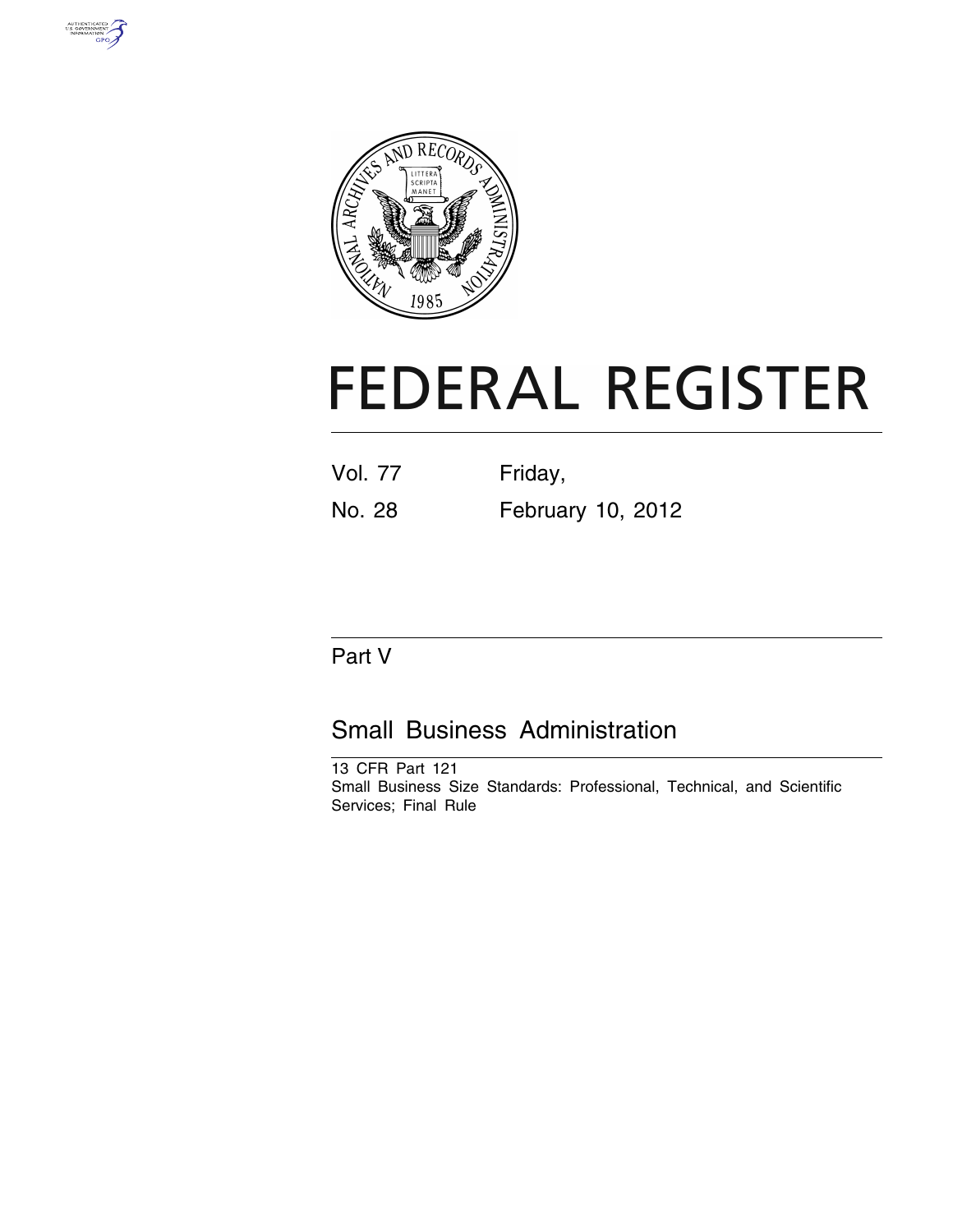# **SMALL BUSINESS ADMINISTRATION**

# **13 CFR Part 121**

**RIN 3245–AG07** 

# **Small Business Size Standards: Professional, Technical, and Scientific Services**

**AGENCY:** U.S. Small Business Administration. **ACTION:** Final rule.

**SUMMARY:** The United States Small Business Administration (SBA) is increasing 37 small business size standards for 34 industries and three sub-industries (''exceptions'' in SBA's table of small business size standards) in North American Industry Classification System (NAICS) Sector 54, Professional, Technical, and Scientific Services. SBA is also increasing the one size standard in NAICS Sector 81, Other Services, which it did not review in 2010. These size standards are all receipts based. SBA is retaining the current standards for the remaining industries in NAICS Sector 54. This rule also removes ''Map Drafting'' as the ''exception'' to NAICS 541340, Drafting Services. As part of its ongoing comprehensive review of all size standards, SBA has evaluated every receipts based size standard in NAICS Sector 54 as well as the one previously unreviewed size standard in NAICS Sector 81 to determine whether the existing standards should be retained or revised.

**DATES:** This rule is effective March 12, 2012.

# **FOR FURTHER INFORMATION CONTACT:**  Khem Sharma, Ph.D., Chief, Size Standards Division, (202) 205–6618 or *[sizestandards@sba.gov.](mailto:sizestandards@sba.gov)*

# **SUPPLEMENTARY INFORMATION:**

#### **Supplementary Information**

To determine eligibility for Federal small business assistance programs, SBA establishes small business size definitions (referred to as size standards) for private sector industries in the United States. SBA's existing size standards use two primary measures of business size—receipts and number of employees. Financial assets, electric output, and refining capacity are used as size measures for a few specialized industries. In addition, SBA's Small Business Investment Company (SBIC) and the Certified Development Company (CDC) Programs determine small business eligibility using either the industry based size standards or net worth and net income based size standards. At the start of the current comprehensive size standards review,

SBA's size standards consisted of 41 different size levels, covering 1,141 NAICS industries and 18 sub-industry activities (or ''exceptions''). Of these size levels, 31 were based on average annual receipts, seven were based on number of employees, and three were based on other measures. In addition, SBA has established 11 other size standards for its financial and<br>procurement programs.

Over the years, SBA has received comments that its size standards have not kept up with changes in the economy, in particular, that they do not reflect changes in the Federal contracting marketplace and industry structure. The last comprehensive review of size standards occurred during the late 1970s and early 1980s. Since then, most reviews of size standards were limited to in-depth analyses of specific industries in response to requests from the public and Federal agencies. SBA also makes periodic inflation adjustments to its monetary based size standards. The latest inflation adjustment to size standards was published in the **Federal Register** on July 18, 2008 (73 FR 41237). SBA recognizes that changes in

industry structure and the Federal marketplace since the last overall review have rendered existing size standards for some industries no longer supportable by current data. Accordingly, in 2007, SBA began a comprehensive review of its size standards to determine whether existing size standards have supportable bases relative to the current data, and where necessary, to revise current size standards.

In addition, on September 27, 2010, the President of the United States signed the Small Business Jobs Act of 2010 (Jobs Act), Public Law 111–240. The Jobs Act directs SBA to conduct a detailed review of all size standards and to make appropriate adjustments to reflect market conditions. Specifically, the Jobs Act requires SBA to conduct a detailed review of at least one-third of all size standards during every 18 month period from the date of its enactment and do a complete review of all size standards not less frequently than once every 5 years thereafter. Reviewing existing size standards and making appropriate adjustments based on current data is also consistent with Executive Order 13563 on improving regulation and regulatory review. Rather than review all size standards

at one time, SBA is reviewing a group of related industries on a Sector by Sector basis.

As part of SBA's ongoing comprehensive review of size standards, the Agency reviewed all receipts based

small business size standards in NAICS Sector 54, Professional, Technical, and Scientific Services, and one size standard in NAICS Sector 81, Other Services, to determine whether they should be retained or revised. SBA published a proposed rule for public comment in the **Federal Register** on March 16, 2011 (76 FR 14323), which proposed to increase the size standards for 35 industries and one sub-industry in NAICS Sector 54 and one industry in NAICS Sector 81. The proposed rule and this final rule concern only NAICS 811212, Computer and Office Machine Repair and Maintenance, in NAICS Sector 81. When SBA reviewed the size standards for NAICS Sector 81, it advised the public that it would review NAICS 811212 when it reviewed the receipts based size standards for NAICS Sector 54 because this industry shares a common size standard with computerrelated services in that Sector.

SBA has developed a ''Size Standards Methodology'' for developing, reviewing, and modifying size standards, when necessary. SBA published the document on its Web site at *[www.sba.gov/size](http://www.sba.gov/size)* for public review and comments and included it as a supporting document in the electronic docket of the March 16, 2011 proposed rule at *[www.regulations.gov,](http://www.regulations.gov)* Docket ID SBA–2009–0008, posted October 31, 2009.

As described in the proposed rule, when it evaluates an industry's size standard, SBA examines its characteristics (such as average firm size, startup costs and entry barriers, industry competition, and distribution of firms by size), the level and small business share of Federal contracts within the industry, the potential impact on SBA financial assistance programs, and dominance in the field of operations. SBA analyzed the characteristics of all industries with receipts based size standards in NAICS Sector 54 and one industry in NAICS Sector 81 mostly using a special tabulation obtained from the U.S. Bureau of the Census from its 2007 Economic Census (which is the latest available data). SBA evaluated Federal contracting activities in those industries using the data from the Federal Procurement Data System—Next Generation (FPDS–NG) for fiscal years 2008 to 2010. To evaluate the impact of proposed changes to size standards on its loan programs, SBA analyzed its internal data on its guaranteed loan programs for fiscal years 2008 to 2010.

SBA's ''Size Standards Methodology'' provides a detailed description of analyses of various industry and program factors and data sources and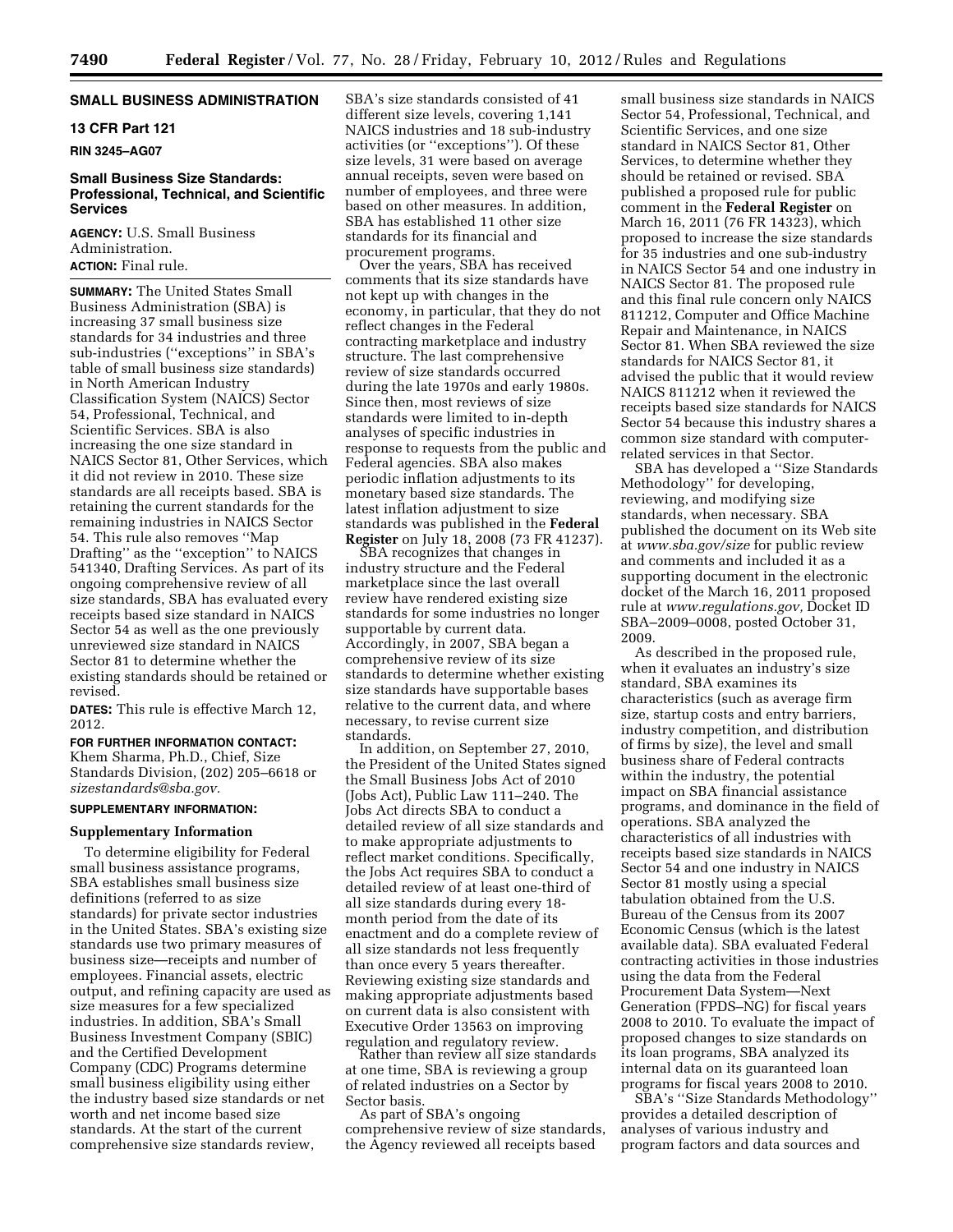derivation of size standards using the results. In the March 16, 2011 proposed rule, SBA detailed how it applied its ''Size Standards Methodology'' to review, and modify where necessary, the existing receipts based standards in NAICS Sector 54 and one size standard in NAICS Sector 81. SBA sought comments from the public on a number of issues about its ''Size Standards Methodology,'' such as whether there are alternative methodologies that SBA should consider; whether there are alternative or additional factors or data sources that SBA should evaluate; whether SBA's approach to establishing small business size standards makes sense in the current economic environment; whether SBA's definitions of anchor size standards are appropriate in the current economy; whether there are gaps in SBA's methodology due to the lack of comprehensive data; and whether there are other facts or issues that SBA should consider in its methodology.

In the proposed rule, SBA proposed to increase receipts based size standards for 35 industries and one sub-industry in NAICS Sector 54 and one industry in NAICS Sector 81, based on its analyses of the latest industry data, Federal procurement data, and other relevant data. Although SBA's analyses suggested lowering the existing size standards for some industries, SBA believes, as the proposed rule pointed out, that lowering size standards and thereby reducing the number of firms eligible to participate in Federal small business assistance programs would run counter to what the Agency and the Federal Government are doing to help small businesses and to create jobs.

The decision to not lower size standards is consistent with SBA's final rules covering NAICS Sector 44–45, Retail Trade (75 FR 61597, October 6, 2010); NAICS Sector 72, Accommodation and Food Services (75 FR 61604, October 6, 2010); and Sector 81, Other Services (75 FR 61591, October 6, 2010). In each of those final rules, SBA adopted its proposal not to reduce any size standards for the same reasons it provided in the March 16, 2011 proposed rule. Therefore, SBA proposed to retain the existing size standards when its analysis suggested lowering them.

#### **Summary of Comments**

SBA sought comments on its proposal to increase size standards for 35 industries and one sub-industry in NAICS Sector 54 and one industry in NAICS Sector 81 and to retain the existing size standards for the remaining industries in NAICS Sector 54. SBA

requested comments on whether the size standards should be revised as proposed and whether the proposed revisions are appropriate. SBA also invited comments on whether its proposed eight fixed size standard levels are appropriate and whether it should adopt common size standards for several Industry Groups in NAICS Sector 54. SBA received 1,426 public comments to the proposed rule. Many of them were duplicative and/or from the same individual. Below is a discussion of the issues and concerns the commenters raised and SBA's responses.

## **General Summary of Comments**

SBA received 1,426 comments on the proposed rule from about 1,320 unique members of the public representing individuals, about 850 firms, and a dozen trade groups and professional associations. Ninety-five percent of the comments applied to industries covered by the proposed rule, about three percent did not reference any NAICS codes, and the remainder related to other Industries or Sectors. Of the total comments that related to SBA's proposed revisions to the size standards for 35 industries and one sub-industry in NAICS Sector 54 and one industry in NAICS Sector 81, 30 percent supported SBA's proposed revisions, 53 percent opposed the proposed revisions, and 12 percent supported SBA's effort to increase size standards but recommended smaller increases. The rest of the comments remained neutral, took other positions, or raised other related issues.

Commenters supporting SBA's proposed increases in size standards believed that higher size standards will enable small businesses to grow and be able to compete fully and openly in the Federal market, effectively compete against largest firms in their industries for Federal contracts, retain or regain small business size eligibility for Federal assistance, and successfully perform and meet size and other requirements associated with Federal contracts. Many also believed higher size standards would expand the pool of qualified small businesses, allowing Federal agencies to meet their needs and for large prime contractors to meet small business subcontracting goals. Many commenters, especially those in the architectural and engineering (A&E) area, felt that current size standards are too low and should be increased given the changes in industry structure and the Federal marketplace. Many supporting the proposed \$19 million size standard for the A&E group believed increased utilization of

subcontracting and inflation also warranted an increase.

Most commenters opposing the proposed rule believed that small businesses under the current size standards would face adverse competition with the newly defined small businesses under the proposed increases. Many contended that if the proposed increases are adopted, an exorbitant percentage of businesses, including many mid-sized and large businesses, will qualify as small, thereby increasing competition for small business opportunities in the Federal market. Many others also felt that the proposed size standards do not reflect ''what is truly small.'' Many commenters in architectural and landscape architectural services pointed out that a vast majority of firms either operate as sole proprietors or have fewer than 20 employees and do not need a higher size standard.

Commenters' positions on SBA's proposed revisions to size standards varied significantly by industry categories, with an overwhelming majority of comments opposing SBA's proposed increases to size standards for NAICS 541310 (Architectural Services) and NAICS 541320 (Landscape Architectural Services) and the majority of comments supporting SBA's proposed increases to size standards for most other industries. Additionally, several commenters also provided feedback on SBA's size standards methodology and data sources it used, as well as various issues with Federal procurements. These results are summarized below by industry and type of issues.

#### **Detailed Summary of Comments by Industry/Industry Group**

## *NAICS Industry Group 5411—Legal Services*

SBA received only one comment opposing the proposed increase in size standards for all industries in NAICS Industry Group 5411 from \$7 million to \$10 million in average annual revenues. Since the commenter provided no explanation or specific information for opposing the proposed increase, SBA is adopting its proposed \$10 million common size standard for all industries within in NAICS Industry Group 5411.

# *NAICS Industry Group 5412— Accounting, Tax Preparation, Bookkeeping, and Payroll Services*

NAICS Industry Group 5412 received 10 comments, including four at the 4 digit level (*i.e.,* no specific industries were identified at the 6-digit NAICS level), four for NAICS 541211 (Offices of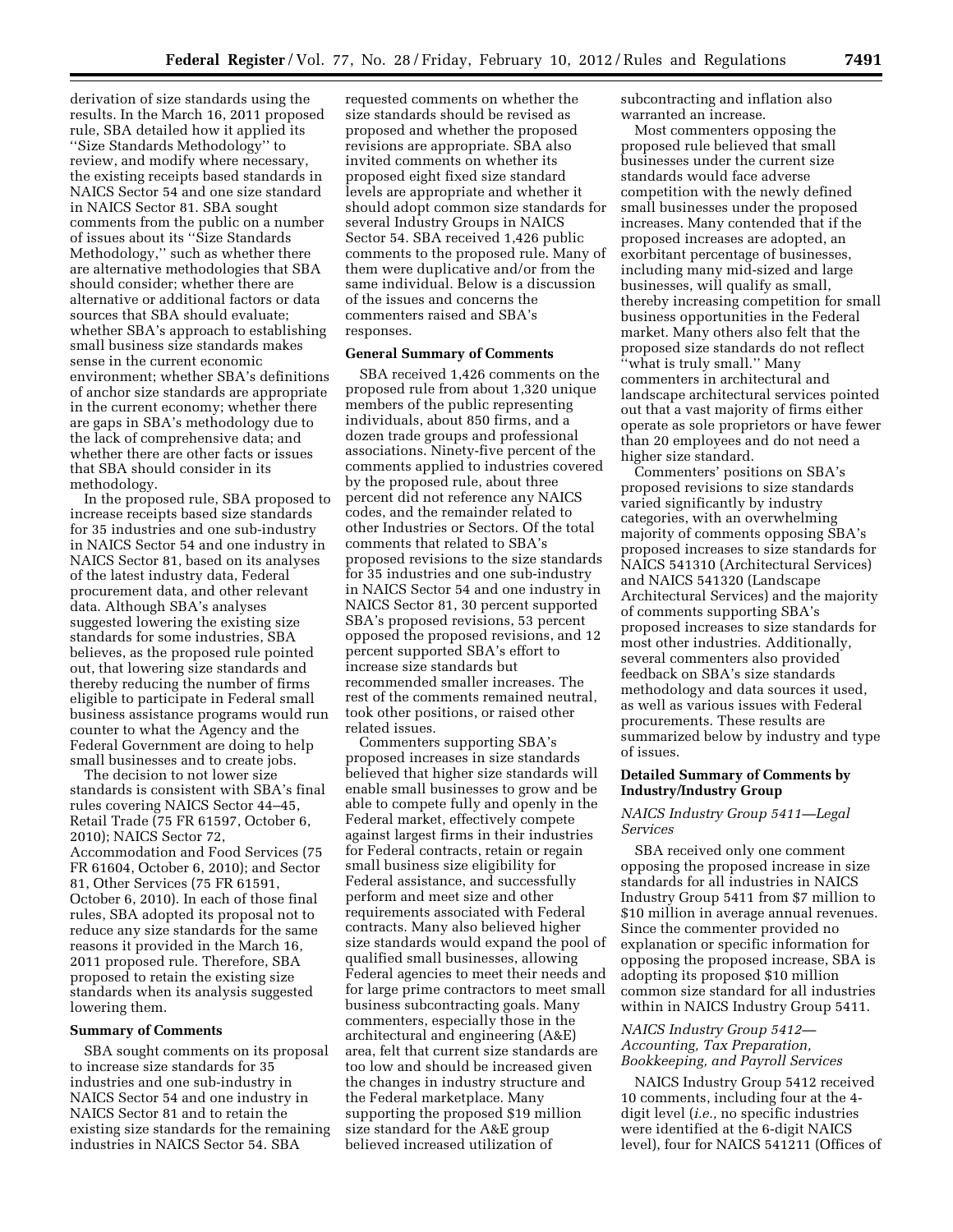Certified Public Accounts), one for NAICS 541213 (Tax Preparation Services), and one for NAICS 541219 (Other Accounting Services). All comments on NAICS 541211, NAICS 541213, and NAICS 541219 supported SBA's effort to increase the current size standards but recommended \$25.5 million, a much larger increase than SBA's proposed \$14 million.

SBA received comments concerning its proposed size standards for NAICS 541211 (Offices of Certified Public Accountants) and NAICS 541219 (Other Accounting Services) from two associations representing the accounting profession, including one which testified on the May 5, 2011 hearing entitled ''Professional Services: Proposed Changes to the Small Business Size Standards'' before the Subcommittee on Economic Growth, Tax and Capital Access of the U.S. House Committee on Small Business. The association that testified before Congress submitted a copy of its congressional testimony as its public comments on the proposed rule. In the testimony, the association indicated that it was ''evident that the source data referenced above [*i.e.,* SBA's sources] used in this calculation did not adequately reflect the accounting profession.'' The association also provided SBA with additional data, including the estimated values from the results of industry surveys, covering accounting firms of all sizes. SBA had previously met with representatives from both associations regarding the standards for these industries, without discussing what changes the Agency was considering to propose. SBA explained its size standards methodology and indicated its openness to considering other data and information that the associations might have to support the size standard they suggested. Because the two sets of comments were very similar, SBA will discuss them together, below.

The associations concluded that the substitution of their data in SBA's calculations would support a \$19 million size standard for NAICS 541211 and NAICS 541219. However, they proposed that SBA adopt a \$25.5 million size standard to account for secondary factors related to changes in Federal procurement policies and practices, including contract bundling and larger Federal contracts.

The primary factors underlying the associations' support of a \$19 million size standard for these two industries were their recalculations of the fourfirm concentration ratio and Gini coefficient values using their data. Under SBA's analysis based on the 2007

Economic Census, the proposed \$14 million size standard did not include the four-firm concentration ratio because it was calculated to be less than 40 percent. However, the associations' calculations resulted in a four-firm concentration ratio higher than 40 percent, supporting a higher \$19 million size standard for that factor. Likewise, SBA's calculations of the Gini coefficient value supported a \$10 million size standard, whereas the associations obtained a higher Gini coefficient value that supported a \$19 million size standard.

SBA had proposed a \$14 million common size standard for all industries in NAICS Industry Group 5412, including NAICS 541211 and NAICS 541219. The associations suggested that, based on their data alone, the size standards for those industries should be \$19 million. However, as stated above, the associations recommended that the size standard be increased to \$25.5 million, in consideration of secondary factors affecting the ability of small accounting firms to compete for Federal contracts. They commented that the \$25.5 million size standard would enable small accounting firms to grow and build expertise and infrastructure to be able to meet the requirements for today's larger Federal contracts. The associations pointed out that there are fewer than 30 accounting firms with average annual revenues between \$19 million and \$25.5 million. They also noted that a firm at the \$19 million revenue level is comparable to a firm at the \$25 million revenue level in terms of the number of professionals it employs, suggesting that such firms are similarly capable to compete for and perform Federal contracts.

SBA gave due consideration to the analytical results and secondary factors that the associations presented. Despite having some concerns with their data (as discussed elsewhere in this rule), SBA generally accepts their findings and characterizations of the Federal marketplace, which seem to support a size standard higher than the proposed \$14 million size standard for those industries. However, SBA is concerned that the \$25.5 million size standard could put many small accounting firms at a significant competitive disadvantage for contracting opportunities, while benefiting only a limited number of relatively larger firms. Accordingly, SBA is adopting \$19 million as the appropriate size standard for NAICS 541211 and NAICS 541219. To be consistent with its proposal to use a common size standard for all industries in NAICS Industry Group 5412, SBA is also adopting the same \$19 million size standard for the remaining two industries in the Group (NAICS 541213 and NAICS 541214).

*NAICS Industry Group 5413— Architectural, Engineering, and Related Services* 

SBA proposed a \$19 million common size standard for all industries in NAICS Industry Group 5413 based on its evaluation of industry and Federal procurement factors for the entire Architectural and Engineering (A&E) group and its interest in maintaining the common size standard that is currently in place for most industries in the industry group. SBA received more than 1,200 comments on NAICS Industry Group 5413, of which 60 percent applied to NAICS 541310 (Architectural Services), nearly 20 percent to NAICS 541330 (Engineering Services), six percent to NAICS 541320 (Landscape Architectural Services), and seven percent to other A&E industries at the 6 digit level. The remaining seven percent were limited to NAICS Industry Group 5413 as a group. SBA discusses the results by NAICS industry below.

# *NAICS 541310—Architectural Services; and NAICS 541320—Landscape Architectural Services*

SBA is increasing the current \$4.5 million size standard to \$7 million for NAICS 541310 (Architectural Services) and retaining the current \$7 million size standard for NAICS 541320 (Landscape Architectural Services). In response to the comments, SBA re-evaluated its proposal and determined that industry specific size standards that are lower than proposed are more appropriate for these industries.

Of the 1,426 public comments that SBA received, over one-half addressed SBA's proposed \$19 million standard for these two industries. In general, commenters overwhelmingly opposed the proposed increases, and many offered alternatives. Two associations, one representing NAICS 541310 (Architectural Services) and the other representing NAICS 541320 (Landscape Architectural Services), were among the commenters. However, the number of supportive comments was not insignificant, and many of them opposed the position of the associations representing architectural firms.

Of the comments that applied to NAICS 541310 (about 735 in total), 87 percent opposed SBA's proposal to increase the size standard to \$19 million, mostly arguing in support of the current \$4.5 million. Only about six percent supported \$19 million as proposed, while six percent supported a smaller increase. Several commenters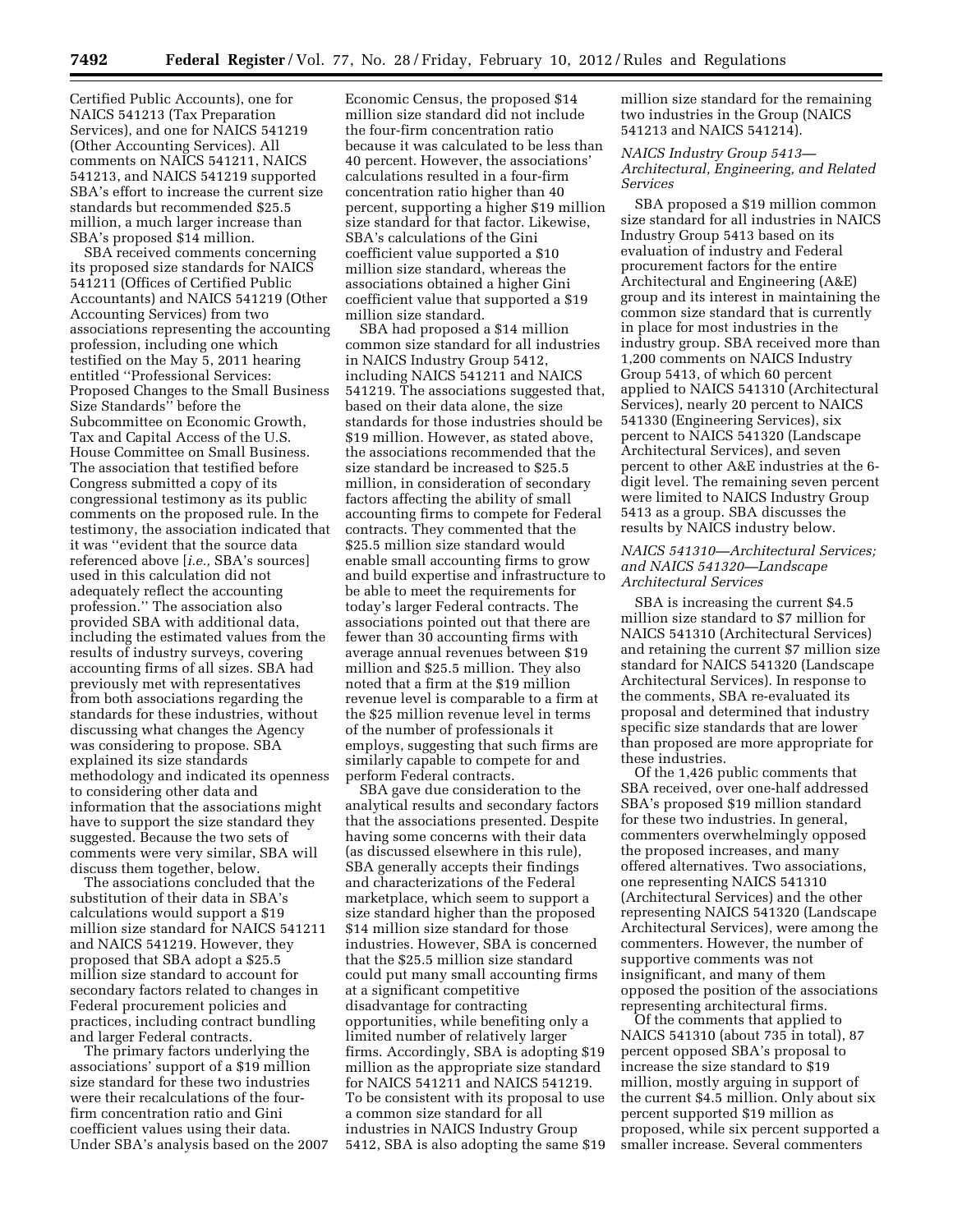supporting the smaller increase recommended, as an alternative to SBA's proposed \$19 million, size standards ranging from \$5 million to \$14 million and averaging about \$8 million.

Similarly, of the comments concerning NAICS 541320 (about 70 in total), 78 percent opposed SBA's proposal to increase the size standard for this industry, mostly in support of the existing \$7 million size standard and some suggesting to lower it. Of the 14 comments that supported an increase, half supported the proposed increase to \$19 million, while the other half supported a smaller increase. A few provided alternative size standards, ranging from \$8.5 million to \$14 million and averaging about \$11 million.

SBA proposed a \$19 million size standard to be consistent with its past use of a common size standard for several industries within NAICS Industry Group 5413, including NAICS 541310 and NAICS 541320. SBA acknowledges that the industry specific data did not necessarily support the proposed \$19 million size standard for these individual industries, but SBA proposed that level in the interest of maintaining a common size standard for industries in NAICS Industry Group 5413. In its 1999 final rule (64 FR 26275), SBA adopted a common standard for these industries in response comments it received to its earlier proposed rule (63 FR 5480). In its March 16, 2011 proposed rule, SBA proposed continuing that practice.

Several commenters on NAICS 541310 (Architectural Services) and NAICS 541330 (Engineering Services) noted that each of these two industries is very distinct and stated that SBA should not use a common size standard for them. They noted that significant differences between these industries in terms of their primary industry factors, such as average firm size and distribution of firms as reflected in the Gini coefficient, do not support using a common size standard for them.

An architectural industry association pointed out that SBA's view of most firms being multi-disciplinary ''does not match the reality of smaller architecture groups.'' The association stated that small firms do not have engineers or other specialties on their payroll until they are quite substantial in size. Rather, the smaller architectural firms subcontract those services to others. The association stated that average billings for firms with up to 35 employees are under \$5 million. A landscape architectural association indicated that SBA's proposed \$19 million was not an accurate reflection of the industry's

receipts and recommended that SBA retain the current \$7 million size standard. It urged SBA to target its analysis to this industry alone and not include it in the \$19 million common size standard that it proposed for the other industries in the A&E group.

Generally, those who supported SBA's proposed increases for NAICS 541310 and NAICS 541320 indicated that, if adopted, firms in these industries would be able to grow and develop in the open market, compete against larger businesses, transition from small to the next level of entrepreneurship, perform on larger Federal contracts, and retain or regain their small business size status. These reasons are pertinent to why SBA should increase the size standards for these industries. Nevertheless, based on the Agency's reexamination of the industry and Federal procurement data in conjunction with its evaluation of public comments, SBA does not believe it should increase the size standards for these industries to the level it proposed. In fact, industry specific data do not support anything higher than the \$7 million size standard for NAICS 541310. Because SBA is not adopting the proposed \$19 million common A&E size standard for these industries, it is adopting the size standards that it derived based on industry specific and on the other relevant data as described in the proposed rule.

Generally, those who opposed SBA's proposed increases to the size standards for NAICS 541310 and NAICS 541320 indicated that, if adopted, these standards would define too many companies as small, create adverse competition from the newly defined small businesses, include mid-sized and large businesses as small, include dominant firms, and not represent ''truly small'' firms (addressed elsewhere in this rule). A number of comments recommended that SBA should apply industry specific size standards rather than including these industries under the \$19 million proposed common size standard, and that SBA should analyze alternative industry data provided by the relevant associations. Many commenters pointed out that the architectural industries are economically depressed and stated that the current size standards (\$4.5 million for NAICS 541310 and \$7 million for NAICS 541320) are already too high. A substantial number of comments supported their respective association's position to oppose SBA's proposal.

Industry factors and other relevant data that SBA used for the March 16, 2011 proposed rule support a \$7 million size standard for NAICS 541310 (which

is an increase from the current \$4.5 million size standard) and a \$5 million size standard for NAICS 541320 (which is lower than the current \$7 million size standard). The proposed rule stated that SBA will not lower any small business size standards because if it did so, some existing small businesses could lose their eligibility, which would be counter-productive in the current economic climate. Therefore, SBA is retaining the current \$7 million size standard for NAICS 541320.

Several individual comments and the architectural industry association suggested that SBA explore ways to modify its definition of receipts to allow for the exclusion of amounts paid to third-party subcontractors (referred to as ''pass throughs''). The association indicated that many of its members report they ''pay between 15–50 percent of their receipts to third-party subcontractor [sic].'' SBA addresses this issue elsewhere in this rule. To summarize, SBA does not allow for the exclusion of ''pass throughs'' because they are part of the usual and customary costs of doing business. SBA acknowledges that the architectural industry and other industries may have substantial subcontracting costs, and as such, SBA considers ''pass throughs,'' and other similar factors, as secondary factors when it establishes small business size standards. Specifically, SBA uses industry data from the 2007 Economic Census (discussed above), and that data, which firms report (under law) to the Census Bureau, include the firm's revenue, which includes those costs.

The architectural association also stated that about 80 percent of firms in its industry have fewer than 10 employees and requested that SBA consider using employees rather than receipts as a size standard to target smaller firms. SBA has previously taken this suggestion into consideration and has decided not to adopt it. In March 2004, SBA proposed a size standard of 50 employees and maximum annual receipts of \$7 million (69 FR 13130). In that proposed rule, which covered nearly all industries including Architectural Services, SBA proposed to base all size standards on number of employees instead of annual receipts and other measures. In response, there were myriad and varied comments, mostly opposing the proposed rule. Thus, SBA withdrew the proposed rule in July 2004. Over the years, comments have generally supported receipts based size standards for service industries in the various Sectors, including NAICS Sector 54. Although SBA requested comments on whether employee based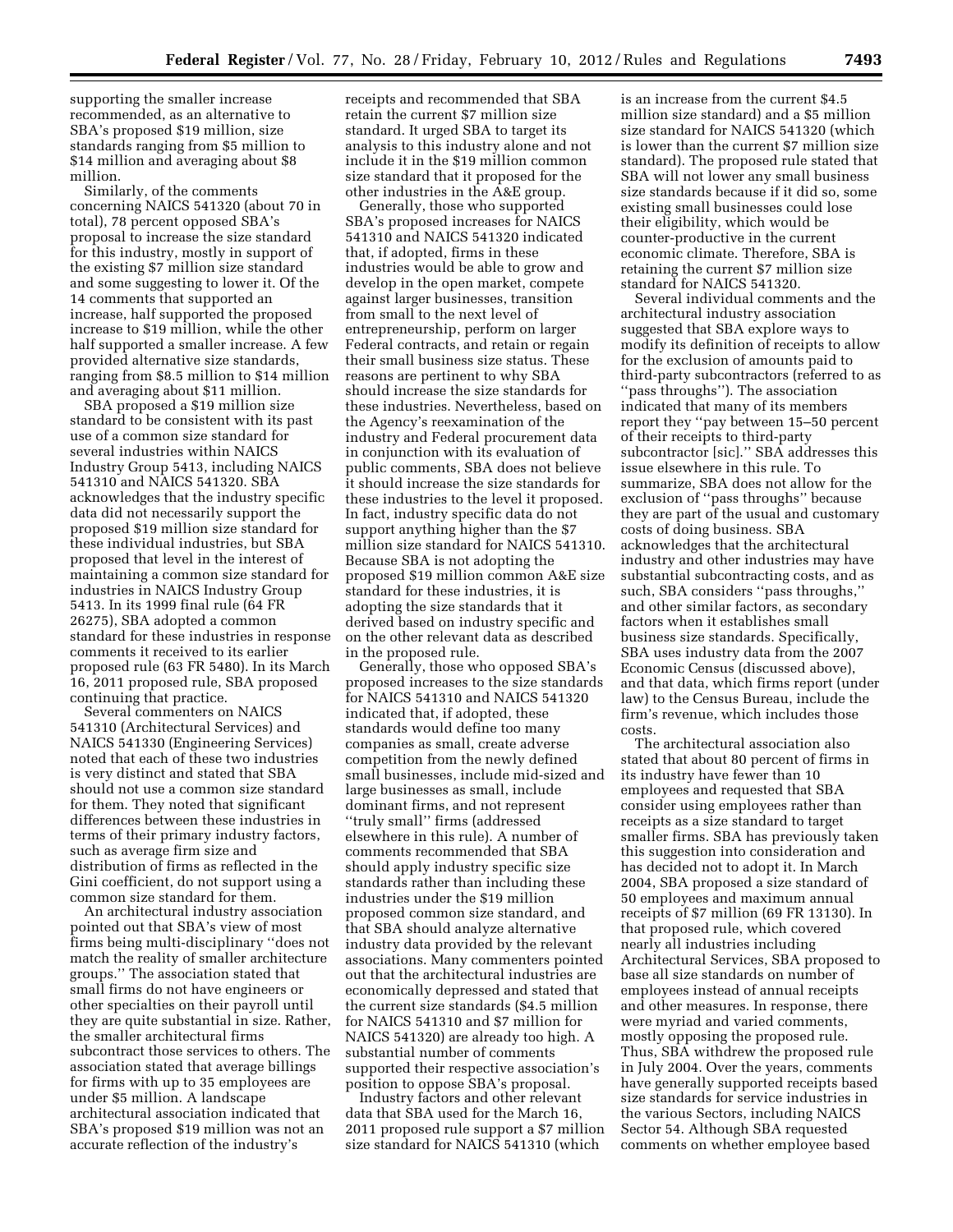standards would be more appropriate for certain industries in NAICS Sector 54, there were not many commenters supporting such a change.

The association also requested SBA to consider developing a ''micro-metric'' for the architectural industry. A number of individual commenters also recommended that SBA consider creating a ''micro-business'' category to target Federal assistance to ''truly small'' businesses. The Small Business Act gives SBA's Administrator the authority to determine what constitutes a small business concern for Federal government programs, but the Act does not provide for definitions other than small. The Small Business Competitiveness Demonstration (CompDemo) Program provided for an Emerging Small Business (ESB) category, under which an ESB concern was one that was at or below half the size standard for its industry, and it applied to architectural firms. However, the Jobs Act terminated the CompDemo Program, effective September 27, 2010. Public Law 111–240, sec. 1335 (Sept. 27, 2010).

SBA believes that the size standards that it is adopting will allow small architectural firms to grow without having to compete with very large businesses. Although the revised size standards may redefine about 600 currently large (''other than small'') firms as small, this represents only 2.5 percent of total firms in NAICS 541310. In addition, these size standards will allow Federal agencies to set aside more contracts for small business concerns. Prior to the repeal of the CompDemo Program, firms in the architectural and engineering services industries were effectively competing in the open market, because most contracts were ''full and open.'' Small business setasides were only required when an agency participating in the CompDemo Program did not meet its small business goals. With the adoption of these size standards, combined with the repeal of the CompDemo Program, SBA believes there will be more set-asides contracts for more small businesses.

#### *NAICS 541330—Engineering Services*

SBA received about 240 comments on NAICS 541330 (Engineering Services). More than 60 percent fully supported the proposed increase in the size standard from \$4.5 million to \$19 million. Another 16 percent supported a smaller increase than proposed by SBA. About 12 percent opposed the \$19 million proposed size standard in support of the current size standard of \$4.5 million, while 11 percent took other positions. Several of those who

supported a size standard lower than SBA's proposed \$19 million but higher than the current \$4.5 million provided alternative size standards, ranging from \$6.5 million to \$12.5 million and averaging about \$10 million.

One commenter strongly supported SBA's proposal to increase the size standard for NAICS 541330 from \$4.5 million to \$19 million. The comment indicated that under the current size standard, small businesses are only able to perform a small portion of work under the set-aside contracts they are awarded and need to subcontract the majority of the work, often to large businesses, which defeats the very intent of the small business program. The comment also indicated that engineering firms in the \$5 million to \$15 million revenue range have very limited opportunities to compete effectively for Federal contracts in full and open competition, although they have the best qualifications, in terms of complexity and scope, to meet the requirements of Federal contracts for professional services. The commenter believed that the higher size standard will enable a larger pool of small businesses to participate in the Federal market as prime contractors and to perform the majority of small business set-aside contracts by themselves. The commenter further stated that the proposed \$19 million size standard for engineering services will enable more small businesses to participate in more complex and larger Indefinite Delivery Indefinite Quantity (IDIQ) multiple award contracts (MACs). The comment pointed out that businesses that exceed the \$4.5 million size standard by a small margin lack the capabilities to effectively compete with large firms with thousands of employees. SBA generally agrees with this comment and based on its reevaluation of data and comments on the proposed rule, the Agency has decided to increase the size standard for NAICS 541330 to \$14 million.

Another commenter supportive of the proposed increase noted that the improvement in national infrastructure will be the key to job creation and longterm economic growth, and this effort will require the professional services of architects, engineers, surveyors, *etc.*  However, under the current \$4.5 million size standard, many small businesses cannot participate in Federally funded projects. Upon graduation, firms with \$5 million in revenue are forced to compete with firms that are much larger than they are. Thus, under the current size standard, it is mostly the large firms with hundreds of millions of dollars in revenue and thousands of employees

that benefit. Large prime contractors are required to subcontract a portion of a Federal contract to small businesses. Thus, once they exceed the current size standard, small businesses lose teaming and subcontracting opportunities with large prime contractors. Relying on data from Engineering News Record regarding revenues for the largest architectural and engineering companies, the comment indicated that disparities in market share and average revenue between large firms and small firms have significantly increased in recent years, with the recent economic recession exacerbating this situation. The commenter pointed out that the average annual revenue of the top 100 engineering and design firms is about \$650 million, and postured that since five percent of that value is \$32.5 million, \$19 million was an easily supportable size standard. According to the commenter, under the \$19 million proposed size standard, there will be more opportunities for small businesses to grow and create jobs, and large businesses will have a larger and more talented pool of small businesses for their teaming and subcontracting needs. The commenter also noted that ''pass throughs'' (*i.e.,* fees and costs for supporting consultants) account for 35 percent of the gross revenues of architects, engineers and surveyors and suggested that SBA consider this factor when evaluating the size standard. The commenter believed that these ''pass throughs'' also warrant the proposed \$19 million size standard. After exceeding the current size standard, many formerly small businesses are unable to compete with their larger counterparts, and thus are forced to be acquired by larger firms, which often results in job losses when redundant jobs are eliminated in the process. The commenter stated that SBA's proposed \$19 million size standard will help small businesses overcome these challenges. The commenter believed that increasing the size standard to \$19 million would not create a significant competitive disadvantage for firms below the current size standard. The commenter also believed that the proposed increase was supported by the fact that while most other size standards in NAICS Sector 54 had been increased over the years for inflation, the engineering, architectural, and surveying size standard often remained unchanged. SBA generally agrees with these arguments and based on its reevaluation of data and comments on the proposed rule, the Agency has decided to increase the size standard for NAICS 541330 to \$14 million.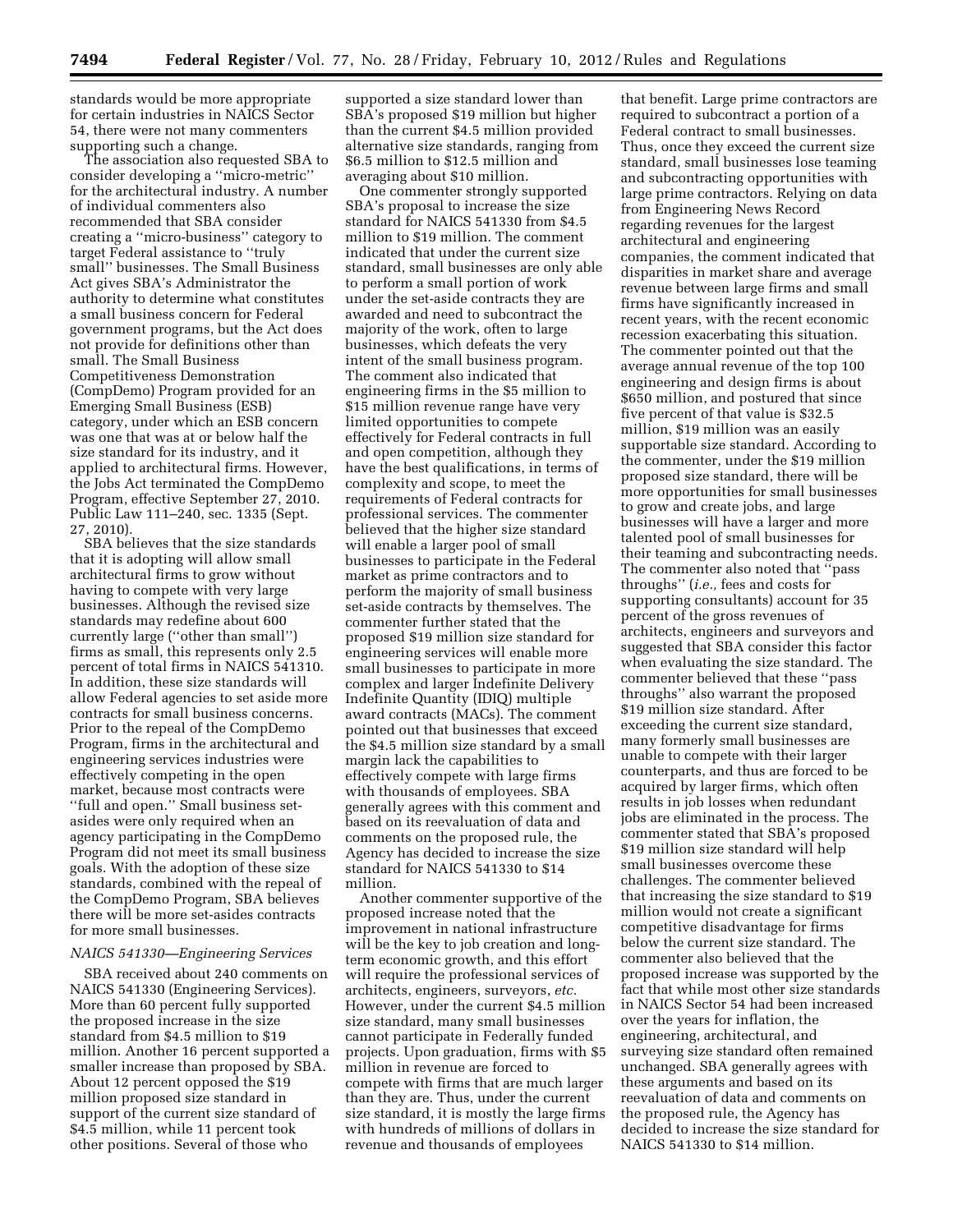Another commenter believed that an increase to the current size standard was long overdue and strongly supported SBA's proposal to increase it to \$19 million because this would allow small businesses to win larger and multiple multiyear IDIQ contracts, thereby allowing them to grow and become more competitive. According to the commenter, under the current \$4.5 million size standard, a small business is unable to win several simultaneous IDIQ contracts in NAICS 541330 because just one or two such contracts would cause it to exceed the size standard. Once a small business exceeds the size standard, it is forced to compete with large companies with thousands of employees and significantly more resources. Thus, under the current size standard, small businesses are unable to develop the capabilities to meet the complex technical requirements for most IDIQ and other contracts under NAICS 541330. As such, the commenter supported the proposed \$19 million size standard. Additionally, the commenter questioned the rationale underlying a higher \$7 million size standard for interior designers and landscape architects and a lower \$4.5 million size standard for architects and engineers. The commenter also pointed out that the proposed increase would expand the pool of qualified small businesses for Federal agencies to meet their small business contracting goals. SBA generally agrees with these points and based on public comments and reevaluation of relevant data, the Agency has adopted a \$14 million size standard for NAICS 541330. SBA believes this higher size standard will expand Federal contracting opportunities for small businesses.

A national association representing nearly 5,500 engineering firms also commented on SBA's proposed \$19 million size standard for NAICS 541330. While the association supported SBA's efforts to address the need to update the existing \$4.5 million size standard, it recommended a more moderate increase to \$10 million. It commented that the size standard should be increased to keep pace with inflation and to accommodate the need to provide services to the Federal government. However, the association expressed concern that SBA's proposed increase to \$19 million was too high, citing various issues with the Economic Census and FPDS–NG data that SBA used in its evaluation (as discussed elsewhere in this rule) and the impact that a large increase in the size standard might have on the industry. Specifically, the association commented that the

proposed \$19 million size standard was too high based on the fact that the majority of its members are very small, with fewer than 30 employees.

However, a large percentage of firms have fewer than 30 employees for all industries in NAICS Sector 54. In fact, for most other professional services, the proportion of firms with fewer than 50 employees is much higher than for engineering services. For example, based on the 2007 Economic Census, 86 percent of firms in NAICS 541330 have fewer than 20 employees and 94 percent have fewer than 50 employees, compared to 94 percent and 97 percent, respectively, for all industries within NAICS Sector 54, most of which have much higher size standards than \$4.5 million and some higher than \$19 million.

In addition, the association expressed concerns that increasing the size standard from \$4.5 million to \$19 million would (1) provide a competitive advantage to larger firms over their truly small counterparts; (2) allow more than 90 percent of engineering firms to qualify as small; (3) limit fair and open competition among qualified firms under the ''rule of 2''; and (4) harm the public and the Federal government through reduced performance and higher costs. SBA disagrees with these arguments.

As a preliminary matter, SBA points out that comparing the \$4.5 million size standard with a standard of \$19 million is somewhat misleading. If SBA had adopted the proposed \$7.5 million size standard for Engineering Services in 1999, then with inflation adjustments, that would be about \$10 million today. In that case, the proposed increase to \$19 million would not appear as dramatic. Regarding the association's first concern, SBA notes that increasing size standards does not necessarily put firms that are small under the current standards at a competitive disadvantage. In fact, increasing size standards can have an opposite impact. With higher size standards and a larger pool of businesses qualifying as small, Federal agencies are likely to utilize more small business set-asides, thereby increasing opportunities for all small businesses. As stated above, the majority of comments received on NAICS 541330 supported the proposed \$19 million size standard, contending, in part, that this increase will enable firms below that level to develop and become competitively viable. Second, it is true that more than 90 percent of engineering firms will qualify as small under the \$19 million size standard. This is fully consistent with other industries in NAICS Sector 54, where more than 95

percent of businesses (and for some industries, as much as 99 percent of businesses), qualify as small under both current and proposed size standards. However, businesses qualifying as small under the \$19 million size standard account for less than 29 percent of total revenues in NAICS 541330, as compared to the average of 49 percent for other industries within NAICS Sector 54. SBA believes that the share of industry revenues is a more robust and informative indicator of small business participation in the marketplace than the percentage of firms covered by a size standard. Third, since more businesses can qualify to compete for Federal small business setaside contracts under higher size standards, there will be more competition under the ''rule of 2,'' not less. Fourth, with larger size standards, as many commenters supporting the proposed \$19 million believed, there will be more competition among a larger pool of eligible small businesses, not less.

The association recommended an alternative size standard for NAICS 541330 of \$9 million (or \$10 million when rounded to the nearest fixed size level). To derive this value, the association used 50 employees as a ''natural break'' in firm size for the industry, based on a cross section of its member firms. Using the average revenue per employee for the industry, 35 percent for consultants' fees and other costs (*i.e.,* ''pass throughs,'' which are discussed elsewhere in this rule), and an additional 10 percent adjustment for high cost areas, the association translated 50 employees to about \$9 million in revenues. SBA has several concerns with this analysis. First, the association's total membership includes about 5,500 engineering firms, which represents less than 12 percent of total firms in NAICS 541330, based on the 2007 Economic Census. SBA is concerned that findings based on such a limited sample may not accurately represent the entire engineering services industry. Second, the comment provided no explanation regarding its use of 50 employees as a ''natural break'' of firm size as an appropriate basis of size standards for the engineering industry. Third, the association did not provide any references to the data sources it used to verify its findings.

The association identified several factors to characterize the U.S. engineering industry, namely: Staffing, marketing, management, technology, competition, mergers and acquisitions, and costs. However, it provided no information on what specific roles these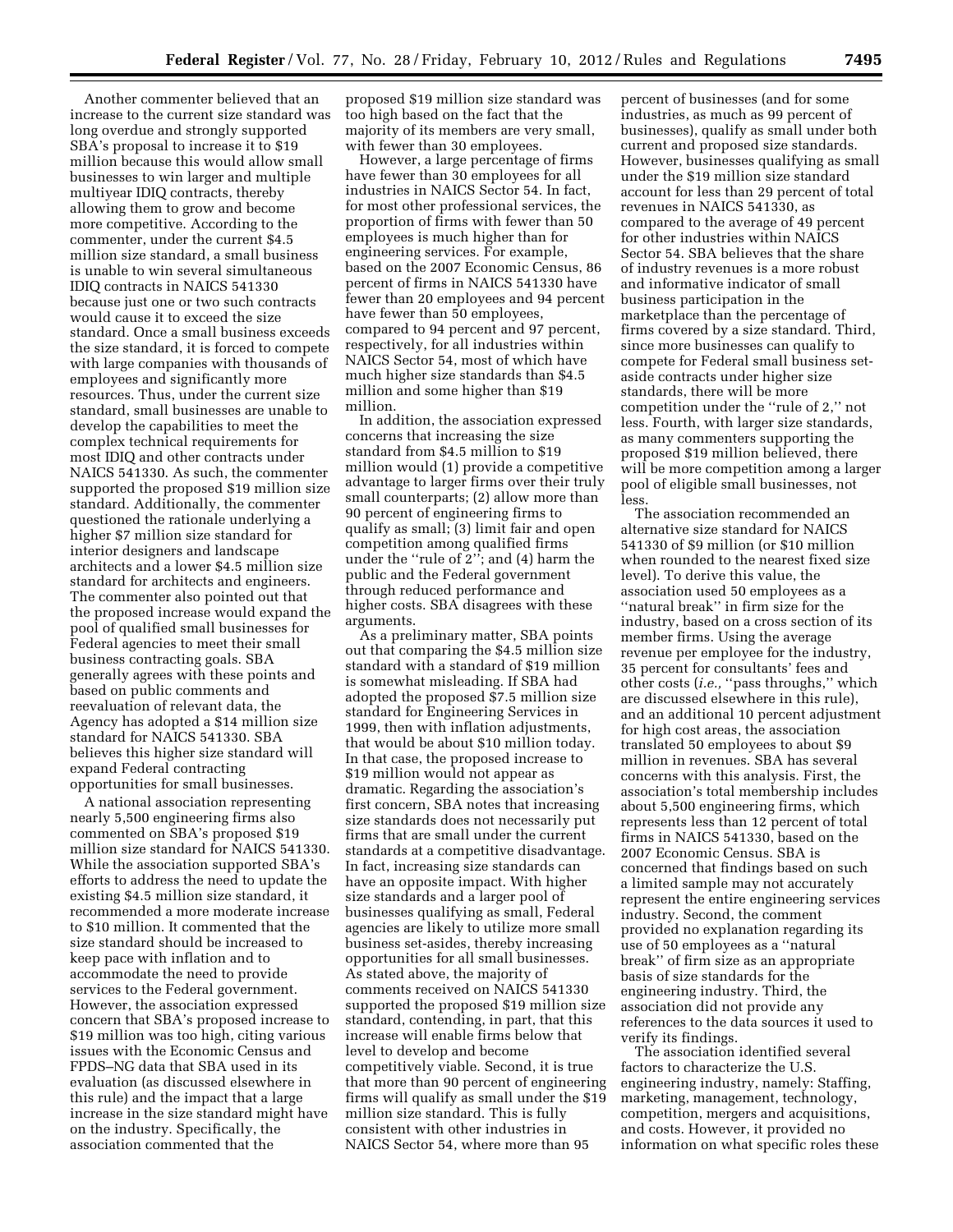factors play in defining what constitutes a small firm in the engineering industry nor it explained why these factors would support its suggested \$10 million size standard.

Further, the association questioned how the inclusion of the three ''exceptions'' for NAICS 541330 in the Economic Census data influenced SBA's results for general engineering services. As noted in the proposed rule, the data from the Census Bureau's tabulation are limited to the 6-digit NAICS industry level and hence do not provide separate data on ''exceptions.'' As such, SBA used product service codes (PSCs) for contracting activity reported in FPDS– NG to identify firms that were active in general engineering services and in the three ''exceptions.'' Using the revenue and employment data for those firms from the Central Contractor Registration (CCR), SBA analyzed industry factors for firms engaged in general engineering services and those involved in the ''exceptions.''

SBA agrees with the association's comment that the Agency should reassess the impact that the inclusion of three ''exceptions'' in the analysis might have on the calculated size standard for general engineering services. As SBA explained in the proposed rule, firms engaged in Military and Aerospace Equipment and Military Weapons and in Marine Engineering and Naval Architecture are significantly larger in size than firms engaged in other general engineering services. Consequently, the inclusion of those larger firms in the analysis for the size standard for general engineering services creates an upward bias in the estimated size standard. In the past, SBA gave considerable weight to public comments on the engineering size standard, which for various reasons, overwhelmingly supported a lower size standard than otherwise supported by the industry data. In contrast, the comments to the March 16, 2011 proposed rule revealed much broader support for a higher size standard for engineering services. Thus, SBA concurs with the comment that it should reevaluate the industry data before revising the size standard. SBA also agrees that, when deciding the size standard for general engineering services, it should exclude from the analysis, as best as it can, the larger firms that primarily provide services in those three sub-categories or ''exceptions.''

To adjust the industry-wide data for NAICS 541330 obtained from the 2007 Economic Census, SBA re-estimated the values for the industry factors. As described in the proposed rule, SBA analyzed data from CCR and FPDS–NG

to evaluate size standards for the two engineering ''exceptions.'' These are the only appropriate data sets available because these sub-categories represent firms that are predominately engaged in the Federal procurement market, and as the proposed rule pointed out and as indicated above, the Economic Census data are not available at the subindustry level (*i.e.,* below the 6-digit NAICS industry level). The analysis of those firms using the CCR and FPDS– NG data also had produced the results for all other engineering firms. However, because CCR and FPDS–NG data are limited to the Federal market, rather than using those results directly, SBA applied the differences between firms in the engineering sub-categories and those in the remaining engineering services based on the CCR/FPDS data to adjust industry factors estimated from the Economic Census data for NAICS 541330.

SBA calculated ratios for industry and Federal procurement factors between the two engineering sub-categories and all other engineering services. The ratio for average firm size and average assets size was estimated to be 66.2 percent and 87.5 percent for the weighted average. In this analysis, SBA did not consider the Gini coefficient values, because the size distributions of firms are not comparable between CCR/FPDS– NG and Economic Census data. The Federal small business share for the remaining engineering firms continues to be similar to the overall industry small business share, and as discussed in the proposed rule, is not a factor in the analysis. Using the above ratios, SBA adjusted industry factors (*i.e.,*  simple average firm size, weighted average firm size, and average assets) obtained from the 2007 Economic Census for NAICS 541330. Based on those adjusted factors, SBA is adopting a \$14 million size standard for NAICS 541330.

SBA's decision to adopt a \$7 million size standard for architectural services and a \$14 million size standard for engineering services (except for Military and Aerospace Equipment and Military Weapons and for Marine Engineering and Naval Architecture) departs from the historic use of a common size standard for these two industries. Unlike in the past, comments on a proposed common size standard for A&E differed significantly between the two industries. Specifically, almost 90 percent of the comments addressing architectural services opposed the proposed \$19 million size standard, while more than 75 percent of the comments addressing engineering services supported a significant increase

to the current size standard. The comments focused primarily on an appropriate size standard for their specific industries, with little discussion of the need to have a common size standard for architectural services and engineering services. Accordingly, SBA believes that the different size standards adopted for each of these two industries better reflect the structure of each industry, while providing increased Federal contracting opportunities for small businesses without requiring them to compete against what many commenters believed would have been much more competitive mid-sized firms included as small under the proposed \$19 million size standard. In addition, SBA was concerned that the relatively low 15.6 percent small business share of industry receipts for engineering services under the \$4.5 million size standard was out of line with the typical small business market share of other professional services industries and thus, constraining small business opportunities in Federal contracting in engineering services. The \$14 million size standard will expand the number of deserving businesses that should be considered small in engineering services and increase Federal contracting opportunities for small businesses.

## *NAICS 541330—Engineering Services (Three ''Exceptions'')*

There were 16 public submissions that specifically commented on SBA's proposal to retain the current \$27 million size standard for the Military and Aerospace Equipment and Military Weapons sub-category or ''exception.'' All believed that the current \$27 million size standard was too low and needed to be increased. Some comments recommended that SBA reform its current approach to size standards so that size standards are based on the average size of dominant players in the Federal market.

One commenter expressed concern with SBA's proposal to increase 36 size standards in NAICS Sector 54 but to maintain the size standard for Military and Aerospace Equipment and Military Weapons at the current \$27 million level. The commenter believed that this size standard should also be increased, pursuant to the intent of Small Business Jobs Act of 2010 to help small businesses create jobs. The commenter stated that a higher size standard would expand the pool of qualified small businesses for Federal contracts. The commenter believed that the \$27 million size standard does not reflect changes in the Federal contracting marketplace in military and aerospace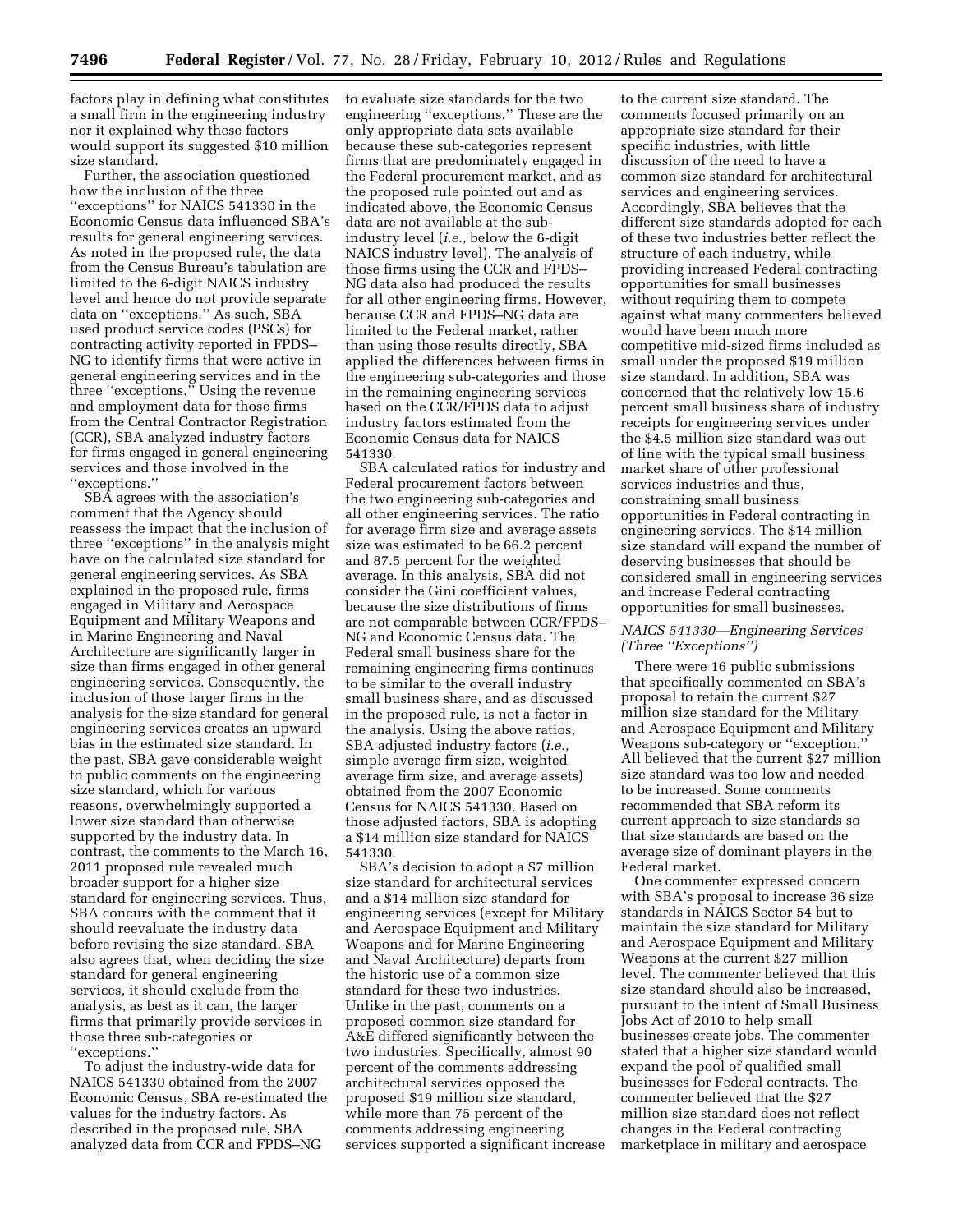engineering services for aviation programs, including Naval Air Systems Command and Naval Air Warfare Center Aircraft Division (NAVAIR/NAWCAD). The commenter pointed out that small business contracts for engineering services with NAVAIR/NAWCAD totaled \$95 million in 2008 and commented that leaving the size standard at \$27 million would negatively impact NAVAIR's ability to meet its needs and small business goals. The commenter went on to allege that this will reduce the number of small businesses available to perform as prime contractors and as subcontractors for large prime contractors. Further, the commenter stated that some businesses that are small under the current size standard will soon lose their small business status due to contract cost escalation for multi-year task order contracts. The commenter stated that some upward adjustment to the current standard will not include small businesses that would be dominant in their fields relative to high revenue of large firms that receive contracts for engineering work. In the view of the commenter, upward adjustment to the current size standard would enable small businesses to compete for larger contracts. The commenter stated that contracts for military and aerospace engineering tend to be large relative to the current \$27 million size standard. The commenter recommended that SBA also consider the critical nature of military and aerospace engineering services in war efforts as an additional factor in its methodology. Upon graduation, the commenter stated, small businesses are forced either to compete with large industry leaders for military and aerospace engineering contracts on an unrestricted basis or elect to be acquired by large businesses. The current size standard should be adjusted to \$30 million to account for inflation and higher labor and operating costs in some regions.

Six commenters noted that dominant firms in the Federal market for military and aerospace equipment and military weapons average \$25 billion in annual revenues compared to the \$27 million size standard.

Two commenters on ''Military and Aerospace Equipment and Military Weapons'' size standard believed that mid-sized firms are too large to qualify under SBA's current standards and too small to compete with large businesses in the Federal market. Successful companies that outgrow size standards are forced to compete with businesses that are many times larger than they are. The commenters noted that mid-sized firms have seen their share in the

federal market decline from 40 percent in 1995 to 30 percent in 2009, while the large business share increased from 41 percent to 48 percent in the same period. As conduit for innovation, robust mid-tier companies are desirable for the Federal marketplace, they contended.

Two commenters stated that the majority of contracts for Military and Aerospace Equipment and Military Weapons are so large that companies with \$27 million in revenue cannot meet their requirements. They also noted that the Federal government is moving from the single award vehicle to much larger and more complex multiple award contract (MAC) vehicles, making it harder for even mid-sized companies to compete in the Federal market.

Several commenters recommended a substantial increase to the current \$27 million size standard for Military and Aerospace Equipment and Military Weapons. They contended that a higher size standard would enable small businesses in this sub-category to grow and be able to compete with the largest businesses for Federal contracts in full and open competition, successfully transition from small to mid-sized businesses, meet size and other requirements for Federal contracts, and retain or regain their small business eligibility for Federal assistance.

SBA generally agrees with the above comments. However, the commenters did not provide data or data sources to support their positions. SBA is aware that there are very large companies in the Federal market for Military and Aerospace Equipment and Military Weapons. However, SBA's analysis of FPDS–NG data indicates that many small and ''mid-sized'' firms have grown and been successful in this arena.

SBA agrees that the size standard for the two engineering ''exceptions'' (Military and Aerospace Equipment and Military Weapons, and Marine Engineering and Naval Architecture) should be increased, and as such, SBA is adopting a size standard of \$35.5 million. The comments above raised two main issues that, when assessed along with SBA's analysis in the proposed rule, support a higher size standard. First, Federal contracts for these types of engineering services tend to be extremely large and beyond the capabilities of small businesses under the current size standards. Under the current standards, small businesses obtained a relatively small proportion of Federal contracts (11.2 percent for Military and Aerospace Equipment and Military Weapons, and 3.6 percent for Marine Engineering and Naval Architecture). Larger size standards for

Military and Aerospace Equipment and Military Weapons and for Marine Engineering and Naval Architecture will provide opportunities for contracting officers to structure contracts within the capabilities of small businesses. Second, small businesses that outgrow the size standard must compete against extremely large businesses for Federal contracts. The graduated small businesses have not developed sufficiently to compete with those large businesses, which are the Federal government's largest contractors as well as among the largest companies in the U.S.

Industry data from the Economic Census do not fully capture the structure of the sub-industries comprising the above exceptions. While SBA's analyses of the average firm size and average assets size support the points made by the comments, the Gini coefficient and Federal contracting factors point to inconsistent assessments of the industry data and the Federal market as characterized by the comments. The Gini coefficient indicates a \$5 million size standard while all the other industry factors support a \$35.5 million size standard. The low Gini coefficients may have resulted from an unusually skewed firm size distribution that is unsuitable for the size standard analysis. While the firms are extremely large in size, the Gini coefficient is low perhaps because of the presence of about a dozen extremely large firms, resulting in a more even firm distribution than generally exists when only a few extremely large firms obtain a large market share of the industry. Thus, SBA did not apply the Gini coefficient in its final analysis. The remaining industry factors all support a \$35.5 million size standard for both exceptions.

As discussed in the proposed rule, the Federal contracting factor did not support an increase in the current size standard for these two exceptions. However, the comments above raised valid concerns regarding the availability of Federal contracting opportunities for small businesses. Although the small business Federal market share does not differ significantly from the small business share of overall revenue for these sub-categories, SBA is concerned that the small business Federal contract share for these sub-categories is relatively low as compared to other professional services industries.

As required by law, SBA is also adopting the \$35.5 million size standard for the third ''exception'' to NAICS 541330 (Contracts and Subcontracts for Engineering Services Awarded Under the National Energy Policy Act of 1992).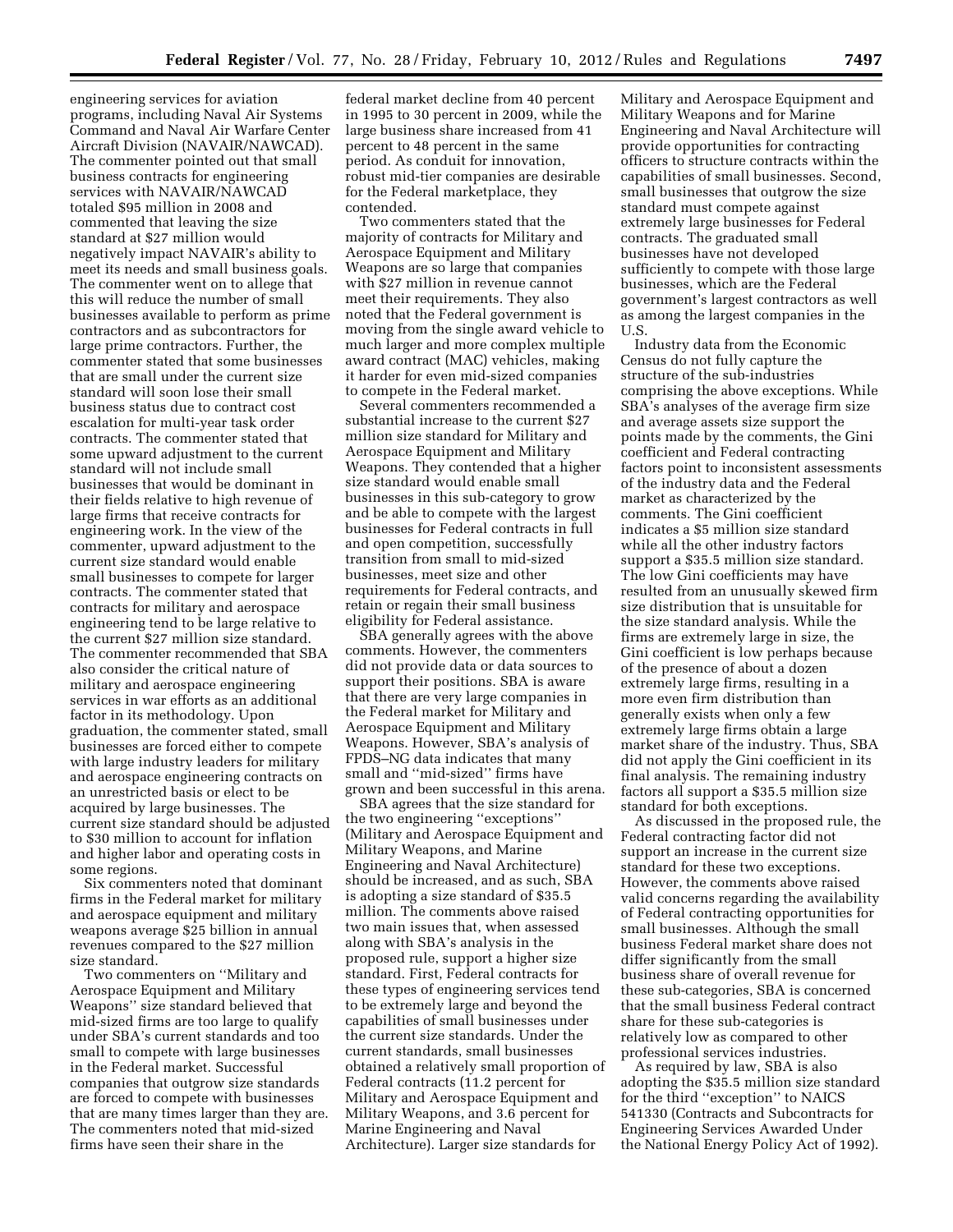Section 3021(b)(1) of Public Law 102– 486, the National Energy Policy Act of 1992 (106 Stat. 2776, 3133) states that ''for purposes of contracts and subcontracts requiring engineering services (awarded under this Act) the applicable size standard shall be that established for Military and Aerospace Equipment and Military Weapons.''

# *NAICS 541360—Geophysical Surveying and Mapping Services; and NAICS 541370—Surveying and Mapping (Except Geophysical) Services*

SBA received 22 comments on NAICS 541360 (Geophysical Surveying and Mapping Services) and 38 comments on NAICS 541370 (Surveying and Mapping (except Geophysical) Services). Almost all commenters supported SBA's proposal to increase the current \$4.5 million size standard. The vast majority (87 percent) fully supported SBA's proposal to increase it to \$19 million, and the remainder supported a more moderate increase.

An association representing private sector firms in the geospatial (remote sensing and geographic information systems) market supported SBA's proposed \$19 million size standard for NAICS 541370 (Surveying and Mapping (except Geophysical) Services). The association commented that the current size standard of \$4.5 million fails to meet the needs of Federal agencies and private geospatial firms, thereby restricting small business set-asides and small business participation at the prime contractor and subcontractor level. The commenter noted that this has caused some Federal agencies to select other NAICS codes with higher size standards for surveying and mapping work. The comment also indicated that few firms at \$4.5 million in annual revenue can make the capital investments necessary to perform Federal contracts involving surveying, mapping, and geospatial services. The commenter added that the participation of some of the largest corporations in the geospatial market has rendered small businesses at the current \$4.5 million size standard unable to compete in the Federal market.

SBA is adopting a \$14 million size standard for both NAICS 541360 and NAICS 541370. As discussed elsewhere in this rule, the Agency had proposed \$19 million as a common size standard for all industries in NAICS Industry Group 5413 (Architectural, Engineering and Related Services) but has decided not to apply a common size standard for this industry group. Rather, SBA agrees with many of the comments that a common size standard is not appropriate for the entire industry

group. SBA has therefore assessed the comments received on the individual industries and reexamined the specific industry data for these industries.

The decision to adopt a \$14 million size standard for the two surveying and mapping industries is based on several considerations. First, public comments overwhelmingly supported increasing the current \$4.5 million size standard to the significantly higher proposed level of \$19 million. Commenters contended that the higher size standard would enable firms in these industries to grow and develop to a size at which they could compete against larger businesses, while retaining or regaining their small business status. Second, historically, the size standards for these two industries have been the same as the size standards for architectural and engineering services. In this rule, SBA is adopting a \$7 million size standard for NAICS 541310 (Architectural Services) and NAICS 541320 (Landscape Architectural Services), and a \$14 million size standard for NAICS 541330 (Engineering Services). SBA believes it should continue to maintain similar or comparable size standards among the surveying and mapping industries and the architectural and engineering service industries. Thus, although the industry data point to a size standard higher than \$14 million for NAICS 541360 and lower than \$14 million for NAICS 541370, SBA believes a common size standard of \$14 million is more appropriate than establishing two very different size standards for the two very similar types of industries, because (1) it represents a significant increase to the current size standard, as the commenters desired and (2) it maintains the historical common size standard between mapping and surveying services and architecture and engineering services.

Furthermore, comments provided by a mapping industry association cited the expanding role of geospatial activities in NAICS 541370 and recommended a much higher size standard than supported by the Economic Census industry data. Many of the firms in NAICS 541370 are engaged in conventional land surveying, and such firms are significantly different in many respects from those involved in geospatial services. The most important distinction is that firms engaged in geospatial services have much higher capital expenses for equipment such as aircraft, precision aerial cameras, analytical or softcopy stereoplotters, and specialized computer peripheral equipment. The staff required to operate these types of equipment and process the information have a very different

and much more expensive skill set than that which is required for other, more traditional, surveying activities. Importantly, firms primarily engaged in geospatial services are now competing against many of the largest firms obtaining Federal contracts in this area. Additionally, the Federal market for geospatial services consists of multiyear, multimillion dollar contracts. SBA agrees with the association's comment that Economic Census data do not reflect these developments in the Federal market for geospatial services.

SBA also evaluated data from FPDS– NG and CCR. In terms of total contract dollars, NAICS 541370 represented a significantly larger share of the Federal market than did NAICS 541360. In addition, Federal contracts tend to be larger for NAICS 541370 than for NAICS 541360. In contrast to Economic Census data, values for industry factors based on revenue data on firms that participate in Federal market for surveying and mapping services were also much higher for NAICS 541370 than for NAICS 541360.

The association stated that some of its members were concerned that increasing the NAICS 541370 size standard to \$19 million may result in Federal agencies' overreliance on small business set-asides, thereby causing disadvantage to mid-sized firms that are principally engaged in geospatial activities. SBA anticipates some redistributions of contracts from midsized firms to newly defined small businesses under the \$14 million size standard; however it does not anticipate that impact to be significant. The \$14 million size standard, instead of the proposed \$19 million, should mitigate some of their concerns.

In view of these considerations, SBA believes a \$14 million size standard is appropriate for both NAICS 541360 and for NAICS 541370.

# *NAICS 541340—Drafting Services; and NAICS 541350—Building Inspection Services*

SBA received four comments on NAICS 541340 (Drafting Services) and two comments on NAICS 541350 (Building Inspection Services). To maintain the common size standards for all industries within NAICS Industry Group 5413, SBA had proposed a \$19 million size standard for both of these industries, although the data for the individual industries supported much lower size standards for them. Nearly all comments supported SBA's proposal to increase the current \$7 million size standard to \$19 million.

In light of SBA's decision not to adopt the proposed \$19 million common size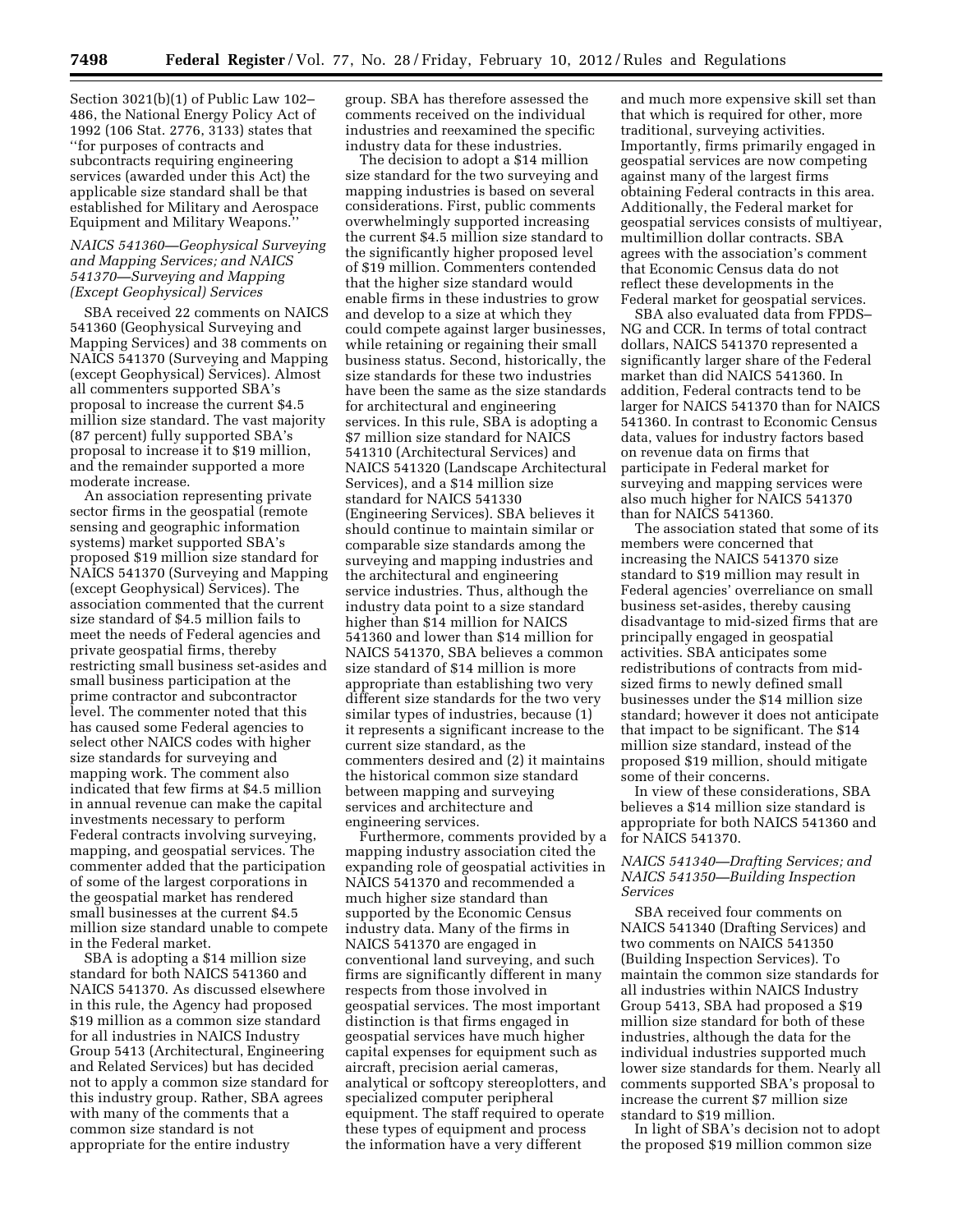standard for NAICS 5413, which was based on public comments and significant differences in estimated size standards among individual industries, SBA reevaluated the size standards for NAICS 541340 for NAICS 541350. To do so, SBA analyzed updated industry data from the 2007 Economic Census and Federal contracting data from FPDS– NG. The updated analysis supported lowering the size standard to \$5 million for both industries. However, given SBA's decision not to lower any size standards, SBA is adopting the current \$7 million size standard for NAICS 541340 for NAICS 541350.

SBA received no comment or concern regarding its proposal to eliminate Map Drafting as an exception to NAICS 541340. The exception for this activity was created in support of the CompDemo Program, which the Jobs Act of 2010 repealed. Therefore, SBA is removing the exception for Map Drafting from NAICS 541340.

#### *NAICS 541380—Testing Laboratories*

SBA received 10 comments on NAICS 541380 (Testing Laboratories). Seven comments fully supported SBA's proposed \$19 million size standard, while three comments opposed it in support of retaining the current \$12 million size standard.

One commenter who strongly supported SBA's proposal to increase the size standard also supported the common size standard proposed for all industries within NAICS Industry Group 5413. The commenter mentioned that a common size standard would ease contracting officers' burden of selecting the perfect NAICS codes for government contracts and reduce the likelihood of NAICS code appeals. Citing growing consolidation in the industry, the commenter stated that the current \$12 million size standard for NAICS 541380 should not be lowered based on industry-specific analysis, in the event that SBA does not adopt the \$19 million common size standard. The commenter pointed out that the effect of losing small business status would be immediate and devastating to its company and other similar small businesses because lowering size standards would force small businesses to cut hours and salaries and lay off employees to survive. For the same reasons, the commenter also agreed with SBA's decision not to lower any size standards under current economic conditions.

Given SBA's decision not to adopt the proposed \$19 million common size standard for NAICS 5413 (discussed elsewhere in this rule), SBA reevaluated the size standard for NAICS 541380.

The initial industry specific analysis supported a size standard of \$10 million, which is lower than the current size standard of \$12 million. For reasons explained in the proposed rule, SBA proposed to retain the current size standard where analyses supported lowering them. In this final rule, to be consistent with the use of eight fixed levels, instead of the current \$12 million size standard, SBA is adopting a size standard of \$14 million, which is the nearest fixed size level. The updated Economic Census tabulation also supported a \$14 million size standard for this industry.

# *NAICS Industry Group 5414— Specialized Design Services*

For the reasons explained in the proposed rule, SBA proposed to retain the current \$7 million size standard for all industries in NAICS Industry Group 5414 (Specialized Design Services), even if the industry data supported a lower \$5 million size standard. In response, SBA received 11 comments, with about half supporting the current \$7 million size standard and half opposing it. None of the comments expressed major concerns. Therefore, SBA is adopting the current \$7 million size standard for all industries within NAICS Industry Group 5414.

# *NAICS Industry Group 5415— Information Technology Services; and NAICS 811212—Computer and Office Machine Repair and Maintenance*

SBA received about 25 comments on NAICS 5415 (Information Technology Services) and NAICS 811212 (Computer and Office Machine Repair and Maintenance) at the 6-digit level. The majority recommended that the current size standard be higher than the \$25.5 million size standard that SBA proposed for these industries. Commenters recommended alternative size standards varying from \$30 million to \$35.5 million, with an average of \$30 million. A few commenters fully supported the proposed \$25.5 million size standard. Additionally, SBA received 34 comments for NAICS 5415 at the 4-digit level, many of which recommended either an employee based size standard or total reform of SBA's current size standards to expand Federal contracting opportunities for mid-sized companies. A few commenters recommended a size standard higher than the proposed \$25.5 million size standard to account for inflation since SBA's last inflation adjustment.

An association representing 350 companies involved in a variety of professional services commented on SBA's proposed \$25.5 million common

size standard for NAICS Industry Group 5415 and NAICS 811212. It also commented, as discussed elsewhere in this rule, on some of the factors and analyses that SBA used to develop the proposed size standards. It also expressed concerns for the SBA's proposal to increase the size standard for the Architectural and Engineering (A&E) services from \$4.5 million to \$19 million, while it proposed to increase the size standard for computer related services only by \$0.5 million to \$25.5 million.

The association strongly supported SBA's effort to review size standards in view of changes in the professional services industry since the last overall review. That was several decades ago and there have been significant changes in the Federal marketplace for professional services, especially the rapid growth in Federal spending on professional services in recent years. The association noted that SBA proposed increases to 36 size standards in NAICS Sector 54 will provide much needed flexibility for small businesses to grow, while still having access to Federal contracts on an unrestricted basis. The association believed that proposed increases are not too substantial to squeeze very small businesses out of the ability to compete for Federal contracting opportunities. The association questioned the rationale for a dramatic increase in the size standard for engineering and architectural services from \$4.5 million to \$19 million, in contrast to the increase of just \$0.5 million in the size standard for computer related services, despite significant changes in Federal market for those services.

SBA's proposal to increase the A&E size standard to \$19 million was based on the evaluation of industry and Federal procurement factors for the entire A&E group given the commonalities and overlap among firms in the A&E commercial and Federal marketplace. Another rationale was to maintain the use of common size standard for the group, as supported by the industry's comment on SBA's 1998 proposed rule to revise size standards for the architectural, engineering and surveying industries. In addition, SBA believes that it is misleading to compare \$4.5 million with \$19 million without considerations of the results from the industry data. If SBA had adopted the proposed \$7.5 million size standard for the A&E industry in 1999, with inflation adjustment the size standard would be about \$10 million today and the proposed increase to \$19 million would not be as dramatic as it seems. In response to industry's comments, SBA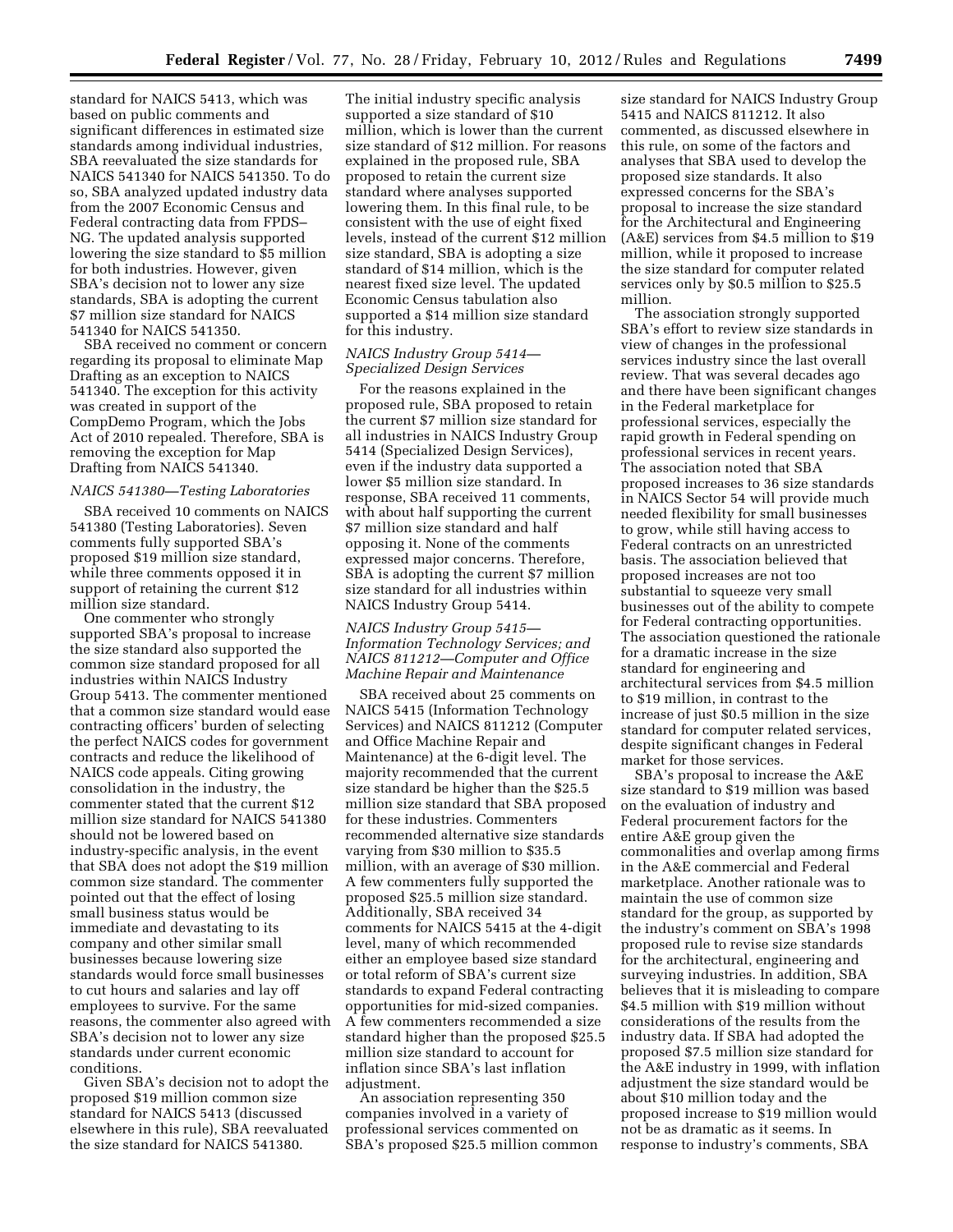adopted a much lower \$4 million size standard in the final rule.

SBA's analyses did not support a higher increase to the size standard for four of five computer related services, possibly indicating that the current \$25 million size standard is already adequate. Under the current size standards, based on the 2007 Economic Census, the small business share of total industry revenue was 35 percent for computer related services (NAICS 5415 and NAICS 811212) versus 22 percent for A&E and Related Services (NAICS Industry Group 5413). Similarly, based on the FY 2008–2010 data, the small business share in the Federal market was 36 percent for computer related services, as compared to 16 percent for A&E services. These data clearly support the need for a much higher increase to the current size standard for the A&E group than for computer related services.

The association expressed its concerns about SBA's proposal to use a \$25.5 million common size standard for all Computer Systems Design and Related Services Industries (NAICS Industry Group 5415 and NAICS 811212), when SBA's industry specific analysis supported a much higher \$35.5 million size standard for NAICS 541513. It stated that by doing so, SBA has eliminated legitimate small businesses in that NAICS code from being able to qualify. It pointed out that this also applies to some architectural and engineering services industries. The association recommended that, when proposing a common size standard for a group of industries, SBA either adopt the highest calculated size standard for any NAICS code as the common size standard for the entire group, or adopt the size standard based on its analysis of individual NAICS codes. However, the commenter agreed with SBA's proposal not to lower any size standards, and recommended that no size standards be lowered when SBA decides not to adopt the common size standard. When establishing a common size standard, SBA evaluates the results for both individual industries and for the group as a whole, commonalities, and overlap among the industries in the group, historical practice, industry's input, and the impact of using separate industry specific size standards for closely related industries in the Federal market, when a common size standard may be more appropriate.

SBA has not adopted the association's recommendation. SBA has used a common size standard for all Computer Systems Design and Related Services since 1992 and received no concerns about the common size standard. Based

on SBA's industry specific analysis using the 2007 Economic Census data, only about 20–30 firms in NAICS 541513 would be impacted by using the \$25.5 million common size standard instead of \$35.5 million. Meanwhile, if \$35.5 million were used as the common size standard for the entire group, as suggested by the association, more than 300 otherwise large firms would qualify as small in other NAICS codes, possibly hurting many other legitimate small businesses in those industries. If SBA were not to create a common size standard it might give contracting officers an incentive to select NAICS 541513 because of its higher size standard, instead of another more appropriate NAICS code in the group. Many firms operating in NAICS 541513 also operate in other industries, such as NAICS 541511 and 541519, and will benefit from SBA's decision not to lower size standards for those industries based on industry specific analyses. Regarding the association's similar concern for the common size standard for the A&E industry group, as discussed elsewhere in this rule, SBA has, based on the comments and additional analysis, modified its proposed common size standard for that industry group.

One commenter believed that size standards for computer related services must be large enough to enable small businesses to grow and become competitive against large businesses that dominate ''full and open'' competition in the Federal market. It suggested that SBA raise the size standards for NAICS Industry Group 5415 to at least \$35.5 million. It contended that SBA does not take into account the competition of mid-sized businesses with significantly larger Federal contractors. The commenter noted that once small businesses outgrow size standards after being moderately successful in the Federal market, they lack the resources, in terms of capital, staff, and infrastructure, to compete successfully with their significantly larger counterparts. SBA recognizes the challenges many mid-sized businesses face in the Federal market when they outgrow a size standard, but SBA is also very concerned that ''smaller'' small businesses may not be able to compete effectively with ''larger'' small businesses for Federal small business contracts if size standards are too large. SBA does not agree with the comment that it does not account for industry competition when establishing size standards. The Agency evaluated the four-firm concentration and size distribution of firms to account for completion within the industry.

The commenter recommended that the size standard for all industries in NAICS 5415 be increased to \$35.5 million, based on the argument that a business concern at that revenue level is ''not dominant in its field of operation.'' SBA does not adopt this recommendation for three reasons. First, the requirement of the Small Business Act that a small business not be dominant in its field of operation does not mean that SBA should define all ''non-dominant'' firms as small. Rather, it means that a business concern defined as small may not be dominant in its field of operation. In other words, all dominant firms are necessarily other than small, but all non-dominant firms are not necessarily small. Second, using non-dominance as a basis of size standards could result in very large size standards for some industries, resulting in a significant competitive disadvantage to businesses that are more representative of what constitute small business concerns. Third, SBA's analyses of relevant data do not support the \$35.5 million size standard for all industries within NAICS Industry Group 5415, either individually or as a group. In fact, the industry specific results would support size standards of \$14 million and \$19 million for NAICS 541511 and NAICS 541519, respectively, which are lower than the current \$25 million.

In response to comments, SBA reevaluated industry and Federal procurement data for industries in NAICS Industry Group 5415. Based on this reevaluation, the data do not support higher than the proposed \$25.5 million size standard. In fact, as stated below, when these industries are analyzed individually, the data supports lowering size standards for some of them. However, SBA is not lowering any size standards for the reasons given in the proposed rule. In addition, under the current \$25 million size standard, small businesses in these industries seem to be doing relatively well, receiving 36 percent of total Federal contract dollars during fiscal years 2008 to 2010, as compared to 35 percent of total industry receipts.

One commenter supported SBA's effort to review all size standards and its size standards methodology. However, the commenter recommended that SBA evaluate inflation as an additional factor when reviewing size standards. Specifically, the commenter suggested that the proposed size standard based on five primary factors be adjusted for inflation since SBA's last adjustment and recommended a \$30 million size standard for firms in NAICS 5415. Otherwise, the commenter stated, small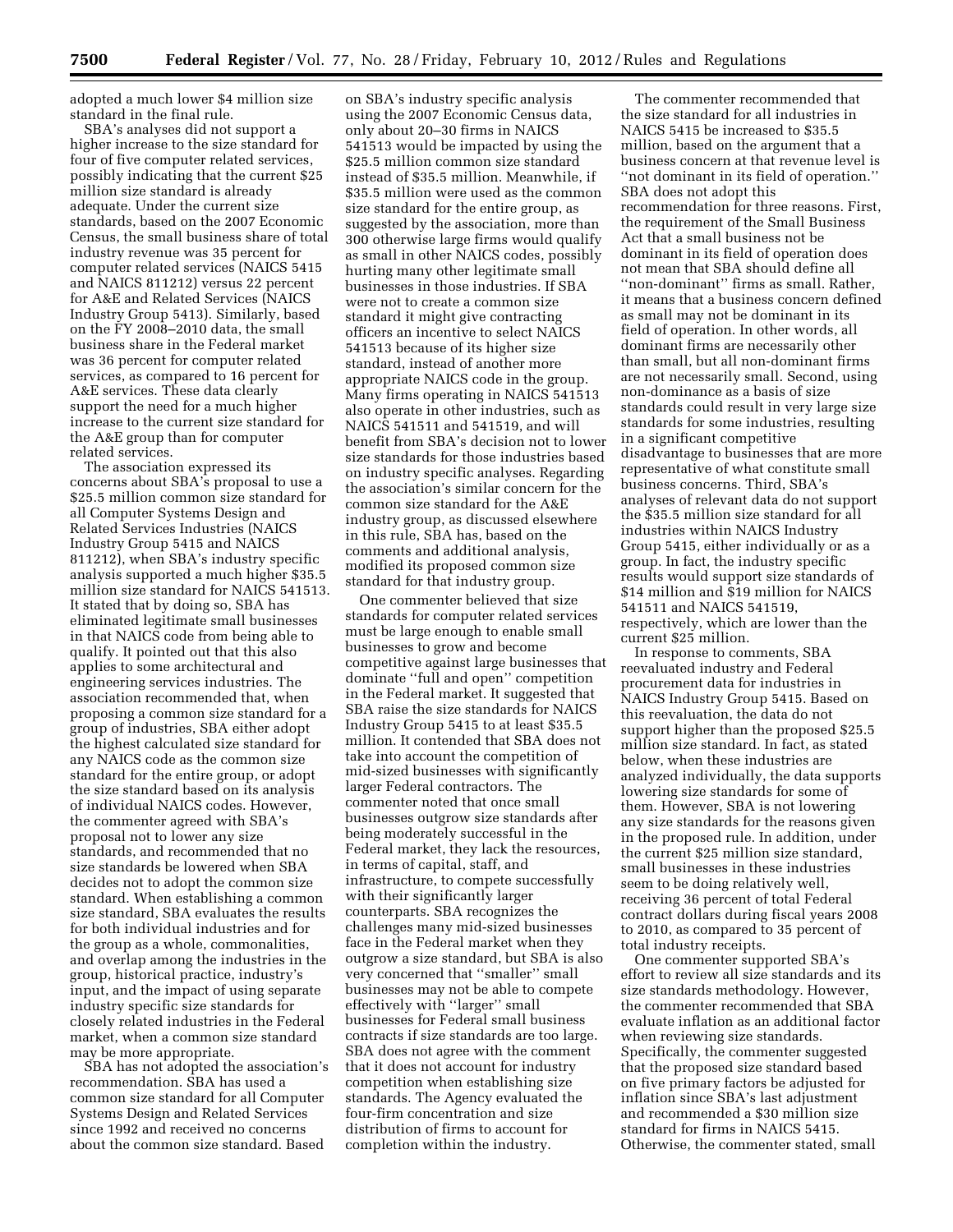businesses on the brink of exceeding the current size standard will soon be forced to compete with much larger firms.

SBA is required to review all size standards not less frequently than every five years. Accordingly, the latest inflation adjustment for all receipts based size standards, including those in NAICS 5415, was completed in July 2008. In this comprehensive size standards review, SBA's revisions to size standards are primarily based on the Agency's evaluation of industry and Federal procurement factors. SBA plans to adjust all monetary size standards together for inflation after it completes its review of all receipts based size standards. SBA is reviewing size standards on a Sector by Sector basis, and this can take several years to complete all of them. If SBA were to make additional adjustments for inflation on a Sector by Sector basis, the result would be inconsistent size standards across industries.

A few commenters recommended an employee based size standard for NAICS Industry Group 5415, and their suggested employee based standards varied from 500 employees to 1,500 employees. Based on the 2007 Economic Census data, if the size standard was set at 500 employees, 99.2 percent of businesses in NAICS Industry Group 5415 would qualify as small, and at 1,500 employees, 99.5 percent would qualify as small. Meanwhile, more than 92 percent of firms in this industry group have fewer than 20 employees. Based on the industry data from the 2007 Economic Census, a 500-employee size standard would translate to annual revenue of approximately \$45 million and a 1,500-employee size standard would translate to nearly \$70 million. SBA believes that such a large size standard would render many truly small businesses unable to compete with large small businesses for Federal opportunities. Currently, no SBA's receipts based size standard is higher than \$35.5 million.

For the above reasons, SBA is adopting the proposed \$25.5 million size standard for all industries within NAICS 5415 and NAICS 811212.

## *NAICS Industry Group 5416— Management, Scientific and Technical Consulting Services*

SBA received more than 100 comments for this industry group, with about one-fifth of them limited to the 4 digit level. The vast majority (73 percent) fully supported SBA's proposal to increase the size standard for all industries within NAICS Industry Group 5416 from the current size

standard of \$7 million to \$14 million; 7 percent recommended a smaller increase; 13 percent opposed the increase, mostly in support of the current size standard; and the rest took other positions.

Many commenters supporting the proposed \$14 million the size standard for NAICS Industry Group 5416 stated that the higher size standard will enable small businesses to develop and grow to be able to compete against large businesses for Federal contracting opportunities, meet requirements for Federal contracts, and retain or regain small business size status.

One commenter, who fully supported SBA's proposal to establish a \$14 million common size standard for all industries within NAICS 5416, noted that firms in this industry group provide a variety of services in multiple NAICS codes, rather than operating solely in one. The commenter indicated that a common size standard would ease contracting officers' burden of selecting the perfect NAICS codes for closely related industries and reduce the likelihood NAICS code appeals. The commenter stated that SBA's proposed rule reaches an appropriate balance of ensuring that small business set-aside contracts continue to be awarded to small businesses, while recognizing the need that existing size standards in NAICS Sector 54 need to be revised to reflect current economic and market conditions.

One commenter recommended that no size standards in the industry group be decreased if SBA does not adopt the \$14 million common size standard in the final rule. The commenter believed that decreasing the size standards would have significant impacts on small businesses and the economy as a whole. SBA agrees.

Of those who opposed the proposed \$14 million size standard for NAICS 5416, several believed that currently small businesses will face increased competition with newly defined small businesses under the higher size standard. A few also contended that the \$14 million size standard does not reflect what is truly small. However, these commenters did not provide specific data to support their arguments. Thus, based on the comments received on the proposed rule and its analyses of relevant industry data and other relevant factors, SBA is adopting the proposed \$14 million common size standard for all industries within NAICS Industry Group 5416.

#### *NAICS 541720—Research and Development in the Social Sciences and Humanities*

SBA received six comments for the NAICS 5417 Industry Group, but none were related to NAICS 541720 (Research and Development in the Social Sciences and Humanities). Thus, SBA is adopting its proposal to increase the size standard for this industry from the current \$7 million to \$19 million.

### *NAICS Industry Group 5418— Advertising and Related Services*

SBA received just one comment for NAICS Industry Group 5418 (Advertising and Related Services), which fully supported SBA's proposal to increase the size standard for all industries in this industry group from \$7 million to \$14 million. Since there were no major concerns against the SBA's proposed increase, SBA is adopting its proposal.

# *NAICS Industry Group 5419—Other Professional, Scientific and Technical Services*

Based on the evaluation of industry and Federal procurement factors for all of NAICS Industry Group 5419, and in the interest of maintaining the common size standard that is currently in place for most industries in this industry group, SBA proposed a \$7 million common size standard for NAICS Industry Group 5419. SBA received only eight comments on NAICS 5419, of which six supported the increase, one opposed, and one took other position. Two comments supporting the increase also suggested alternative size standards for industries NAICS 541910 and NAICS 541990. SBA generally agrees with these comments, as discussed below.

# *NAICS 541910—Marketing Research and Public Opinion Polling*

One comment supporting SBA's proposal to increase the size standard for NAICS Industry Group 5416 opposed the creation of a common size standard for NAICS Industry Group 5419, because this is a ''catch all'' industry group and various industries therein are entirely unrelated. SBA agrees. A reevaluation of the FPDS–NG and CCR data showed that industries within NAICS Industry Group 5419 are distinct and generally unrelated. In addition, the data show that a large number of firms operating under NAICS 541910 also offer services within NAICS Industry Groups 5416 and 5418. Given the results of the industry specific analysis, the evaluation of the FPDS and CCR data, and the analysis of the comments from the industry, SBA is increasing the size standard for NAICS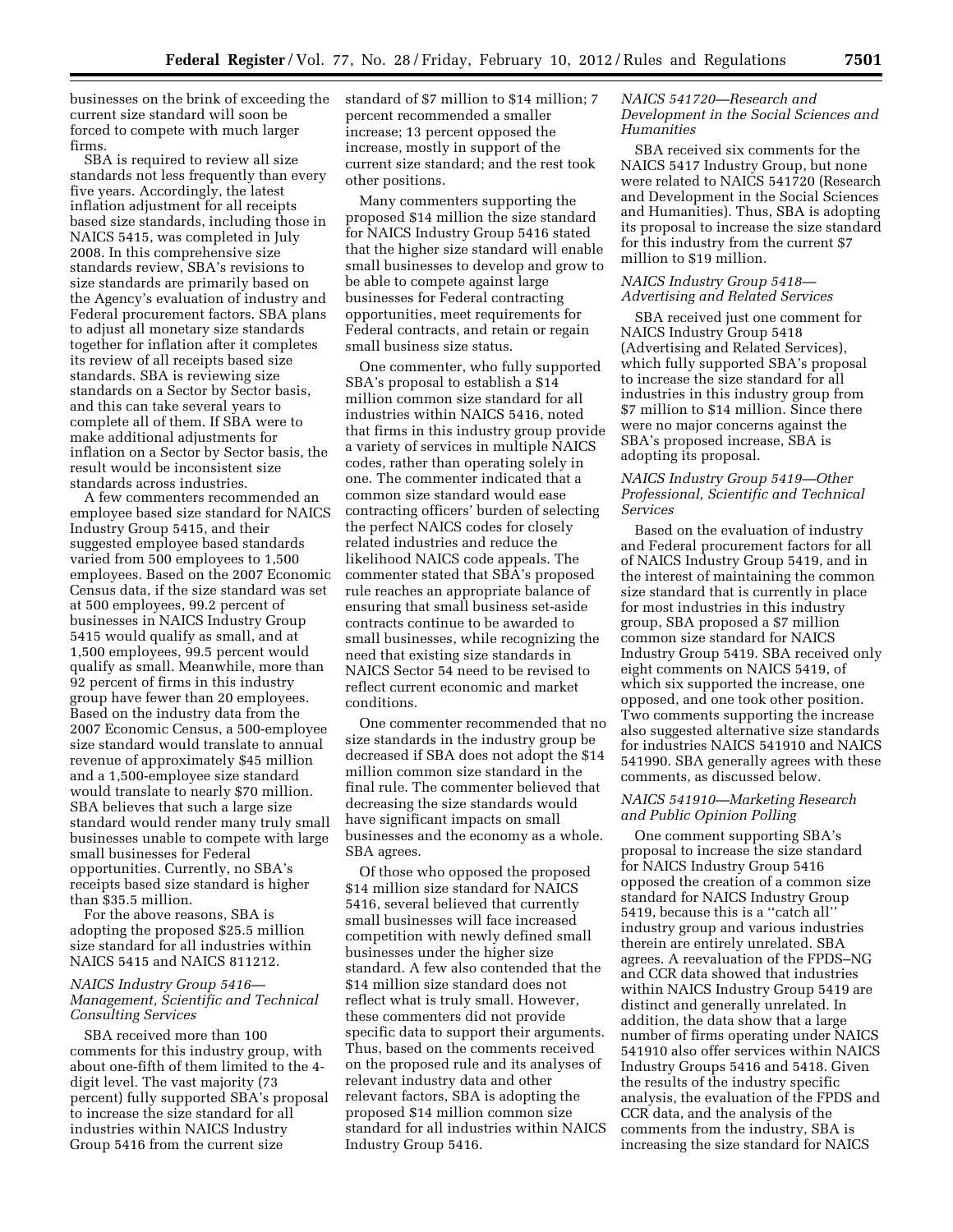541910 from the current \$7 million to \$14 million in average annual revenue. As discussed above, SBA is also adopting the \$14 million size standard for all industries within NAICS Industry Groups 5416 and 5418.

# *NAICS 541990—All Other Professional, Scientific, and Technical Services*

One commenter opposed keeping the size standard of NAICS 541990 at the current \$7 million level, arguing that this industry is also a ''catch all'' of other industries under NAICS 5419 (which is already a ''catch all'' industry group, as discussed previously) as well as all other industries under NAICS Sector 54 as a whole. The commenter recommended a higher \$19 million size standard for weather forecasting services, which is part of NAICS 541990. The commenter noted that the size and scope of Federal contracts involving weather forecasting are beyond the capabilities of firms under the current \$7 million size standard. SBA partially agrees with this comment. Although the analysis of the primary factors suggested a size standard of \$7 million, a reevaluation of the FPDS–NG and CCR data showed that the characteristics of businesses in the Federal market within NAICS 541990 are not captured well by the Economic Census data. The FPDS–NG data showed an average of nearly 10 billion dollars awarded annually to this industry and a small business share of about nine percent. In contrast, the analysis of the Economic Census data showed that small businesses account for 65 percent of the total industry receipts. However, the total Federal contracting dollars reported in FPDS– NG over the past several fiscal years has exceeded total industry receipts, suggesting that Economic Census does not adequately represent the Federal market for NAICS 541990. Also, the mix of services included in Federal contracts under NAICS 541990 tend to be much more technical and scientific in nature than the mix of services provided under other industries within NAICS Industry Group 5419. As expected, the FPDS–NG and CCR data showed that a large number of businesses operating under NAICS 541990 also offer services in several other industries within the NAICS Industry Groups 5416, 5418 and 5413, indicating the related types of services among these industries. Given these results, SBA has given more weight to the Federal procurement data factor in the final analysis and increased the size standard for NAICS 541990 from the current \$7 million to \$14 million in average annual receipts.

#### **Summary of Comments on Other Issues**

# *Calculation of Receipts and the Exclusion of ''Pass Throughs''*

SBA received about 30 comments regarding subcontracting costs (termed as ''pass throughs'' in the comments), particularly among comments on NAICS 541310 (Architectural Services), NAICS 541320 (Landscape Architectural Services), and NAICS 541330 (Engineering Services). These commenters believe that ''pass throughs'' account for a large percentage of their revenues (suggested figures varied from 15 percent to as much as 60 percent, but most fell within the 30–40 percent range). Commenters suggested that SBA modify its definition of receipts to allow businesses to exclude from the calculation of revenues the amounts paid to subcontractors and suppliers in the course of doing their business. Some commented that instead of increasing the size standards, SBA should allow businesses to exclude ''pass throughs'' from their revenues, while a few others suggested an employee based size standard to address this issue (which has been addressed elsewhere in the rule).

This is not a new suggestion, nor is it unique to these industries. SBA's definition of receipts states the following: ''Receipts means '*total income'* (or in the case of a sole proprietorship, 'gross income') *plus 'cost of goods sold'* as these terms are defined and reported on Internal Revenue Service (IRS) tax return forms \* \* \*.'' 13 CFR 121.104 [emphasis added]. The definition of receipts provides for a number of exclusions (discussed below), none of which correspond to subcontracting, materials, or related costs. SBA recognizes that subcontracting and material costs can be more substantial for some types of businesses and industries than for others. The Economic Census data that SBA uses in its size standards analysis include all revenues received by companies, including the values of their subcontracts. If the Agency excluded the value of ''pass throughs'' revenues from the calculation of receipts, SBA would also have to establish a lower size standard to reflect the size of the industry without them.

Except for a few industries, SBA has always included all revenues in its calculation of receipts—first, because Economic Census data includes them, as stated above, and second, because SBA's existing definitions of receipts and employees provide a consistent approach to establishing eligibility for small business programs for all industries. If SBA were to exclude

certain costs for one or a few industries, other industries could raise the same questions. This would create a ''slippery slope'' leading toward widespread inconsistency in how businesses calculate their receipts to determine if they are small. The better solution would be to have higher size standards than otherwise supported by industry and Federal procurement factors for industries with high ''pass throughs,'' so that the size standards reflect the realities of how such firms conduct their business. In fact, a number of commenters cited high ''pass throughs'' as one of their reasons for supporting SBA's proposed increases to size standards for architectural and engineering services. Again, SBA's current definition of receipts is consistent with how businesses report their revenues for the Economic Census. The current definition is also consistent with the Small Business Act, which provides that size standards are to be established based on "\* \* \* annual average *gross receipts* of the business concern  $*$   $*$   $*$   $*$   $(15$  U.S.C.  $632(a)(2)(C)(ii)(II)$  [emphasis added]).

SBA's definition of ''receipts,'' cited above, goes on to provide for the following exclusions from the calculation: ''Receipts do not include net capital gains or losses; taxes collected for and remitted to a taxing authority if included in gross or total income, such as sales or other taxes collected from customers and excluding taxes levied on the concern or its employees; proceeds from transactions between a concern and its domestic or foreign affiliates; and amounts collected for another by a travel agent, real estate agent, advertising agent, conference management service provider, freight forwarder or customs broker. For size determination purposes, the only exclusions from receipts are those specifically provided for in this paragraph. All other items, such as subcontractor costs, reimbursements for purchases a contractor makes at a customer's request, and employee-based costs such as payroll taxes, may not be excluded from receipts.'' 13 CFR 121.104(a). The following is a discussion of these exclusions:

1. ''Net capital gains'' are extraordinary income, and for a given company, their inclusion in the calculation of annual receipts could substantially alter its fiscal picture. A business uses its annual receipts averaged over its last three fiscal years to determine if it is small, and extraordinary income can substantially distort that calculation.

2. ''Proceeds from transactions between a concern and its domestic or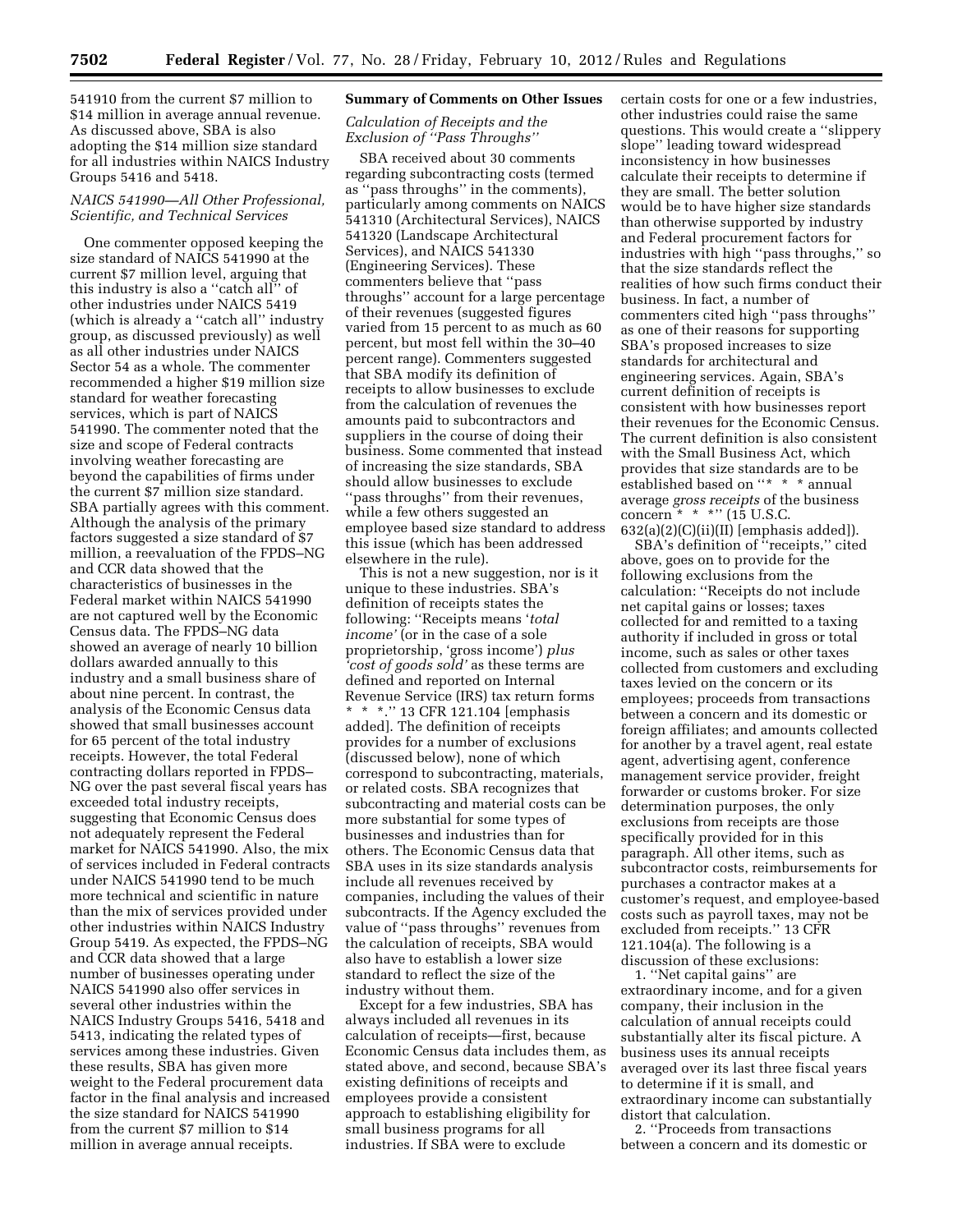foreign affiliates'' would be counted two or more times, if included, because a company must include the receipts of its affiliates as well. 13 CFR 121.103(a)(6).

3. The other exclusions refer to *amounts that certain types of businesses receive but to which they never have a right.* That is, they collect money for others, hold the funds in trust, and disburse them on behalf of the party for whom they hold them. *The funds do not increase their asset base and can never be used to reduce their liabilities.* In other words, the funds are never the property of the company that receives them. They may receive commissions and/or fee for their services, which are their revenue, but the funds themselves are not.

4. ''All other items, such as subcontractor costs, reimbursements for purchases a contractor makes at a customer's request, and employee-based costs such as payroll taxes, may not be excluded from receipts'' refers to the costs of doing business for firms that do not operate in industries where the above-named exclusions apply. For example, if a firm subcontracts work to others and/or purchases material in the course of its business dealings, it incurs liabilities. Payments received as a prime contractor, or from another prime contractor, to cover any of those usual and customary costs of doing business, constitute revenue, and the company cannot exclude them when it calculates its receipts.

In the same vein, SBA notes that a number of public submissions indicated that subcontracting costs can be very substantial in their industries. It is important to point out that, under SBA's regulations on Government Contracting Programs (13 CFR 125), ''In order to be awarded a full or partial small business set-aside contract, an 8(a) contract, a WOSB or EDWOSB contract pursuant to part 127 of this chapter, or an unrestricted procurement where a concern has claimed a 10 percent small disadvantaged business (SDB) price evaluation preference, a small business concern must agree that: (1) In the case of a contract for services (except construction), the concern will perform at least 50 percent of the cost of the contract incurred for personnel with its own employees. \* \* \*'' 13 CFR 125.6(a). A firm undertaking such contracts must comply with these "limitations on subcontracting," even if it otherwise appears to meet the small business size standard for the procurement. It cannot qualify as small for award under any of the aforementioned programs if it

subcontracts more than 50 percent of the contract.

#### *Mid-Size Businesses*

A number of comments advocated for SBA to significantly increase the size standards to enable formerly small businesses (termed as ''mid-sized'' businesses) to obtain Federal contracts. These comments related the difficulties experienced by former small businesses that have outgrown the size standards in their industries in obtaining Federal contractors as ''mid-sized'' businesses. The comments explained that such businesses are too large to qualify for small business set-asides and yet too small to compete successfully on a full and open basis against the largest businesses in their industries. They cited a study by the Center for International and Strategic Studies, *Structure and Dynamics of the U.S. Federal Professional Services Industrial Base 1995–2009,* which found that the market share of Federal contracts for professional services of mid-sized businesses had declined during the 1995–2009 period, while the large business share had increased. The study also found that the small business Federal professional services market share had essentially remained stable. In general, commenters contended that the formerly small businesses have not developed to a size where they possess the resources and capabilities to compete effectively against the largest businesses in their fields that have billions of dollars in revenue and thousands of employees. In addition, commenters contended that Federal contracting requirements and trends, especially contract bundling, make it difficult for mid-size companies to compete. These comments recommended a number of changes to address the problem of formerly small businesses. The discussion below provides descriptions of these recommendations, along with SBA's responses.

1. *Include as small businesses those which are not dominant in their field of operation, in accordance with the Section 3(a)(1) of the Small Business Act. For example, consider the average size of the largest businesses in an industry and determine the size standard as a percentage of that average.* 

SBA does not adopt this recommendation. As described in its Size Standards Methodology and the proposed rule, in developing size standards, SBA considers various characteristics to identify the small business segment of an industry. SBA's implementation of this provision of the

Small Business Act ensures that a size standard developed based on its industry analysis does not include a business that is dominant in its industry. The legislative history of the Act makes clear that a business under a size standard may not be dominant in its field and qualify as small. To do otherwise would include extremely large businesses never envisioned to be considered small.

2. *Redefine NAICS 517110 (Wired Telecommunications) to include information technology services, such as the design, development, and/or provision of software; the design, development, and/or provision of information technology systems; and IT infrastructure operations, maintenance, and security services.* 

SBA does not adopt this comment. The information technology NAICS codes under NAICS Industry Group 5415 (Computer Systems Design and Related Services) are well defined and reflect the range of information technology services provided by businesses in that Industry Group that are listed in the recommendation. NAICS 517110, however, pertains to the provision of telecommunications services. Although telecommunications apply and use information technology in developing communications, that is not the nature of the services provided by businesses in NAICS 517110. If SBA were to adopt the recommendation, a 1,500-employee size standard would apply to information technology services. However, the industry data for NAICS Industry Group 5415 strongly support its proposed size standard of \$25.5 million. SBA is also concerned that a 1,500-employee size standard for information technology services would harm currently defined small businesses by causing them to lose contracts to the much larger businesses under that suggested size standard.

3. *Develop a five-year pilot program for contracting officers to use number of employees to determine small business status.* The suggested tiers, based on the size of a contract, are as follows:

| Tier | Number of<br>employees | Anticipated contract<br>value |
|------|------------------------|-------------------------------|
| $1$  | $1 - 50$               | \$5 million.                  |
| 2    | $51 - 150$             | \$5-\$50 million.             |
| $3$  | $151 - 300$            | \$51-\$150 million.           |
| 4    | $301 - 500$            | \$151-\$300 million.          |
| 5    | $501 - 1,000$          | \$301-\$500 million.          |
| 6    | 1,001-2,000            | \$500 million.                |

Pursuant to the recommendation, businesses may compete for contracts within their size tier or a higher tier. The commenters stated that this recommendation attempts to protect the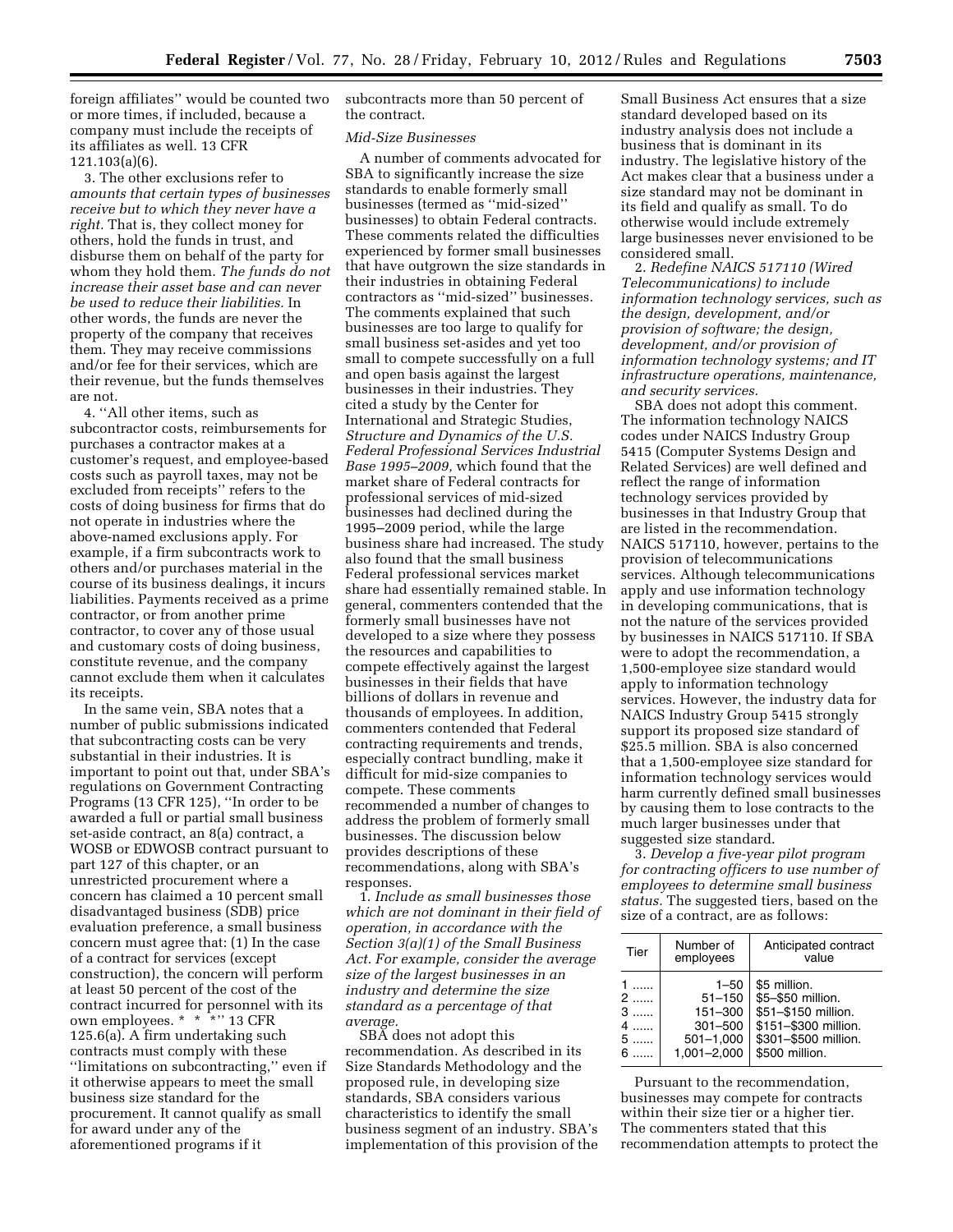smallest businesses and assist developing firms and to create a level playing field among competitors of a similar size.

SBA does not adopt this recommendation. The approach appears to offer Federal contracting opportunities for various small and midsized businesses. Under such an approach, the small business Federal procurement programs would become significantly more complex to administer. Furthermore, new small business procurement goals would need to be established for each tier to ensure that contracting officers did not structure contracts for only the largest tiers, and this in turn would create more burdensome reporting requirements than those that currently exist. Past programs that applied a tiered small business approach, such as the Very Small Business Program and the Emerging Small Business category under the CompDemo Program, were not successful and were eventually terminated.

4. *Establish separate size standards for Federal contracting.* Federal contracting imposes restrictions on business practices and operations not included in the commercial market. Because of the differences between commercial and government work, a recommendation was made for SBA to establish a separate set of size standards for Federal government procurement.

SBA does not adopt this recommendation. Federal procurement is one aspect of industry characteristics that is considered along with industry data and other relevant considerations in developing size standards. However, giving exclusive consideration to Federal procurement may produce skewed analyses that are biased in favor of more successful Federal contractors, which would reduce contracting opportunities for smaller businesses. For procurement sensitive industries, SBA will consider giving greater weight to the Federal contracting factor and possibly evaluating additional data related to Federal contracts. SBA has established separate size standards for Federal contracts of very specific types of goods and services as exceptions in certain industries.

At one point, the size standards for Federal procurements and SBA's loan programs were different. These separate size standards created confusion and complexity, and consequently, SBA adopted uniform standards for both procurement and non-procurement programs in the 1980s. SBA is also concerned that separate standards for Federal contracts, especially if they are appreciably higher than the current size

standards, may cause significant disadvantage to very small businesses when they compete for Federal small business set-aside contracts.

5. *Calculate average size based on five years.* The commenter also recommended calculating average annual receipts every five years, instead of every three. The commenter alleged that this would allow small businesses to plan and increase capacity before entering full and open competition and provide longer transition time from small business status to non-small business status. In addition, small businesses with large temporary increases in revenues would not lose small business status.

SBA does not adopt this comment. For receipts based size standards, calculating size over a period of time ameliorates fluctuations in receipts due to variations in economic conditions. SBA maintains that the length of time should reasonably balance the problems of fluctuating receipts with the overall capabilities of firms that are about to exceed the size standard. The average receipts calculation has not been an issue with small businesses and is generally well accepted. Extending the averaging period to five years would allow a business to greatly exceed the size standard for one to three years and still be eligible for Federal assistance, perhaps at the expense of other smaller businesses. Such a change is more likely to benefit successful graduated small businesses by allowing them to prolong their small business status, thereby reducing opportunities for currently defined small businesses.

#### *Tiered Size Standards*

About 35 comments recommended that SBA establish some form of tiered size standards for Federal contracting. Generally, smaller firms and those opposing SBA's proposal to increase size standards recommended creating a ''micro-business'' category to help truly small businesses that are way below the size standards. Several commenters recommended a ''multi-tiered'' size standard approach based on the number of employees and/or size of Federal contracts, to expand Federal contracting opportunities for mid-sized firms and those close to exceeding the size standards, while protecting truly small businesses. Such recommendations are discussed in greater detail elsewhere in this rule. While SBA recognizes the challenges that both truly small and mid-sized businesses face in the Federal market, SBA has not adopted this recommendation in this rule for three reasons. First, as discussed elsewhere in this rule, SBA believes that tiered

standards would add significant complexity to size standards, which many believe are already too complex, which would run counter to SBA's ongoing effort to simplify them. Second, in order for the tiered standards approach to work as envisioned by its proponents, small business contracting goals would need to be established at each tier to ensure that small businesses at different tiers have fair access to Federal small business contracts. Third, the Small Business Act requires SBA to establish one definition of what is a small business concern, not what is small, medium, and so forth.

#### *Size Standards Methodology*

SBA received about 70 comments regarding various aspects of the methodology it used to develop the proposed rule. Commenters generally supported SBA's methodology and its proposal to use eight fixed size levels to simplify size standards. Several commenters also supported SBA's decision not to lower any size any standards, just based on analytical results, under current economic conditions.

Some commenters believed that SBA's size standards methodology was too complicated and difficult to understand, while others questioned the rationale for using \$7 million as an anchor for receipts based standards. There were a few who opposed fixed size levels and believed, because of big gaps between the two size levels, calculated size standards could be larger or smaller than otherwise.

SBA's ''Size Standard Methodology'' document provides a vast array of information on its size standards analysis from a general description of the analytical approach to rigorous mathematical expressions of the calculation of industry factors. While some portions of the document are of somewhat technical nature, the general description should be sufficient for the public to understand clearly the various factors and data sources SBA uses when reviewing a size standard. SBA's methodology document describes the basis for the \$7 million anchor for all receipts based size standards. The use of an anchor size standard serves an important function by ensuring that the characteristics of all industries are consistently evaluated relative to the same baseline level. As the methodology document states, the anchor size standard concept has been in place for many years with widespread general acceptance. Additionally, the \$7 million anchor has been used as the appropriate size standard for a majority of the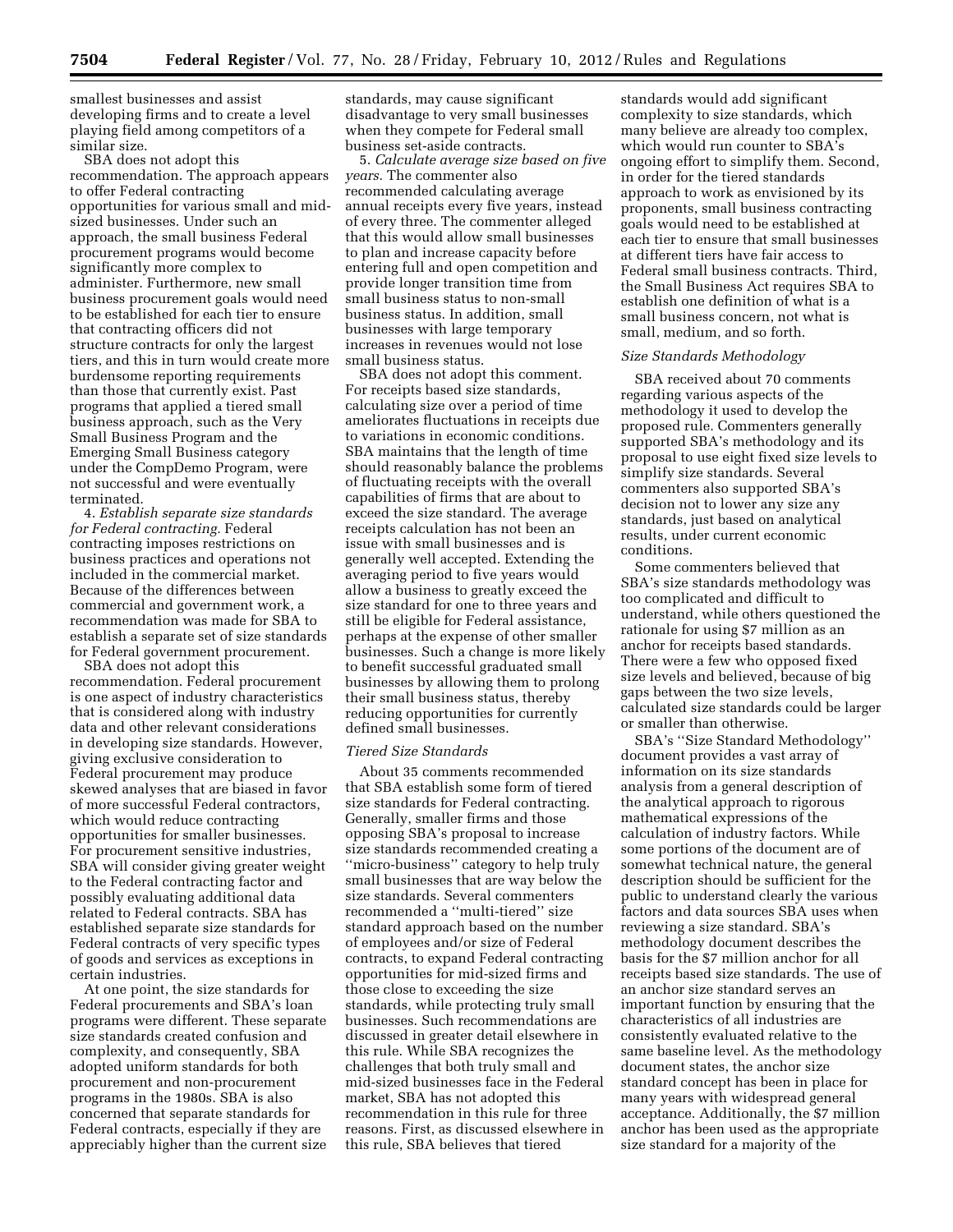industries that have receipts based size standards.

The fixed size standard levels were developed in response to concern from SBA and the public regarding the need to simplify size standards where possible. Because of the large number of industries and the great variation therein, a number of different size standards needed to be established. There were 31 different levels of receipts based size standards at the start of the current comprehensive size standards review, which SBA believes are both unnecessary and difficult to justify analytically. Thus, SBA has implemented the fixed size standards approach, and it welcomes comments on whether more or fewer size standard levels are more appropriate.

Several comments suggested an employee based size standard instead of a receipts based standard, arguing that number of employees is a better measure of business size for professional services industries, especially when high ''pass throughs'' are involved, and that receipts are much more sensitive to business cycles, costs of materials, and inflation in the economy. SBA disagrees. For industries where subcontracting is widespread, such as many professional services industries, SBA is concerned that an employee based size standard may encourage businesses to excessively outsource Federal work to other businesses to remain within the size standard. Under the receipts based standard, businesses are not allowed to deduct value of work outsourced. SBA will periodically review all industries not less frequently than every five years.

Some commenters recommended establishing size standards based on the average size of dominant firms in the industry, arguing that SBA's current methodology results in size standards that force mid-sized firms to compete with significantly larger firms in the Federal market. In developing a size standard, SBA considers various characteristics to identify the small business segment of an industry. The Small Business Act provides that a business concern defined as small cannot be dominant in its industry. SBA has implemented this provision of the Small Business Act by ensuring that a size standard based on its industry analysis does not include a business that is dominant in its industry.

A few questioned the methodology on the ground that calculated size standards are generally much higher than average firm size. A few expressed concerns regarding the use of simple average, instead of median, and averaging size standards over different

factors. The purpose of evaluating a statistic such as average firm size is to describe quantitatively the structure of an industry. For example, is the industry comprised of many small or large firms or are most industry receipts obtained by many small firms or only a few large firms? Since no single statistic or factor can adequately describe industry structure, SBA evaluates several statistics or factors to best obtain a full representation of industry structure. Whichever statistics or factors are used, the key is to compare different industries in a consistent manner. Thus, average firm size and other industry factors are appropriate to compare how different industries are from one another. In addition, in most cases, equating the size standard to the average or median firm size in an industry can result in an unacceptably low size standard that may not adequately capture the small business segment in an industry that small business programs are intended to assist. Thus, for most industries, size standards are generally higher than the simple average or median firm size so that small businesses are able to grow and develop to an economically viable size while remaining eligible for Federal assistance. If size standards are too low, small businesses will quickly outgrow the size standards and be forced to compete with significantly larger businesses for Federal contracts on a full and open basis. SBA is equally concerned about setting size standards too high, as doing so could put smaller businesses at a disadvantage in competing for Federal opportunities.

A few commenters, including a trade association for professional services, recommended giving greater weight to the Federal contracting factor. Federal procurement is one of the factors SBA evaluates, along with industry data and other relevant considerations, when reviewing a size standard. When these factors are applied to size standards, a certain degree of additional consideration is appropriate. As discussed elsewhere in this rule, giving an excessive weight to Federal procurement (or some other factor for that matter) may produce skewed results with unintended adverse impact on small businesses. For procurement sensitive industries, SBA will consider giving greater weight to the Federal contracting factor, and possibly evaluating additional data related to Federal contracts, where appropriate. For example, SBA considers the Federal procurement factor for those industries that receive \$100 million or more in total Federal contracts annually and

demonstrate a large disparity between small business shares in the Federal market and the industry's total sales.

One commenter pointed out that the methodology indicated that SBA received several thousand comments on the 2004 Advance Notice of Proposed Rulemaking (ANPRM) that was proposed to simplify and restructure the size standards and that SBA held 11 public hearings throughout the country. The commenter stated that there was no resolution of many of these issues and asked if SBA resolved these issues before making the current proposed rules public—and if so, what the unresolved issues were and what SBA did to resolve them. While the 2004 ANPRM provided SBA with useful information on many size standard issues, there was not a general consensus on those issues. The major issues that SBA raised in the ANPRM are discussed in SBA's ''Size Standards Methodology'' White Paper (*q.v.,* pp. 45–48), and SBA welcomes the public's comments on any or all of these issues. Please visit *[www.sba.gov/size](http://www.sba.gov/size)* to access the White Paper. The public should submit its comments at *[www.regulations.gov,](http://www.regulations.gov)* Docket ID SBA– 2009–0008, posted October 21, 2009. SBA decided to withdraw the rule and continue its current approach and policies unless significant problems required changes to its regulations. More importantly, SBA continues to believe that the most pressing concern about small business size standards is to ensure that they are supportable by the current industry data and other relevant considerations, are consistent across industries, and effectively target Federal small business assistance to its intended beneficiaries.

One commenter stated that SBA's methodology of averaging size standards supported by different factors to calculate an overall size standard may result in loss of information. SBA disagrees. This procedure actually preserves information provided by different factors, as opposed to basing the size standard on only one or two factors. The commenter believed that the averaging procedure especially hurts companies in the \$25.5 million to \$35.5 million annual revenue range. However, as also noted by the commenter, if the size standard was based on the largest value supported by any of the factors, it would put smaller companies at a competitive disadvantage. The commenter believed that perhaps assigning different weights to different factors would provide better results, but it did not offer any specific suggestions.

An association representing professional services provided the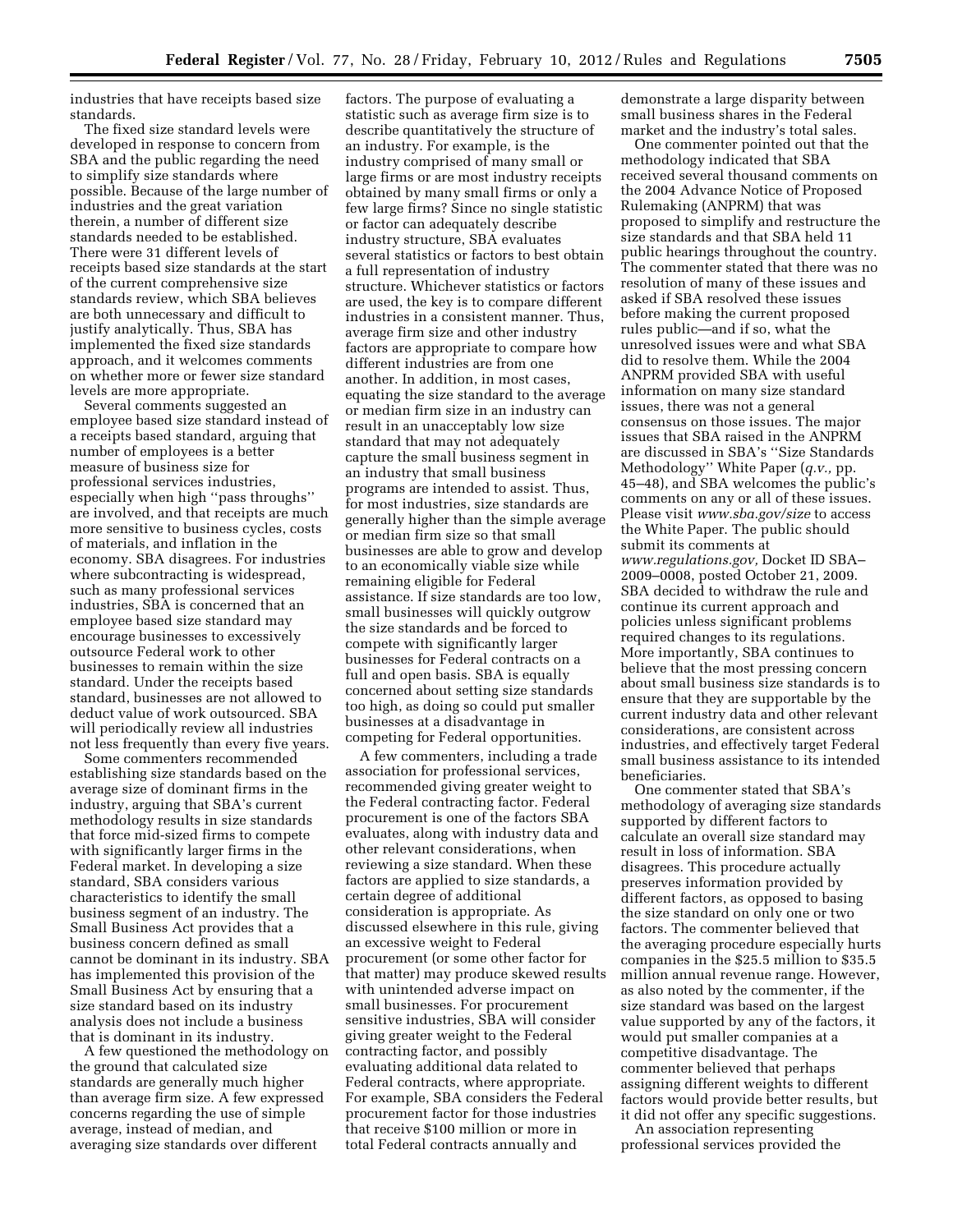following comments on the various factors and analyses SBA used to develop the proposed size standards.

1. *Start-up costs and barriers to entry:*  The association commented that while using average assets may be a useful method for assessing barriers to entry into the commercial market, it fails to capture the extensive administrative and compliance requirements associated with Federal contracts, the different skills required for Federal contracts as compared to the commercial market, and the size of contracts, all of which also act as significant barriers to the Federal market. The association recommended that SBA also evaluate the unique costs of entering the Federal marketplace.

SBA agrees that these are important factors determining businesses' ability to enter the Federal market and should be considered when evaluating size standards. However, there exists no readily available data in a form to be able to formalize these factors in the size standards methodology. Given the lack of data, SBA believes that evaluation of small business Federal market share relative to small business share of the industry total revenues would provide a fairly good indication of how successful small businesses are in participating in the Federal market. In addition, SBA also looks at the distribution of Federal contracts by firm size and size of contracts, when appropriate.

2. *Industry competition:* The association recommended that SBA use the ''eight-firm concentration ratio,'' which it claimed is also a widely accepted tool for measuring market share (although no references were provided to support this claim), for evaluating industry competition. The association stated that the eight-firm concentration ratio provides a more accurate picture of market share controlled by the largest firms in an industry. According to the association, using the eight-firm concentration ratio, SBA may find that the largest firms control more than 40 percent in more industries than using the four-firm concentration ratio and SBA may have to increase size standards for those industries.

SBA agrees that there are various measures for assessing industry competition. SBA has always used the four-firm concentration ratio to measure industry competition in its size standards analysis because this is the mostly widely used measure in the relevant literature, as described in its ''Size Standard Methodology'' white paper. Further, the special tabulation of the Economic Census that SBA receives from the U.S. Census Bureau only

includes data to compute the four-firm concentration ratio, not the eight-firm ratio. However, SBA will consider using the eight-firm concentration ratio in future reviews. In response to the comment, SBA evaluated the eight-firm concentration ratio using the revenue data for firms receiving Federal contracts under NAICS Industry Group 5415 in CCR. The eight-firm concentration ratio was more than 40 percent only for NAICS 541513, as was the case for the four-firm concentration ratio based on the 2007 Economic Census.

3. *Federal contracting factor:* The association agreed with SBA's method of assigning higher size standards for industries where small businesses are underrepresented in the Federal market relative to their share in the industry's total sales. The association believed that SBA should also assess the extent to which contracts are being set aside within specific industries, as this might have an effect on small business Federal market share. It pointed out that a higher size standard may not necessarily lead to a higher small business Federal market share if small business set-asides are not used in a particular industry. The comment contended that SBA's goal should be to spread all small business contracting opportunities across a broad variety of industries and stated that raising size standards may not have a measurable impact on that goal if Federal agencies are over-relying on set-aside contracts only in a handful of industries to meet their small business contracting goals.

While SBA agrees that small business opportunities should be spread across a variety of industries, it does not believe that size standards are the only factor deciding how many set-asides Federal agencies want to use in the various industries. SBA's size standards establish eligibility for the small business set-aside opportunities that Federal agencies provide in a particular industry, but they do not dictate how the agencies make their set-aside decisions. The number of set-asides in each industry can be a function of many factors, including the nature, scope, types, volume, and costs of goods and services the agencies need to procure. It should also be noted that the current 23 percent small business contracting goal only applies to total procurements government-wide, but it does not apply to individual industries.

The association contended that the Federal contracting factor warrants a greater weight, although it did not provide any specific value, to account for factors affecting small business share in the Federal market, including

administrative and compliance requirements associated with Federal contracts, different skills required for Federal contracts, and size of contracts. As mentioned earlier, there is a lack of data to be able to formalize these factors and assign a specific weight for the Federal contracting factor for specific industries. SBA already gives more weight to the Federal contracting factor in some industries than in others by assigning higher size standards for those industries that have \$100 million or more in annual Federal contracting and a lower small business share in the Federal market relative to their share in industry's total sales.

#### *Data Issues*

SBA received 25 comments on the 2007 Economic Census and FPDS–NG data it used to evaluate industry and Federal procurement factors in developing the proposed rule.

Two associations representing the accounting profession contended that the Economic Census data that SBA uses in its analysis did not adequately reflect the accounting profession and recommended using alternative data sources for their industries. They provided SBA with data, but in most cases those data were either estimates based on sample surveys or represented only a segment of a particular industry, such as the largest firms in terms of revenue or Federal contracts.

SBA believes that the Economic Census data it uses are in fact comprehensive and adequately reflect the accounting profession because the data include all accounting firms in the industry, including any subsidiaries, divisions, and other affiliates that perform accounting functions. They are also more complete because Federal law requires all firms to respond to the Economic Census. Accordingly, SBA believes that the Economic Census data are more appropriate for its size standard analyses.

The data submitted by the associations reflect estimated revenues generated by their worldwide membership and by readers of a major accounting publication. SBA does not dispute the accuracy of their data. However, SBA uses only data that reflect domestic operations of entities with revenues and/or employees in the NAICS Industries for review of their size standards. Although the associations' data may appear to be more complete, SBA does not find that their data meet Agency requirements for determining what an appropriate size standard should be for an industry. In addition, one association stated that it represents more than 370,000 members worldwide,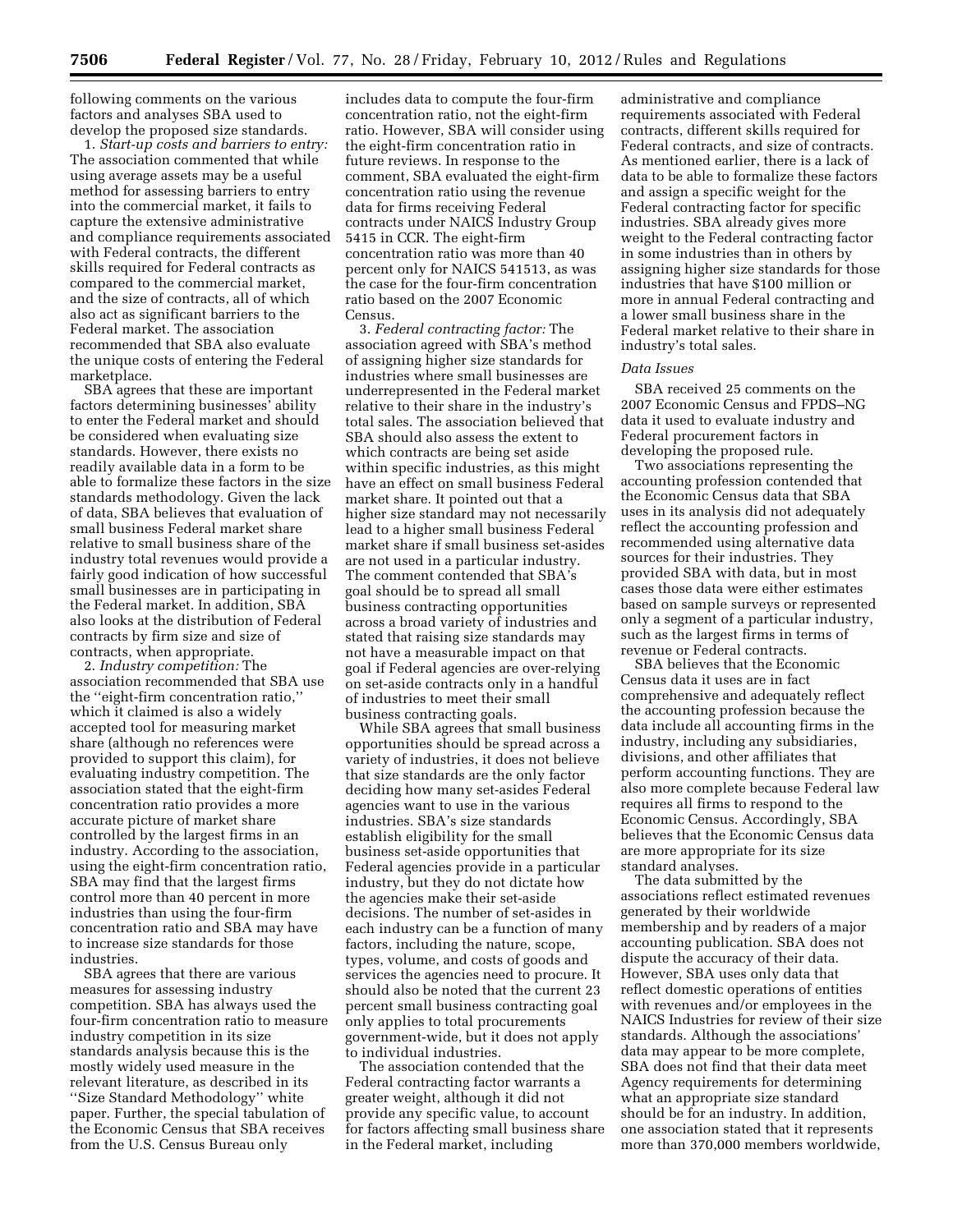but it is possible that not all members are firms. Its data included estimates of revenues and number of professionals per firm for 2007 and 2009, covering approximately 30,700 firms.

The Economic Census data that SBA uses are actual data on firms. SBA establishes small business size standards based on firms' sizes. Although the associations' data appear to be comprehensive, they are based on estimates. SBA does not believe their data are as accurate, comprehensive, and complete as the Economic Census. To be consistent with the past and with how SBA reviews size standards for all industries, SBA will continue to use Economic Census data in the absence of other more accurate data sources. However, the Agency will give due considerations to alternative data provided by the industries, especially if they are representative of the entire industry in question.

An association representing firms in the surveying, mapping, and geospatial market commented that the Economic Census data do not include the large firms that are active in the Federal geospatial market, which results in a downward bias in calculated standards. Since the Economic Census data that SBA receives from the Census Bureau are based on primary industry at the establishment level, establishments doing some geospatial work may not be included in that industry if that is not their primary work. SBA is aware that there are known problems with the Economic Census tabulation for some industries, and therefore it also evaluates CCR and FPDS–NG data for those industries.

A few commenters believed that the 2007 economic data are outdated and may not reflect current industry structure. SBA is attentive to this limitation, but the 2007 Economic Census is the latest and most comprehensive data source that is available for evaluating all industries consistently and on the same terms. An association representing architectural professionals contended that it has better data for the architectural industry than the Economic Census. The association's data on distribution of firms by size that it submitted with its comment were fairly comparable to a similar distribution based on the 2007 Economic Census special tabulation received from the U.S. Census Bureau. Several commenters cited a study from the Center for International and Strategic Studies on Federal professional services industrial base to substantiate their concerns regarding the participation of mid-sized businesses in the Federal market.

An association representing engineering firms raised a number of issues with the data from the 2007 Economic Census that SBA used to evaluate industry characteristics of Engineering Services (NAICS 541330). Specifically, it opined that Economic Census data do not accurately reflect the characteristics of businesses in the engineering industry for the reasons outlined below.

1. The association believed that the 2007 Economic Census includes several billion-dollar companies under NAICS 541330, thereby inflating SBA's calculated size standard for that industry. SBA disagrees with this comment. SBA received from the U.S. Census Bureau a special tabulation of the 2007 Economic Census for its size standards analysis. Only the total revenue of each establishment is included in the primary NAICS code for that establishment. Based on the evaluation of Federal contract data from FPDS–NG, NAICS 541330 does not appear be the primary industry for most of the companies that the association identified in its comment. That means that the vast majority of revenues they generate are not included in NAICS 541330. For example, in the case of one company, its primary industry is Aircraft Manufacturing (NAICS 336411), and hence its revenue will be included within that industry code. Had these companies' total revenues been included in NAICS 541330, the results would have supported a much larger size standard for Engineering Services. Even if these companies were primarily engaged in Engineering Services and included in the industry data, SBA believes that they should not be excluded. Excluding the largest firms from the analysis, as another association involved in surveying and mapping noted (discussed above), causes a downward bias on the calculated size standard.

2. The association also expressed concerns that the Economic Census data include firms that primarily provide engineering services to petroleum, petrochemical, and other industrial and manufacturing plants and processing industries, and therefore the data distort SBA's results. Based on the NAICS definition, SBA believes that all firms providing engineering services as their primary industry that are part of NAICS 541330 should be included in the analysis, no matter what their clients or industries receiving their services are.

3. The association commented that revenues that many engineering firms receive from non-Federal work, international work, and non-engineering work are also included in Economic

Census data for NAICS 541330, distorting average firm size and estimated size standards. SBA disagrees with this comment for two reasons. First, revenues that U.S. companies generate in foreign countries are not included in the Economic Census. Second, including revenues that firms primarily engaged in Engineering Services generate from non-federal work or non-engineering type of work in NAICS 541330 is consistent with how SBA calculates revenues for its size standards purposes. In other words, for a company to qualify as small, its revenues from all sources (including Federal, state, and private work, and work related to non-primary industries) must be counted. *See* 13 CFR 121.104.

4. The association was also concerned that, compared to data from the Engineering News Record's (ENR) listing of the top 500 design firms, 2007 Economic Census data grossly overstated the number of firms with revenues over \$25 million that provide infrastructure related engineering services. Specifically, the association stated that the 2007 Economic Census showed 771 firms with revenues over \$25 million versus 383 firms based on ENR's listing of the top 500 design firms. SBA disagrees with these figures for two reasons. First, because Economic Census data for NAICS 541330 cover all types of engineering firms, not just a sample of design firms possibly developed through voluntary surveys, the figures from the two sources are simply not comparable. Second, the special tabulation of the 2007 Economic Census shows 1,242 firms above \$25 million and 791 firms above \$50 million in NAICS 541330. The association did not provide reference to the data source it used to verify its findings.

5. The association commented that the engineering industry is not homogenous and is composed of specialty (*i.e.,* single discipline) firms, full service (*i.e.,* multiple discipline) firms, and their variations. No industry is homogenous; otherwise size standards would be unnecessary. However, no matter how many disciplines, the Economic Census data for NAICS 541330 only include those establishments for which engineering services are the primary industry. All total revenues of an establishment are assigned to its primary NAICS industry.

The same engineering association also commented that the FPDS–NG data that SBA analyzed do not provide a complete picture of small business participation in the Federal marketplace. Specifically, it pointed out that there exist no data on work that large prime contractors subcontracted to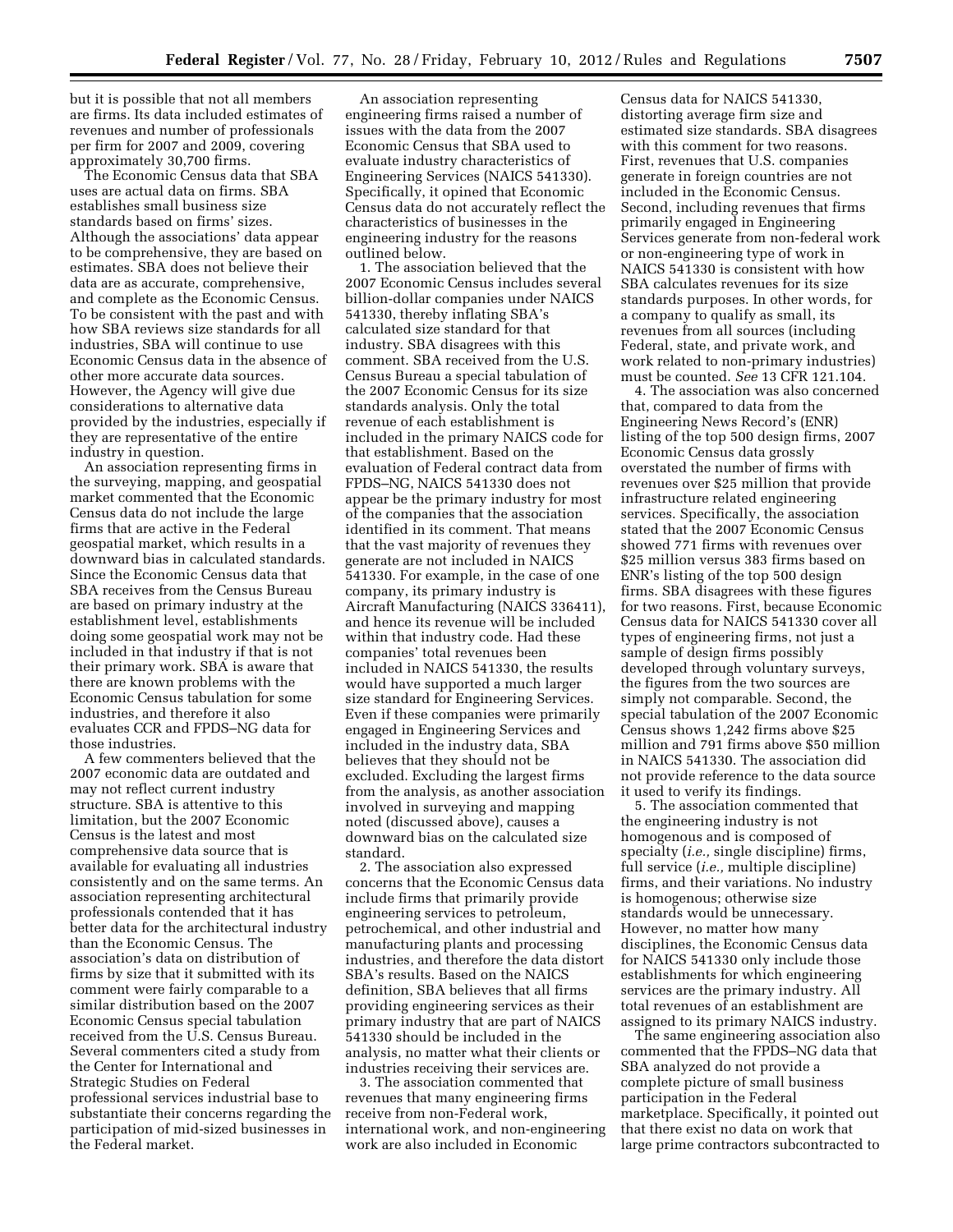small businesses, especially in designbuild contracts. In design-build contracts, a construction contractor is usually the prime contract holder and subcontracts all or some of the engineering to small firms. Similarly, the association noted that there are no data on work subcontracted to large firms by small firms. The association made a further comment that no data exist on various size of firms performing Federal work within small and large business categories. Citing these problems, the association stated that there is no way of knowing how successful and competitive small businesses are in the Federal market under current size standards. In addition, the association did not provide in its comment any alternative data sources that SBA should examine besides the FPDS–NG data to more accurately assess the Federal marketplace.

SBA is aware that the FPDS–NG data do not provide information on subcontracting and do not contain information on the exact sizes of businesses receiving Federal contracts. The Electronic Subcontracting Reporting System (eSRS) collects data on subcontracting activity, but those data are not categorized by NAICS industry. SBA concurs with the association's recommendation that the current data collection system should be improved to address these problems. However, despite these and other issues, SBA believes that FPDS–NG is still the best data source available for assessing activity in the Federal marketplace.

The association also commented that FPDS–NG data lack information on the exact sizes of businesses receiving Federal contracts, which would allow a better estimate of the impact of size standards changes on small businesses. SBA analyzed Federal contracts by both actual size of contract recipients and size of contracts by merging contract data from FPDS–NG with employees and revenues information from the CCR. By using this analysis in conjunction with the share of small businesses in the Federal market relative to their share in overall industry total sales, SBA assessed the impacts of proposed size standards changes on small business participation in the Federal market. If this SBA analysis is flawed, it is likely due to its being based on flawed data that companies have self-reported for their CCR registration profiles. SBA does not verify what information companies put in their CCR profiles, except when they apply for one of SBA's Business Development Programs or when the Agency must make a size

determination after a small business size protest.

#### *Small Business Size Definitions and Related Issues*

SBA received approximately 160 public submissions from about 130 unique individuals (many submitted multiple comments or the same comment multiple times) asserting that SBA's proposed small business size standards did not represent or target ''truly small'' businesses. Many also stated that the proposed standards included up to 99 percent of all businesses, and even up to 100 percent in their states. Public submissions also included ordinary dictionary definitions and size standards used by foreign countries.

SBA acknowledges that some of its proposed size standards could include 97 percent to 99 percent of firms in a given industry. However, it is very important to point out that while it may appear to be a large segment of an industry in terms of the percentage of firms, small firms in industries analyzed in this rule represent only 37 percent of total industry receipts under current standards and 43 percent under the proposed size standards. Similarly, small businesses in those industries account for 22–23 percent of total industry Federal government contract awards. These factors are major considerations when evaluating small business size standards. It is not uncommon for a small number of large firms to have a high percentage of industry receipts and employees and to obtain the largest number of Federal contacts. In the March 16, 2011 proposed rule, SBA detailed its analysis and evaluation of these and other factors that it used to arrive at its various proposed small business size standards. SBA discusses elsewhere in this rule why it is not adopting every small business size standard as proposed.

SBA's small business size standards apply to business concerns on a national basis. As part of its review, SBA investigates whether one or more firms at or below a proposed size standard would be dominant in its industry. As stated in its regulations, when SBA examines dominance, it "\* \* \* take[s] \* \* \* into consideration market share of a concern and other appropriate factors which may allow a concern to exercise a major controlling influence *on a national basis* in which a number of business concerns are engaged.'' 13 CFR 121.102(b) [emphasis added]. For Federal government procurement, opportunities for small business participation are not limited to contractors in any given area. SBA

therefore looks at dominance on a national basis because U.S. Government contracting activities are located throughout the U.S., and contract performance can often be outside of the contracting activity's or the successful contractor's area. A contractor in Pennsylvania, for example, can bid on a contract in Hawaii, if it so chooses, and contracts awarded in California can be for work in New England. Therefore, SBA must evaluate dominance on a national basis, because place of bid, place of performance, and/or contractor location are virtually unlimited within the U.S.

Common dictionary definitions of ''small'' are very general and not relevant to why and how SBA establishes small business size standards. SBA's definition of a small business concern is more than a generic meaning of the word ''small'' in a dictionary. In addition, numeric small business size standards are just one component of what constitutes a small business concern. Size standards set thresholds an entity cannot exceed and still be small for various Federal government programs. If a firm (together with its affiliates) meets both SBA's definition of a business concern (*see* 13 CFR 121.105) and those numeric size thresholds, it is a small business concern; if it does not meet both SBA's definition of a business concern and those numeric thresholds, it is ''other than small.'' Common definitions of ''small'' usually speak about comparisons, and thus it is important to point out that such general definitions relate only to subjects as compared to others and lack specificity. SBA's small business size standards are comparisons, and small businesses are small when compared to those in its industry that are other than small, but SBA's definitions of what constitutes a small business concern for Federal government programs clearly delineate what is small. What constitutes a small business determines eligibility so that some businesses, but not all, can qualify for Federal government programs that provide benefits for small business concerns. A small business in one industry may not be ''small'' in another industry, because being small is relative to other business concerns that have similar ways of conducting their business.

Furthermore, just as SBA's small business size standards do not apply to programs of foreign entities, likewise another country's definition of what is small does not apply and has no relevance to U.S. Government programs.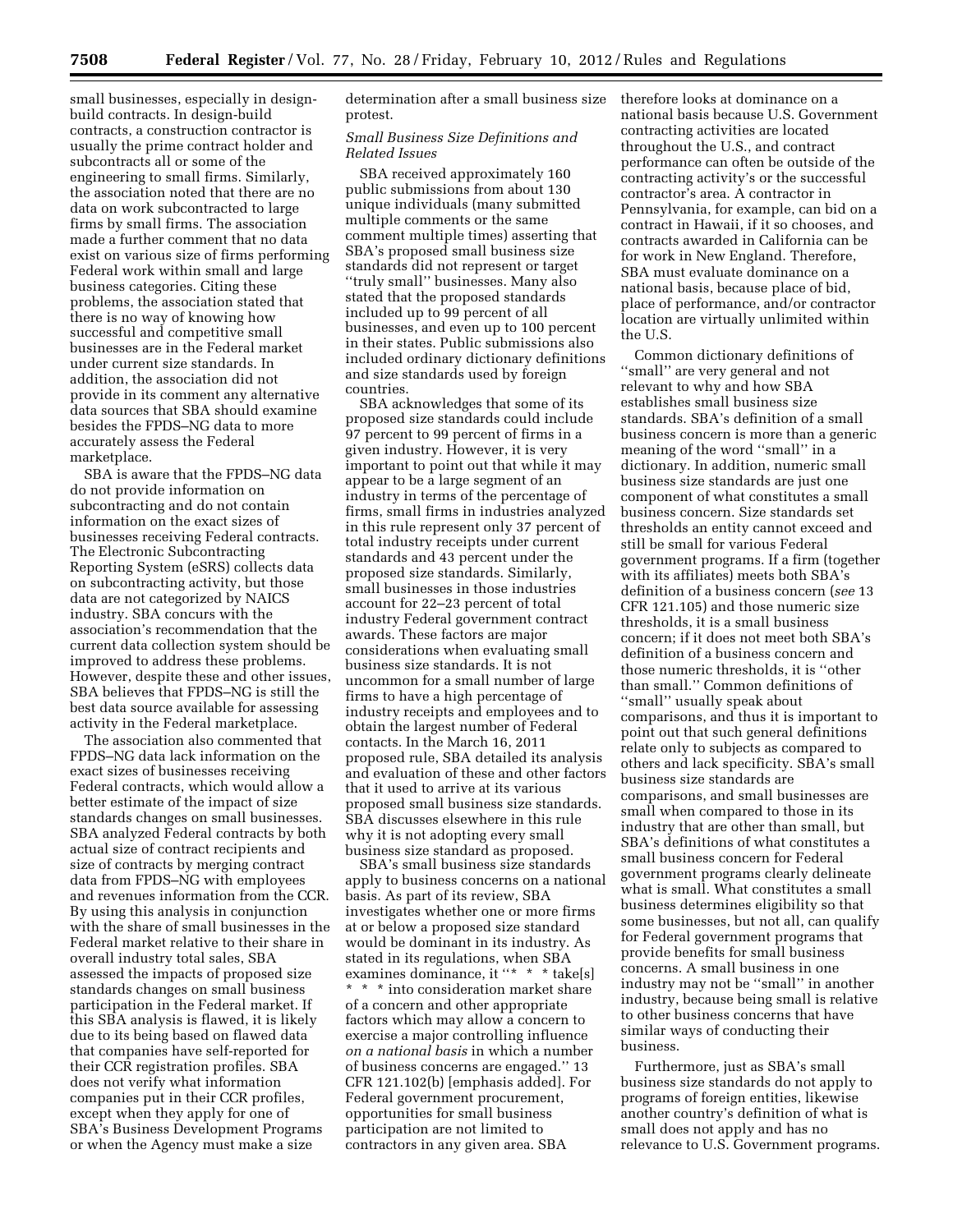#### *All Other Issues*

An association representing firms in NAICS 541360 (Geophysical Surveying and Mapping Services) expressed concern that Federal agencies often use NAICS 541930 (Commercial Photography) for contracts to perform mapping-related aerial photography. The association urged SBA to modify and clarify the distinction between aerial photography for mapping and commercial photography and to promulgate regulations to dissuade or prohibit the use of NAICS 541930 for aerial photography.

SBA does not establish, modify, or clarify NAICS industry definitions. Any comments regarding the NAICS industry definitions should be directed to the Office of Management and Budget, which in partnership with the U.S. Census Bureau, modifies and updates NAICS industry definitions. The Small Business Size Regulations (13 CFR 121) already contain provisions against the use of improper NAICS codes for Federal procurements. First, the regulations require Federal agencies to designate the proper NAICS code and size standard in a solicitation, selecting the NAICS code which best describes the principal purpose of the product or service being acquired. *See* 13 CFR 121.402(b). Second, the regulations provide that any interested party adversely affected by a NAICS code designation may appeal the designation to the Office of Hearings and Appeals. *See* 13 CFR 121.1102–1103.

To increase small business participation in Federal market for mapping and surveying, the association made several policy recommendations, specifically that (1) SBA establish small business contracting and subcontracting goals in each industry category to ensure that small businesses receive a fair proportion of Federal procurements of goods and services in each industry; (2) size and complexity of small

business set-aside contracts match with size and capability of small business firms and the ''rule of 2'' be revised to allow the distinction among types and size of contracts; (3) SBA work with the industry to develop policies to account for teaming and pass through subcontracting when determining a firm meets the size standard; (4) SBA work with existing authority, such as OFPP, to reinstate the Small Business Competitiveness Demonstration Program; (5) SBA extend the \$300,000 threshold for Department of Defense contracts for architecture and engineering services under 10 U.S.C. 2855(b) to civilian agencies as well; and, (6) the SBA work with the industry to modify FAR part 36–601–4(a)(4) to ensure that the Brooks Act also applies to Federal contracts involving surveying, mapping and geospatial services, pursuant to 40 U.S.C. 1102.

An association representing firms in the engineering industries also provided several policy recommendations to improve participation of small business engineering firms in the Federal market. These relate to improvement in contracting data collection, development of contracts commensurate with capabilities and experience of small firms, expansion of teaming arrangements, setting small business subcontracting goals for larger primes, and targeting more set-aside contracts to truly small firms.

SBA agrees that these are important issues relating to small business participation in the Federal market for engineering, surveying, mapping and geospatial services, but they are outside of the scope of this rule. SBA will work with the industry to find appropriate avenues to address these important issues.

An association commented that SBA failed to account for the number of additional firms that would become eligible for each industry category under

the proposed rule. It is not that SBA did not estimate those figures by industry; rather, the Agency did not include all those details in the proposed rule. SBA believes that conducting an impact analysis on an industry-by-industry basis would make the rule too long and complicated. The association also suggested that SBA provide estimates of additional firms that would become eligible in each industry if SBA proposed a size standard one level higher than the current proposed size standard. SBA believes that such information would make the rule much more complex. In addition, SBA finds it useful to receive public comments on its proposal supported by its analysis and other relevant considerations, rather than comments on different hypothetical scenarios. However, if SBA adopts in the final rule a different size standard from that in the proposed rule, SBA will provide the new estimate of firms impacted in its final regulatory flexibility analysis.

All public submissions to the proposed rule are available for public review at *<http://www.regulations.gov>*.

#### *Conclusion*

Based on the reevaluations of relevant industry and program data and the Agency's assessments of public comments it received on the proposed rule, SBA has decided to increase small business size standards for 34 industries and three sub-industries in NAICS Sector 54 and one industry in NAICS Sector 81. SBA has decided to maintain 11 receipts based size standards in NAICS Sector 54 at their current levels. SBA also is removing Map Drafting (along with its \$4.5 million size standard) as the ''exception'' under NAICS 541340, Drafting Services. The following Table—Summary of Size Standards Changes—summarizes SBA's decisions.

## SUMMARY OF SIZE STANDARDS CHANGES

| <b>NAICS Codes</b> | NAICS industry title                                                                                         | Current size<br>standard<br>(\$ millions) | Proposed size<br>standard<br>(\$ millions) | Revised size<br>standard<br>(\$ millions) |
|--------------------|--------------------------------------------------------------------------------------------------------------|-------------------------------------------|--------------------------------------------|-------------------------------------------|
|                    |                                                                                                              | \$7.0                                     | \$10.0                                     | \$10.0                                    |
|                    |                                                                                                              | 7.0                                       | 10.0                                       | 10.0                                      |
|                    |                                                                                                              | 7.0                                       | 10.0                                       | 10.0                                      |
|                    |                                                                                                              | 8.5                                       | 14.0                                       | 19.0                                      |
|                    |                                                                                                              | 7.0                                       | 14.0                                       | 19.0                                      |
|                    |                                                                                                              | 8.5                                       | 14.0                                       | 19.0                                      |
|                    |                                                                                                              | 8.5                                       | 14.0                                       | 19.0                                      |
|                    |                                                                                                              | 4.5                                       | 19.0                                       | 7.0                                       |
|                    |                                                                                                              | 7.0                                       | 19.0                                       | 7.0                                       |
|                    |                                                                                                              | 4.5                                       | 19.0                                       | 14.0                                      |
|                    | Military and Aerospace Equipment and Military Weapons                                                        | 27.0                                      | 27.0                                       | 35.0                                      |
|                    | Contracts and Subcontracts for Engineering Services<br>Awarded Under the National Energy Policy Act of 1992. | 27.0                                      | 27.0                                       | 35.5                                      |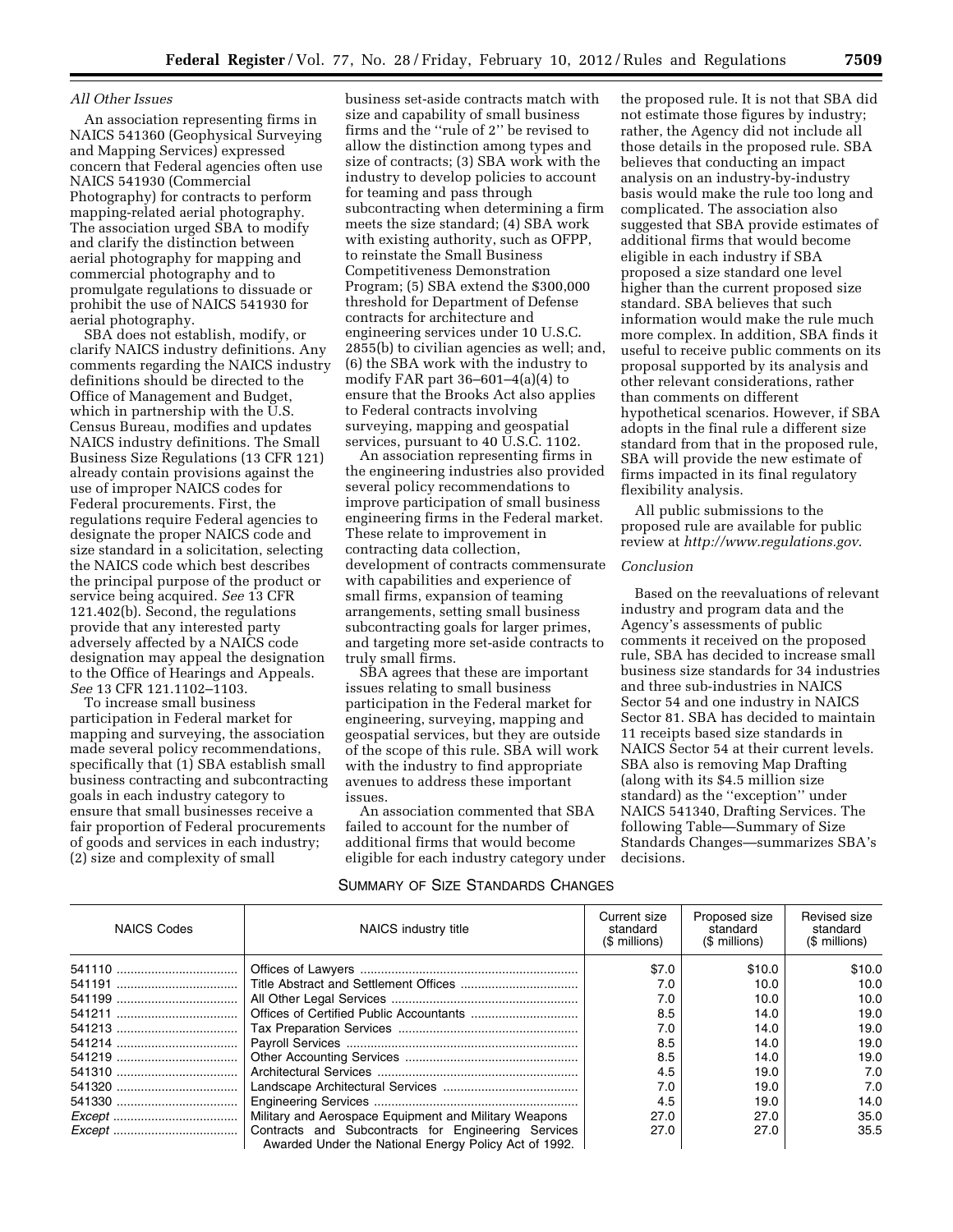| <b>NAICS Codes</b> | NAICS industry title                                                            |      | Proposed size<br>standard<br>(\$ millions) | Revised size<br>standard<br>$$$ millions) |
|--------------------|---------------------------------------------------------------------------------|------|--------------------------------------------|-------------------------------------------|
|                    |                                                                                 | 18.5 | 25.5                                       | 35.5                                      |
|                    |                                                                                 | 7.0  | 19.0                                       | 7.0                                       |
|                    |                                                                                 | 4.5  | 1                                          | $\mathbf{1}$                              |
|                    |                                                                                 | 7.0  | 19.0                                       | 7.0                                       |
|                    | Geophysical Surveying and Mapping Services                                      | 4.5  | 19.0                                       | 14.0                                      |
|                    | Surveying and Mapping (except Geophysical) Services                             | 4.5  | 19.0                                       | 14.0                                      |
|                    |                                                                                 | 12.0 | 19.0                                       | 14.0                                      |
|                    |                                                                                 | 7.0  | 7.0                                        | 7.0                                       |
|                    |                                                                                 | 7.0  | 7.0                                        | 7.0                                       |
|                    |                                                                                 | 7.0  | 7.0                                        | 7.0                                       |
|                    |                                                                                 | 7.0  | 7.0                                        | 7.0                                       |
|                    |                                                                                 | 25.0 | 25.5                                       | 25.5                                      |
|                    |                                                                                 | 25.0 | 25.5                                       | 25.5                                      |
|                    |                                                                                 | 25.0 | 25.5                                       | 25.5                                      |
|                    |                                                                                 | 25.0 | 25.5                                       | 25.5                                      |
|                    | Administrative Management and General Management<br><b>Consulting Services.</b> | 7.0  | 14.0                                       | 14.0                                      |
|                    |                                                                                 | 7.0  | 14.0                                       | 14.0                                      |
|                    |                                                                                 | 7.0  | 14.0                                       | 14.0                                      |
|                    | Process, Physical Distribution and Logistics Consulting                         | 7.0  | 14.0                                       | 14.0                                      |
|                    | Services.                                                                       |      |                                            |                                           |
|                    |                                                                                 | 7.0  | 14.0                                       | 14.0                                      |
|                    |                                                                                 | 7.0  | 14.0                                       | 14.0                                      |
|                    | Other Scientific and Technical Consulting Services                              | 7.0  | 14.0                                       | 14.0                                      |
|                    | Research and Development in the Social Sciences and<br>Humanities.              | 7.0  | 19.0                                       | 19.0                                      |
|                    |                                                                                 | 7.0  | 14.0                                       | 14.0                                      |
|                    |                                                                                 | 7.0  | 14.0                                       | 14.0                                      |
|                    |                                                                                 | 7.0  | 14.0                                       | 14.0                                      |
|                    |                                                                                 | 7.0  | 14.0                                       | 14.0                                      |
|                    |                                                                                 | 7.0  | 14.0                                       | 14.0                                      |
|                    |                                                                                 | 7.0  | 14.0                                       | 14.0                                      |
|                    |                                                                                 | 7.0  | 14.0                                       | 14.0                                      |
|                    |                                                                                 | 7.0  | 14.0                                       | 14.0                                      |
|                    | Marketing Research and Public Opinion Polling                                   | 7.0  | 7.0                                        | 14.0                                      |
|                    |                                                                                 | 7.0  | 7.0                                        | 7.0                                       |
|                    |                                                                                 | 7.0  | 7.0                                        | 7.0                                       |
|                    |                                                                                 | 7.0  | 7.0                                        | 7.0                                       |
|                    |                                                                                 | 7.0  | 7.0                                        | 7.0                                       |
|                    | All Other Professional, Scientific and Technical Services                       | 7.0  | 7.0                                        | 14.0                                      |
|                    | Computer and Office Repair and Maintenance                                      | 25.0 | 25.5                                       | 25.5                                      |

# SUMMARY OF SIZE STANDARDS CHANGES—Continued

1Eliminate.

*Compliance With Executive Orders 12866, 13563, 12988, 13132, and 13272 the Paperwork Reduction Act (44 U.S.C., Ch. 35) and the Regulatory Flexibility Act (5 U.S.C. 601–612)* 

#### *Executive Order 12866*

The Office of Management and Budget (OMB) has determined that this final rule is a ''significant'' regulatory action for purposes of Executive Order 12866. Accordingly, the next section contains SBA's Regulatory Impact Analysis. This is not a major rule, however, under the Congressional Review Act (5 U.S.C. 800).

# *Regulatory Impact Analysis*

1. Is there a need for the regulatory action?

SBA believes that the revised changes to small business size standards for 34

industries and three sub-industries within NAICS Sector 54, Professional, Technical, and Scientific Services, and one industry in NAICS Sector 81, Other Services, reflect changes in economic characteristics of small businesses in those industries and the Federal procurement market. SBA's mission is to aid and assist small businesses through a variety of financial, procurement, business development, and advocacy programs. To assist the intended beneficiaries of these programs effectively, SBA establishes distinct definitions to determine which businesses are deemed small businesses. The Small Business Act (15 U.S.C. 632(a)) delegated to SBA's Administrator the responsibility for establishing definitions for small business. The Act also requires that small business definitions vary to reflect

industry differences. In addition, the Jobs Act requires the Administrator to review one-third of all size standards during each 18-month period from the date of its enactment and to review all size standards at least every five years thereafter. The supplementary information sections of the March 16, 2011 proposed rule and this final rule explained in detail SBA's methodology for analyzing a size standard for a particular industry.

2. What are the potential benefits and costs of this regulatory action?

The most significant benefit to businesses obtaining small business status as a result of this rule is gaining or regaining eligibility for Federal small business assistance programs, including SBA's financial assistance programs, economic injury disaster loans, and Federal procurement opportunities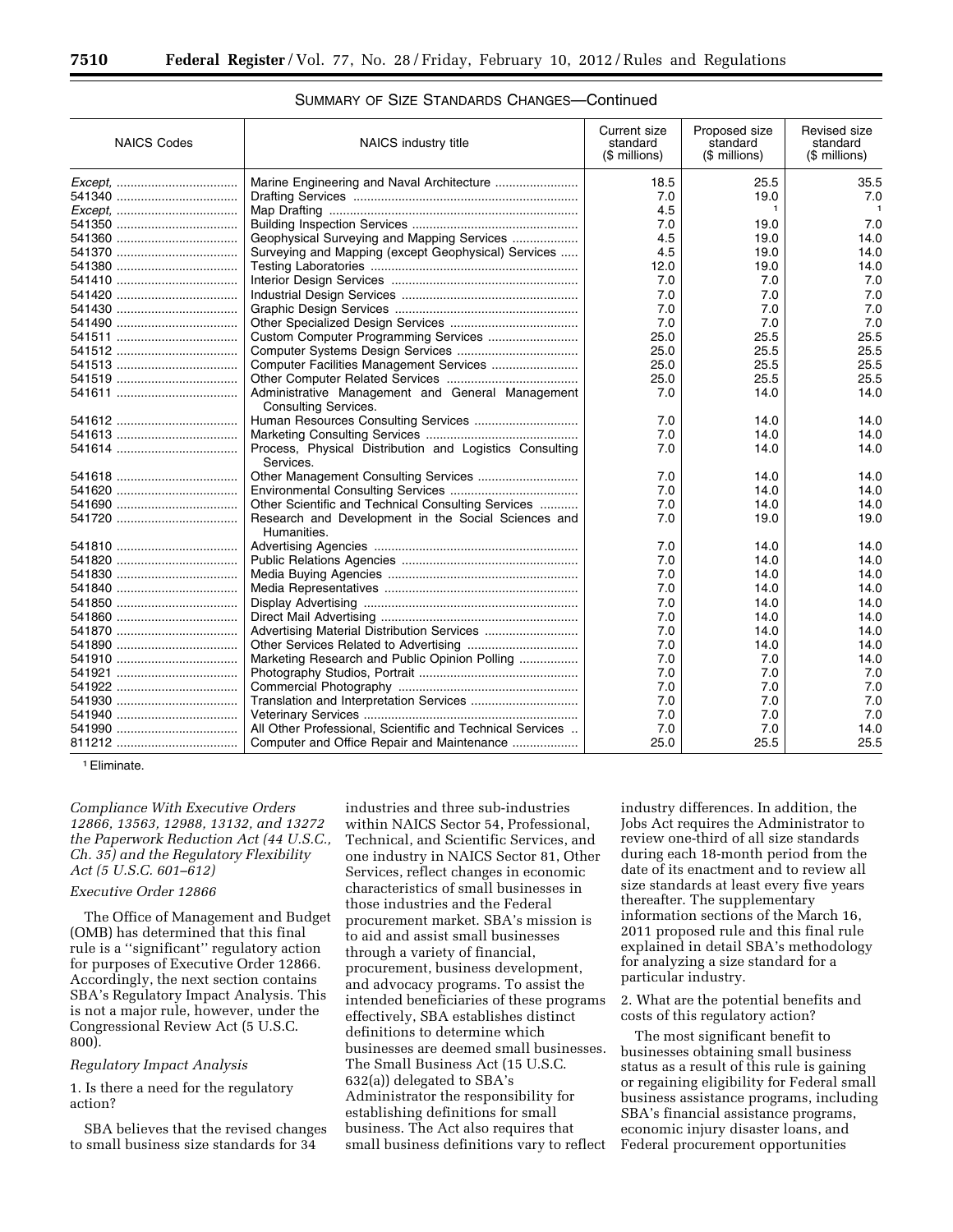intended for small businesses. Federal small business programs provide targeted opportunities for small businesses under SBA's various business development and contracting programs. These include the 8(a) program, and programs benefitting small disadvantaged businesses (SDB), small businesses located in Historically Underutilized Business Zones (HUBZone), women-owned small businesses (WOSB), and servicedisabled veteran-owned small business concerns (SDVO SBC). Other Federal agencies also may use SBA's size standards for a variety of regulatory and program purposes. These programs help small businesses become more knowledgeable, stable, and competitive.

In the 35 industries and three subindustries for which SBA has decided to increase size standards in this rule, SBA estimates that, based on an updated special tabulation of the 2007 Economic Census, about 8,350 additional firms will obtain small business status and become eligible for these programs. That number is about 1.1 percent of the total number of firms in those industries defined as small under the current standards. SBA estimates that this will increase the small business share of total industry receipts in those industries from about 37 percent under the current size standards to 42 percent.

The benefits of increasing size standards to a more appropriate level will accrue to three groups as follows: (1) Some businesses that are above the current size standards will gain small business status under the higher size standards, thereby enabling them to participate in Federal small business assistance programs; (2) growing small businesses that are close to exceeding the current size standards will be able to retain their small business status under the higher size standards, thereby enabling them to continue their participation in the programs; and (3) Federal agencies will have larger pools of small businesses from which to draw for their small business procurement programs.

Based on the FPDS–NG data for fiscal years 2008–2010, more than 95 percent of total Federal contracting dollars spent in industries covered by this rule were accounted for by the 35 industries and three sub-industries for which SBA is increasing the size standards. SBA estimates that additional firms gaining small business status in those industries under the revised size standards could potentially obtain Federal contracts totaling up to \$500 million per year under SBA's small business, 8(a), SDB, HUBZone, WOSB, and SDVO SBC programs and other unrestricted

procurements. The added competition for many of these procurements also could result in lower prices to the Government for procurements reserved for small businesses, although SBA cannot quantify this benefit.

Under SBA's 7(a) Business Loan and 504 Programs, based on the 2008–2010 data, SBA estimates about 75 to 100 additional loans totaling about \$15 million to \$20 million in Federal loan guarantees could be made to these newly defined small businesses under the revised size standards. Increasing the size standards will likely result in more small business guaranteed loans to businesses in these industries, but it would be impractical to try to estimate exactly their number and the total amount loaned. Under the Jobs Act, SBA can now guarantee substantially larger loans than in the past. In addition, the Jobs Act established an alternative size standard for business concerns that do not meet the size standards for their industry (\$15 million in tangible net worth and \$5 million in net income after income taxes). Therefore, SBA finds it similarly difficult to quantify the impact of these proposed standards on its 7(a) and 504 Loan Programs.

Newly defined small businesses will also benefit from SBA's Economic Injury Disaster Loan (EIDL) Program. Since this program is contingent on the occurrence and severity of a disaster, SBA cannot make a meaningful estimate of benefits for future disasters.

To the extent that 8,350 newly defined small firms under the revised size standards could become active in Federal procurement programs, this may entail some additional administrative costs to the Federal Government associated with additional bidders for Federal small business procurement opportunities, additional firms seeking SBA guaranteed lending programs, additional firms eligible for enrollment in the Central Contractor Registration's Dynamic Small Business Search database, and additional firms seeking certification as 8(a) or HUBZone firms or those qualifying for small business, WOSB, SDVO SBC, or SDB status. Among businesses in this group seeking SBA assistance, there could be some additional costs associated with compliance and verification of small business status and protests of small business status. These added costs are likely to be minimal because mechanisms are already in place to handle these administrative requirements.

The costs to the Federal Government may be higher on some Federal contracts under the higher revised size

standards. With a greater number of businesses defined as small, Federal agencies may choose to set aside more contracts for competition among small businesses rather than using full and open competition. The movement from unrestricted to small business set-aside contracting might result in competition among fewer total bidders, although there will be more small businesses eligible to submit offers. In addition, higher costs may result when more full and open contracts are awarded to HUBZone businesses that receive price evaluation preferences. The additional costs associated with fewer bidders, however, are expected to be minor since, as a matter of law, procurements may be set aside for small businesses or reserved for the 8(a), HUBZone, WOSB, or SDVO SBC programs only if awards are expected to be made at fair and reasonable prices.

The revised size standards may have some distributional effects among large and small businesses. Although SBA cannot estimate with certainty the actual outcome of the gains and losses among small and large businesses, it can identify several probable impacts. There may be a transfer of some Federal contracts to small businesses from large businesses. Large businesses may have fewer Federal contract opportunities as Federal agencies decide to set aside more Federal contracts for small businesses. In addition, some Federal contracts may be awarded to HUBZone concerns instead of large businesses since these firms may be eligible for an evaluation adjustment for contracts when they compete on a full and open basis. Similarly, currently defined small businesses may obtain fewer Federal contracts due to the increased competition from more businesses defined as small under the revised size standards. This transfer may be offset by a greater number of Federal procurements set aside for all small businesses. The number of newly defined and expanding small businesses that are willing and able to sell to the Federal Government will limit the potential transfer of contracts away from large and currently defined small businesses. SBA cannot estimate the potential distributional impacts of these transfers with any degree of precision.

The revisions to the existing size standards are consistent with SBA's statutory mandate to assist small businesses. This regulatory action promotes the Administration's objectives. One of SBA's goals in support of the Administration's objectives is to help individual small businesses succeed through fair and equitable access to capital and credit,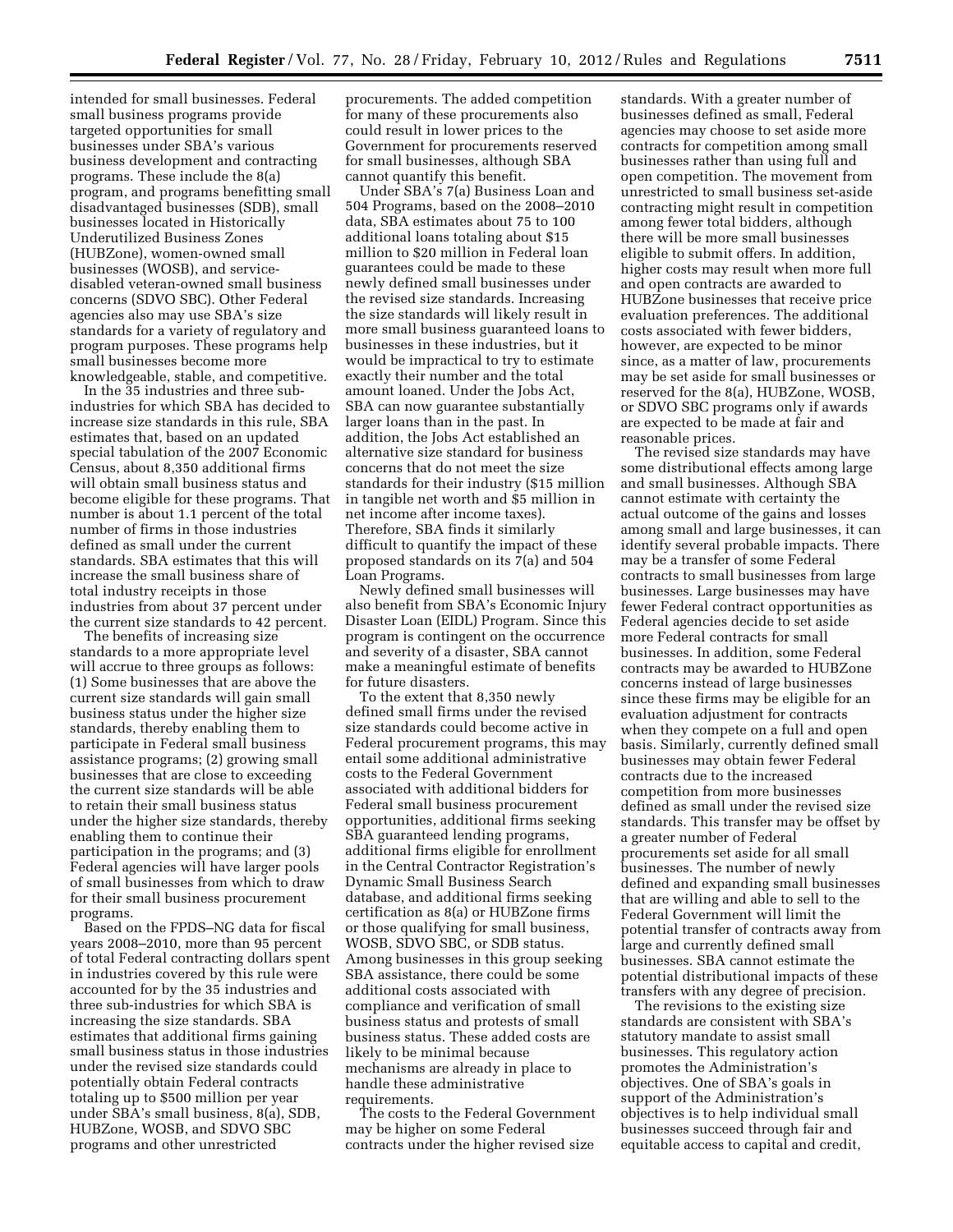Government contracts, and management and technical assistance. Reviewing and modifying size standards, when appropriate, ensures that intended beneficiaries have access to small business programs designed to assist them.

#### *Executive Order 13563*

A description of the need for this regulatory action and the benefits and costs associated with this action, including possible distributional impacts that relate to Executive Order 13563, is included above in the Regulatory Impact Analysis under Executive Order 12866.

In an effort to engage interested parties in this action, SBA presented its methodology (discussed above under Supplementary Information) to various industry associations and trade groups. SBA met with various industry groups to obtain their feedback on its methodology and other size standards issues. SBA also presented its size standards methodology to businesses in 13 cities in the U.S. and sought their input as part of the Jobs Act tours. These presentations included information on the latest status of the comprehensive size standards review and on how interested parties can provide SBA with input and feedback on size standards review.

Before SBA issued the March 16, 2011 proposed rule, it met with representatives from two associations representing firms in NAICS Industry Group 5412, Accounting, Tax Preparation, Bookkeeping, and Payroll Services, to learn their ideas for size standards for these industries, without discussing what changes SBA was considering to propose. SBA explained its methodology and indicated it would consider other data or information they might have to support the size standard that they suggested.

Additionally, SBA sent letters to the Directors of the Offices of Small and Disadvantaged Business Utilization (OSDBU) at several Federal agencies with considerable procurement responsibilities requesting their feedback on how the agencies use SBA size standards and whether current standards meet their programmatic needs (both procurement and nonprocurement). SBA gave appropriate consideration to all input, suggestions, recommendations, and relevant information obtained from industry groups, individual businesses, and Federal agencies in preparing the proposed rule.

Furthermore, when SBA issued the proposed rule, it provided notice of its publication to over 230 individuals and companies that had in recent years exhibited an interest by letter, email, or phone, in size standards for NAICS Sector 54 so they could comment.

The review of size standards in NAICS Sector 54, and the implementation of necessary adjustments to reflect current industry data and market conditions, are consistent with EO 13563 section 6, calling for retrospective analyses of existing rules. The last overall review of size standards occurred during the late 1970s and early 1980s. Since then, except for periodic adjustments for monetary based size standards, most reviews of size standards had been limited to a few specific industries in response to requests from the public and Federal agencies. SBA recognizes that changes in industry structure and the Federal marketplace over time have rendered existing size standards for some industries no longer supportable by current data. Accordingly, in 2007, SBA began a comprehensive review of its size standards to ensure that existing size standards have supportable bases and to revise them when necessary. In addition, the Jobs Act directs SBA to conduct a detailed review of all size standards and to make appropriate adjustments to reflect market conditions. Specifically, the Jobs Act requires SBA to conduct a detailed review of at least one-third of all size standards during every 18-month period from the date of its enactment and to do a complete review of all size standards not less frequently than once every 5 years thereafter.

#### *Executive Order 12988*

This action meets applicable standards set forth in Sections 3(a) and 3(b)(2) of Executive Order 12988, Civil Justice Reform, to minimize litigation, eliminate ambiguity, and reduce burden. The action does not have retroactive or preemptive effect.

# *Executive Order 13132*

For purposes of Executive Order 13132, SBA has determined that this proposed rule will not have substantial, direct effects on the States, on the relationship between the national government and the States, or on the distribution of power and responsibilities among the various levels of government. Therefore, SBA has determined that this proposed rule has no federalism implications warranting preparation of a federalism assessment.

#### *Executive Order 13272*

Pursuant to Executive Order 13272 and the Small Business Jobs Act of

2010, Federal agencies issuing final rules are required to discuss and give every appropriate consideration to comments received from the SBA's Office of Advocacy to the proposed rule. SBA's Office of Advocacy submitted two comments on the proposed rule. In the first comment submitted on May 12, 2012, it expressed a concern about the large proposed increase to the size standard for the A&E services industries that would define as small much larger firms than those considered small under the current size standard. It also recommended that SBA extend the comment period an additional 45 days to allow stakeholders to further evaluate and comment on the proposed size standards. SBA partially agreed with this recommendation by extending the comment period for an additional 30 days. As a result, SBA received approximately 1,000 additional comments after the closing date of original comment period.

The second comment submitted by SBA's Office of Advocacy on June 14, 2011 addressed the size standard concerns on behalf of three industries. For the A&E services, it acknowledged that stakeholders had expressed differing concerns regarding the proposed \$19 million size standard. It recommended that SBA consider a lower size standard than proposed, but increase the current \$4.5 million size standard to allow for some growth of firms in the Federal marketplace. As discussed earlier in this final rule, SBA decided not to adopt the proposed \$19 million size standard for the A&E services. Rather, based largely upon the comments and SBA's further analysis of industry data, SBA adopted a \$7 million size standard for architectural services and a \$14 million size standard for engineering services.

For the mapping services and accounting industries, SBA's Office of Advocacy recommended no specific size standard other than suggesting that SBA should give careful consideration to the comments submitted by associations in these industries. In particular, it stressed that SBA should examine the geospatial market within the surveying and mapping industry and reassess its methodology for evaluating the primary and secondary factors for the accounting industry.

SBA agreed with these recommendations. As discussed earlier in this final rule, SBA found that the information provided in the comments on these two industries warranted a reassessment of the size standards. Based on industry comments and data as well as SBA's additional analysis, SBA adopted a higher 19 million size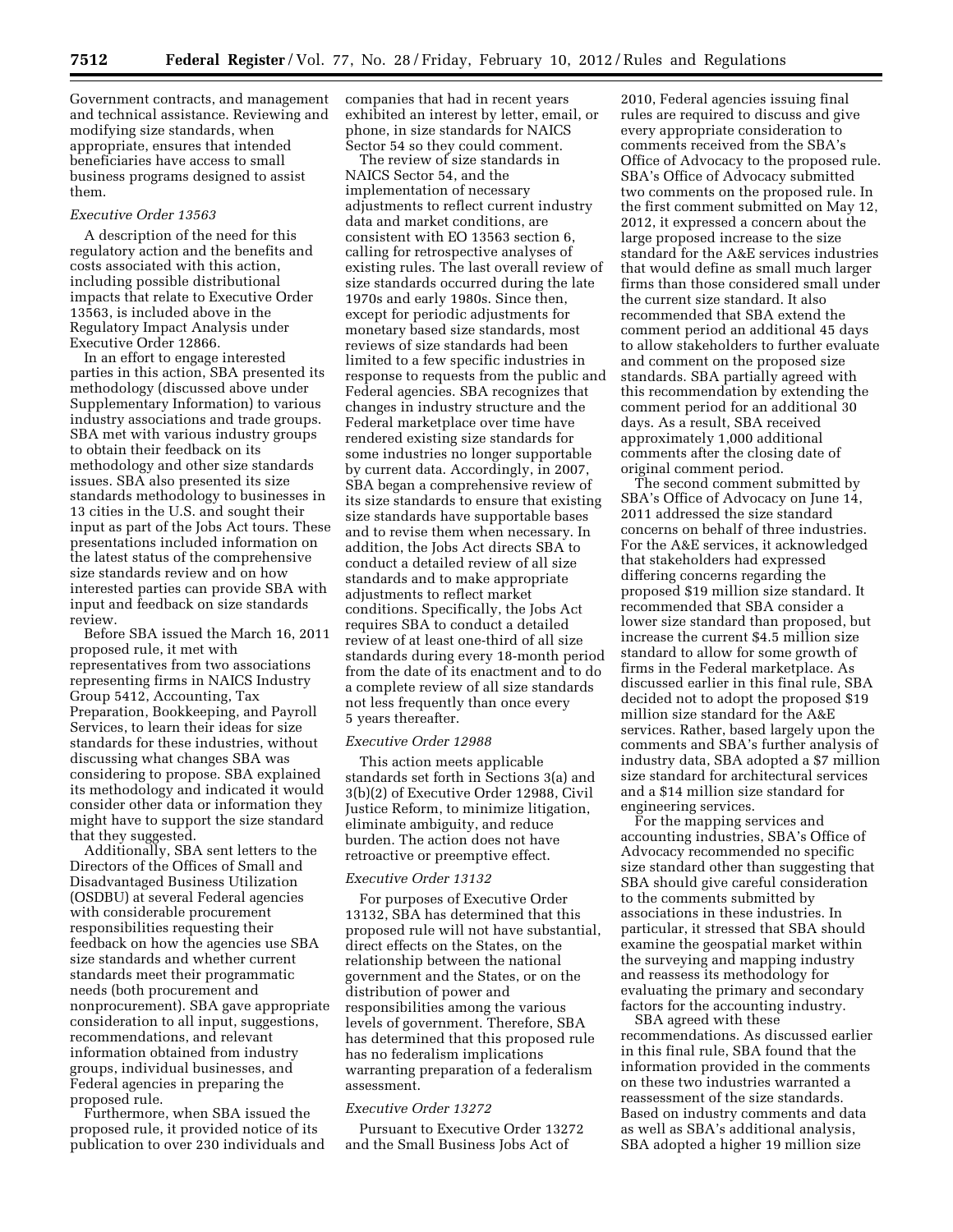standard rather than the proposed \$14 million for the accounting industry. SBA's decision not to adopt a common size standard for all industries in NAICS Industry Group 5413, assessment of public comments, and reevaluation of industry and Federal procurement data, as previously discussed, resulted in a \$14 million size standard for both NAICS 541360 (Geophysical Surveying and Mapping Services) and NAICS 541370 (Surveying and Mapping, except Geophysical), which includes geospatial services. Without that assessment, the data for NAICS 541370 alone would have supported only a \$5 million size standard.

# *Paperwork Reduction Act, 44 U.S.C., Ch. 35*

For the purposes of the Paperwork Reduction Act, 44 U.S.C. Ch. 35, SBA has determined that this proposed rule will not impose new reporting or record keeping requirements, other than those required of SBA.

#### *Final Regulatory Flexibility Analysis*

Under the Regulatory Flexibility Act (RFA), this rule may have a significant impact on a substantial number of small entities in industries covered in this rule. As described above, this rule may affect small entities seeking Federal contracts, SBA 7(a) and 504 Guaranteed Loans, SBA Economic Injury Disaster Loans, and various small business benefits under other Federal programs.

Immediately below, SBA sets forth a final regulatory flexibility analysis of this final rule addressing the following questions: (1) What are the need for and objective of the rule? (2) What are SBA's description and estimate of the number of small entities to which the rule will apply? (3) What are the projected reporting, record keeping, and other compliance requirements of the rule? (4) What are the relevant Federal rules which may duplicate, overlap or conflict with the rule? and (5) What alternatives will allow the Agency to accomplish its regulatory objectives while minimizing the impact on small entities?

(1) What are the need for and objective of the rule?

Many of SBA's size standards for the Professional, Technical, and Scientific Services industries had not been reviewed since the 1980s. Since then, technological changes, productivity growth, international competition, mergers and acquisitions, and updated industry definitions may have changed the structure of many industries in that Sector. Such changes can be sufficient to support a revision to size standards for some industries. Based on the

analysis of the latest industry and program data available, SBA believes that the revised standards in this rule more appropriately reflect the size of businesses in those industries that need Federal assistance. Additionally, the Jobs Act requires SBA to review all size standards and make appropriate adjustments to reflect current data and market conditions.

(2) What are SBA's description and estimate of the number of small entities to which the rule will apply?

Based on the updated tabulation from the 2007 Economic Census, SBA estimates that about 8,350 additional firms will become small because of increases in size standards in 35 industries and three sub-industries. That represents 1.1 percent of total firms in those industries and sub-industries. This will result in an increase in the small business share of total industry receipts for those industries and subindustries from about 37 percent under the current size standard to 42 percent under the revised size standards. SBA does not anticipate the revised size standards to cause a significant competitive impact on smaller businesses in these industries. As many comments to the proposed rule suggested, the revised size standards will enable more small businesses to retain their small business status for a longer period. Under current standards, many small businesses have lost their eligibility and find it difficult to compete with companies that are significantly larger than they are. SBA believes the competitive impact will be positive for existing small businesses and for those that exceed the size standards but are on the very low end of those that are not small. They might otherwise be called or referred to as mid-sized businesses, although SBA only defines what is small; other entities are other than small.

(3) What are the projected reporting, record keeping, and other compliance requirements of the rule and an estimate of the classes of small entities which will be subject to the requirements?

Revised size standards do not impose any additional reporting or record keeping requirements on small entities. However, qualifying for Federal procurement and a number of other programs requires that entities register in the CCR database and certify at least once annually that they are small in the Online Representations and Certifications Application (ORCA). Therefore, businesses opting to participate in those programs must comply with CCR and ORCA requirements. There are no costs associated with either CCR registration

or ORCA certification. Changing size standards alters the access to SBA programs that assist small businesses but does not impose a regulatory burden, as they neither regulate nor control business behavior.

(4) What are the relevant Federal rules which may duplicate, overlap or conflict with the rule?

Under section 3(a)(2)(C) of the Small Business Act, 15 U.S.C. 632(a)(2)(c), Federal agencies must use SBA's size standards to define a small business, unless specifically authorized by statute. In 1995, SBA published in the **Federal Register** a list of statutory and regulatory size standards that identified the application of SBA's size standards as well as other size standards used by Federal agencies (60 FR 57988, November 24, 1995). SBA is not aware of any Federal rule that would duplicate or conflict with establishing or revising size standards.

However, the Small Business Act and SBA's regulations allow Federal agencies to develop different size standards if they believe that SBA's size standards are not appropriate for their programs, with the approval of SBA's Administrator. 13 CFR 121.903. The Regulatory Flexibility Act authorizes an agency to establish an alternative small business definition after consultation with the Office of Advocacy of the U.S. Small Business Administration. 5 U.S.C. 601(3).

(5) What alternatives will allow the Agency to accomplish its regulatory objectives while minimizing the impact on small entities?

By law, SBA is required to develop numerical size standards for establishing eligibility for Federal small business assistance programs. Other than varying size standards by industry and changing the size measures, no practical alternative exists to the systems of numerical size standards.

# **List of Subjects in 13 CFR Part 121**

Administrative practice and procedure, Government procurement, Government property, Grant programs business, Individuals with disabilities, Loan programs—business, Reporting and recordkeeping requirements, Small businesses.

For reasons set forth in the preamble, SBA amends 13 CFR part 121 as follows:

# **PART 121—SMALL BUSINESS SIZE REGULATIONS**

■ 1. The authority citation for part 121 is revised to read as follows:

**Authority:** 15 U.S.C. 632, 634(b)(6), 662, and 694a(9).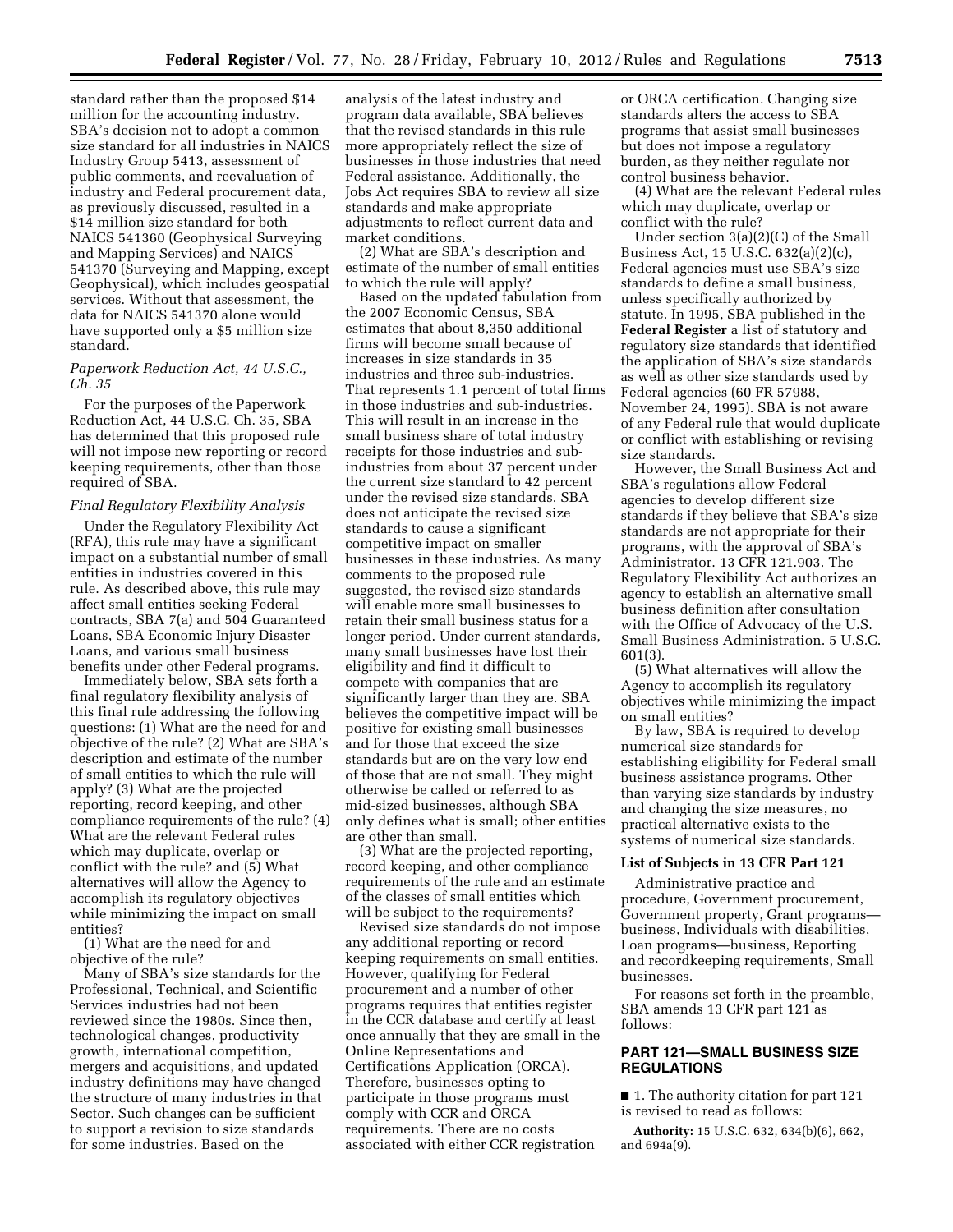■ 2. In § 121.201, amend the table ''Small Business Size Standards by NAICS Industry'' as follows: ■ a. In § 121.201, in the table, revise the entries for ''541110'', ''541191'', ''541199'', ''541211'', ''541213'', ''541214'', ''541219'', ''541310'', ''541330 introductory entry and first, second and third sub-entry'', ''541360'', ''541370'', ''541380'', ''541511'',

Ξ

''541512'', ''541513'', ''541519 introductory entry'', ''541611'', ''541612'', ''541613'', ''541614'', ''541618'', ''541620'', ''541690'', ''541720'', ''541810'', ''541820'', ''541830'', ''541840'', ''541850'', ''541860'', ''541870'', ''541890'', ''541910'', ''541990'', and ''811212'' ; and

■ b. In § 121.201, in the table, amend the entry for ''541340'' by removing the subentry ''Except'', ''Map Drafting'' ''\$4.5''.

The revisions read as follows:

**§ 121.201 What size standards has SBA identified by North American Industry Classification System codes?** 

\* \* \* \* \*

# SMALL BUSINESS SIZE STANDARDS BY NAICS INDUSTRY

| <b>NAICS Codes</b> |  | NAICS U.S. industry title                                                  | Size standards<br>in millions of<br>dollars | Size standards<br>in number of<br>employees |
|--------------------|--|----------------------------------------------------------------------------|---------------------------------------------|---------------------------------------------|
|                    |  |                                                                            |                                             |                                             |
|                    |  |                                                                            | \$10.0                                      |                                             |
|                    |  |                                                                            | 10.0                                        |                                             |
|                    |  |                                                                            | 10.0                                        |                                             |
|                    |  |                                                                            | 19.0                                        |                                             |
|                    |  |                                                                            | 19.0                                        |                                             |
|                    |  |                                                                            | 19.0                                        |                                             |
|                    |  |                                                                            | 19.0                                        |                                             |
|                    |  |                                                                            | 7.0                                         |                                             |
|                    |  |                                                                            |                                             |                                             |
|                    |  |                                                                            | 14.0                                        |                                             |
|                    |  | Military and Aerospace Equipment and Military Weapons                      | 35.5                                        |                                             |
|                    |  | Contracts and Subcontracts for Engineering Services Awarded Under          | 35.5                                        |                                             |
|                    |  | the National Energy Policy Act of 1992.                                    |                                             |                                             |
|                    |  |                                                                            | 35.5                                        |                                             |
|                    |  |                                                                            |                                             |                                             |
|                    |  |                                                                            | 14.0                                        |                                             |
|                    |  | Surveying and Mapping (except Geophysical) Services                        | 14.0                                        |                                             |
|                    |  |                                                                            | 14.0                                        |                                             |
|                    |  |                                                                            |                                             |                                             |
|                    |  |                                                                            | 25.5                                        |                                             |
|                    |  |                                                                            | 25.5                                        |                                             |
|                    |  |                                                                            | 25.5                                        |                                             |
|                    |  |                                                                            | 25.5                                        |                                             |
|                    |  |                                                                            |                                             |                                             |
|                    |  |                                                                            |                                             |                                             |
|                    |  | Administrative Management and General Management Consulting Serv-<br>ices. | 14.0                                        |                                             |
|                    |  |                                                                            | 14.0                                        |                                             |
|                    |  |                                                                            | 14.0                                        |                                             |
|                    |  | Process, Physical Distribution and Logistics Consulting Services           | 14.0                                        |                                             |
|                    |  |                                                                            | 14.0                                        |                                             |
|                    |  |                                                                            | 14.0                                        |                                             |
|                    |  | Other Scientific and Technical Consulting Services                         | 14.0                                        |                                             |
|                    |  |                                                                            |                                             |                                             |
|                    |  |                                                                            |                                             |                                             |
|                    |  | Research and Development in the Social Sciences and Humanities             | 19.0                                        |                                             |
|                    |  |                                                                            | 1014.0                                      |                                             |
| 541820             |  |                                                                            | 14.0                                        |                                             |
|                    |  |                                                                            | 14.0                                        |                                             |
|                    |  |                                                                            | 14.0                                        |                                             |
| 541850             |  |                                                                            | 14.0                                        |                                             |
| 541860             |  |                                                                            | 14.0                                        |                                             |
| 541870             |  |                                                                            | 14.0                                        |                                             |
|                    |  |                                                                            | 14.0                                        |                                             |
|                    |  |                                                                            | 14.0                                        |                                             |
|                    |  |                                                                            |                                             |                                             |
|                    |  | All Other Professional, Scientific and Technical Services                  | 14.0                                        |                                             |
|                    |  |                                                                            |                                             |                                             |
|                    |  |                                                                            | 25.5                                        |                                             |